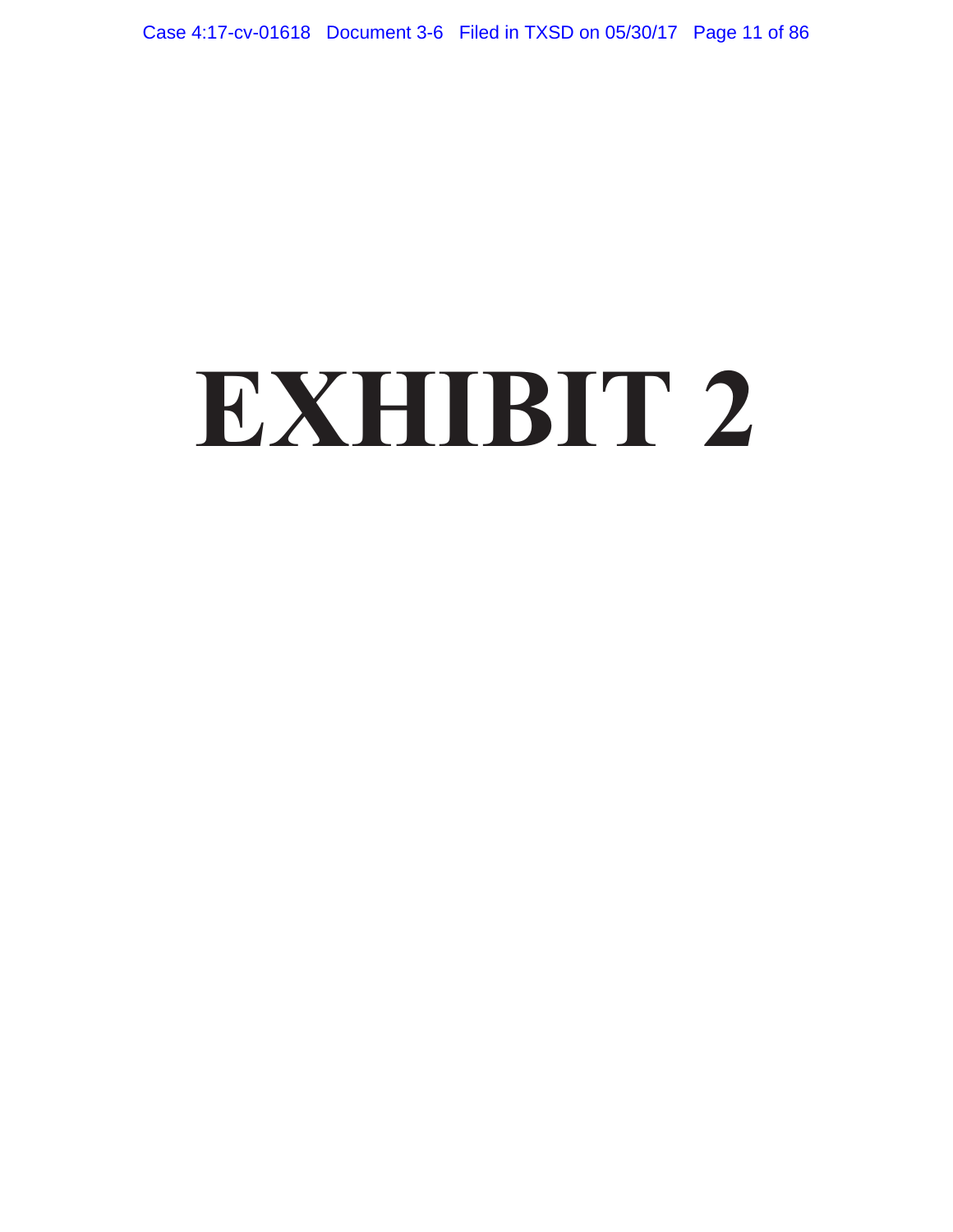Case 4:17-cv-01618 Document 3-6 Filed in TXSD on 05/30/17 Page 12 of 86

AO 88B (Rev. 02/14) Subpoena to Produce Documents, Information, or Objects or to Permit Inspection of Premises in a Civil Action

# UNITED STATES DISTRICT COURT

for the

) ) ) ) ) )

Southern District of Texas

DISH NETWORK L.L.C.

| Plaintiff       |  |
|-----------------|--|
| v.              |  |
|                 |  |
| <b>DOES 1-4</b> |  |

Civil Action No.

### *Defendant*

# **SUBPOENA TO PRODUCE DOCUMENTS, INFORMATION, OR OBJECTS OR TO PERMIT INSPECTION OF PREMISES IN A CIVIL ACTION**

To:

Twitter, Inc., c/o CT Corporation System, Registered Agent, 818 W. 7th St., Suite 930, Los Angeles, CA 90017

*(Name of person to whom this subpoena is directed)*

★ *Production:* YOU ARE COMMANDED to produce at the time, date, and place set forth below the following documents, electronically stored information, or objects, and to permit inspection, copying, testing, or sampling of the material: See Attachment A.

| Place: By mail or email to the issuing counsel below, or in<br>person at a location to be determined by agreement of<br>the issuing party and Twitter, Inc. | Date and Time: |
|-------------------------------------------------------------------------------------------------------------------------------------------------------------|----------------|
|-------------------------------------------------------------------------------------------------------------------------------------------------------------|----------------|

- *Inspection of Premises:* **YOU ARE COMMANDED** to permit entry onto the designated premises, land, or other property possessed or controlled by you at the time, date, and location set forth below, so that the requesting party may inspect, measure, survey, photograph, test, or sample the property or any designated object or operation on it.

| Place: | Date and Time: |
|--------|----------------|
|        |                |
|        |                |

The following provisions of Fed. R. Civ. P. 45 are attached – Rule 45(c), relating to the place of compliance; Rule 45(d), relating to your protection as a person subject to a subpoena; and Rule 45(e) and (g), relating to your duty to respond to this subpoena and the potential consequences of not doing so.

Date:

DISH Network L.L.C.

*CLERK OF COURT*

OR

Signature of Clerk or Deputy Clerk Attorney's signature

/s/ Stephen M. Ferguson

The name, address, e-mail address, and telephone number of the attorney representing *(name of party)*

, who issues or requests this subpoena, are:

Stephen M. Ferguson, Hagan Noll & Boyle LLC; 820 Gessner, Ste. 940, Houston, TX 77024; stephen.ferguson@hnbllc.com; Phone: 713-343-0478 x102; Facsimile: 713-758-0146

**Notice to the person who issues or requests this subpoena**

If this subpoena commands the production of documents, electronically stored information, or tangible things or the inspection of premises before trial, a notice and a copy of the subpoena must be served on each party in this case before it is served on the person to whom it is directed. Fed. R. Civ. P. 45(a)(4).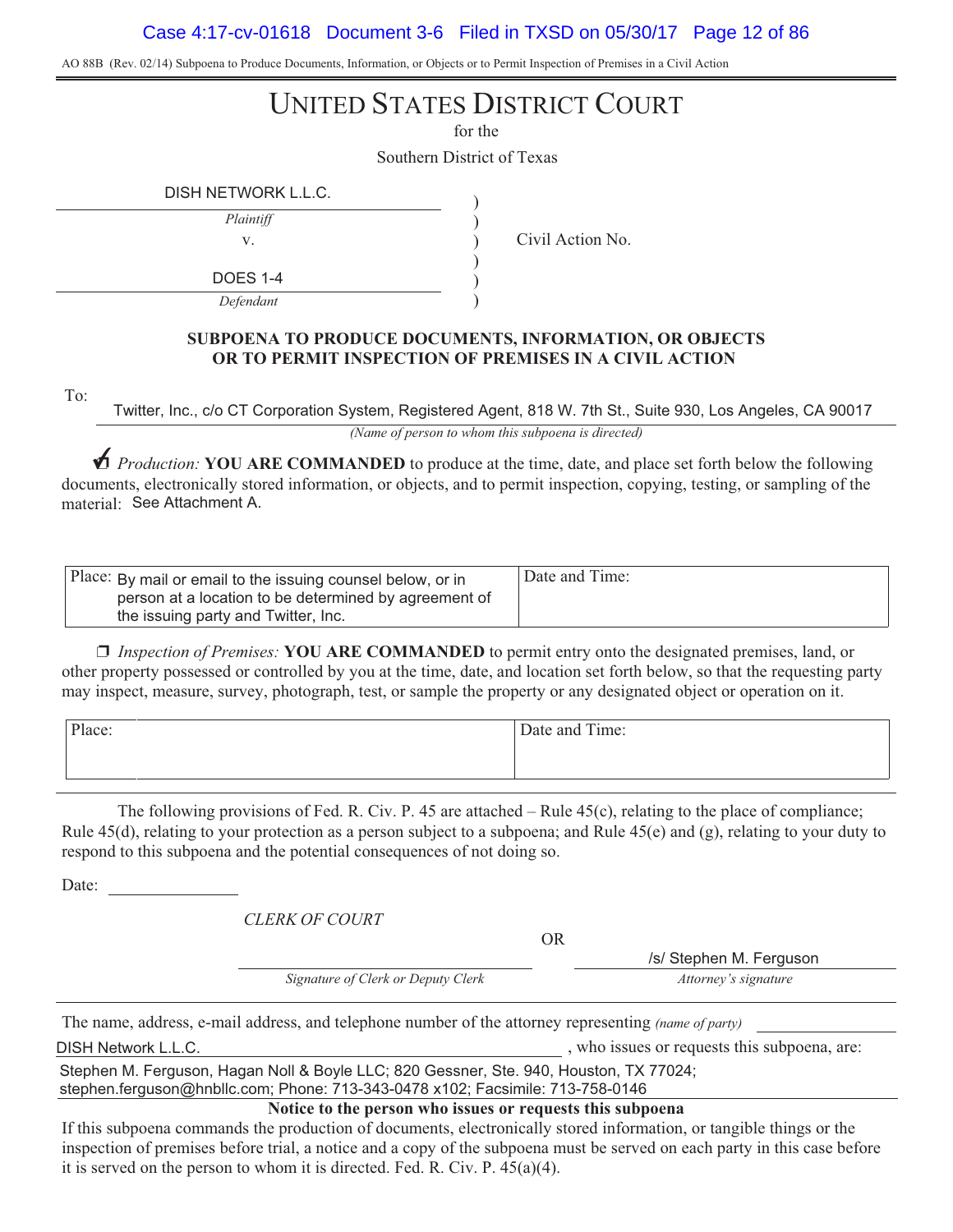# Case 4:17-cv-01618 Document 3-6 Filed in TXSD on 05/30/17 Page 13 of 86

AO 88B (Rev. 02/14) Subpoena to Produce Documents, Information, or Objects or to Permit Inspection of Premises in a Civil Action (Page 2)

Civil Action No.

## **PROOF OF SERVICE**

### *(This section should not be filed with the court unless required by Fed. R. Civ. P. 45.)*

I received this subpoena for *(name of individual and title, if any)*

on *(date)* .

□ I served the subpoena by delivering a copy to the named person as follows:

|                                                    | on <i>(date)</i> | -or |  |
|----------------------------------------------------|------------------|-----|--|
| $\Box$ I returned the subpoena unexecuted because: |                  |     |  |

Unless the subpoena was issued on behalf of the United States, or one of its officers or agents, I have also tendered to the witness the fees for one day's attendance, and the mileage allowed by law, in the amount of

 $\frac{\text{S}}{\text{S}}$  .

| My fees are \$ | for travel and S | for services, for a total of \$ | 0.00 |  |
|----------------|------------------|---------------------------------|------|--|
|                |                  |                                 |      |  |

I declare under penalty of perjury that this information is true.

Date:

*Server's signature*

.

*Printed name and title*

*Server's address*

Additional information regarding attempted service, etc.: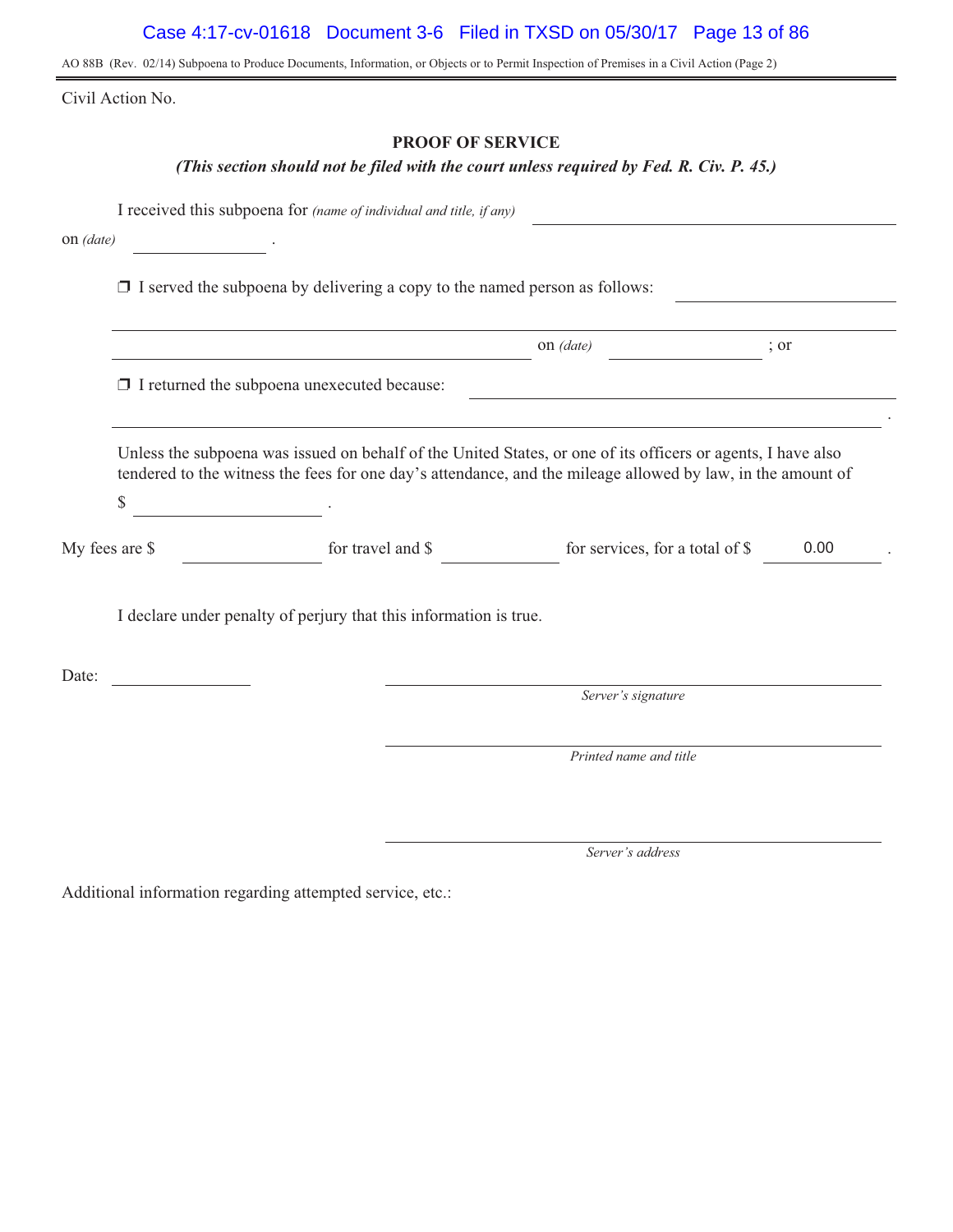AO 88B (Rev. 02/14) Subpoena to Produce Documents, Information, or Objects or to Permit Inspection of Premises in a Civil Action(Page 3)

### **Federal Rule of Civil Procedure 45 (c), (d), (e), and (g) (Effective 12/1/13)**

**(c) Place of Compliance.**

 **(1)** *For a Trial, Hearing, or Deposition.* A subpoena may command a person to attend a trial, hearing, or deposition only as follows:

 **(A)** within 100 miles of where the person resides, is employed, or regularly transacts business in person; or

 **(B)** within the state where the person resides, is employed, or regularly transacts business in person, if the person

 **(i)** is a party or a party's officer; or

 **(ii)** is commanded to attend a trial and would not incur substantial expense.

 **(2)** *For Other Discovery.* A subpoena may command:

 **(A)** production of documents, electronically stored information, or tangible things at a place within 100 miles of where the person resides, is employed, or regularly transacts business in person; and

 **(B)** inspection of premises at the premises to be inspected.

### **(d) Protecting a Person Subject to a Subpoena; Enforcement.**

 **(1)** *Avoiding Undue Burden or Expense; Sanctions.* A party or attorney responsible for issuing and serving a subpoena must take reasonable steps to avoid imposing undue burden or expense on a person subject to the subpoena. The court for the district where compliance is required must enforce this duty and impose an appropriate sanction—which may include lost earnings and reasonable attorney's fees—on a party or attorney who fails to comply.

### **(2)** *Command to Produce Materials or Permit Inspection.*

**(A)** *Appearance Not Required.* A person commanded to produce documents, electronically stored information, or tangible things, or to permit the inspection of premises, need not appear in person at the place of production or inspection unless also commanded to appear for a deposition, hearing, or trial.

**(B)** *Objections.* A person commanded to produce documents or tangible things or to permit inspection may serve on the party or attorney designated in the subpoena a written objection to inspecting, copying, testing, or sampling any or all of the materials or to inspecting the premises—or to producing electronically stored information in the form or forms requested. The objection must be served before the earlier of the time specified for compliance or 14 days after the subpoena is served. If an objection is made, the following rules apply:

**(i)** At any time, on notice to the commanded person, the serving party may move the court for the district where compliance is required for an order compelling production or inspection.

 **(ii)** These acts may be required only as directed in the order, and the order must protect a person who is neither a party nor a party's officer from significant expense resulting from compliance.

### **(3)** *Quashing or Modifying a Subpoena.*

**(A)** *When Required.* On timely motion, the court for the district where compliance is required must quash or modify a subpoena that:

 **(i)** fails to allow a reasonable time to comply;

**(ii)** requires a person to comply beyond the geographical limits specified in Rule  $45(c)$ ;

**(iii)** requires disclosure of privileged or other protected matter, if no exception or waiver applies; or

**(iv)** subjects a person to undue burden.

**(B)** *When Permitted.* To protect a person subject to or affected by a subpoena, the court for the district where compliance is required may, on motion, quash or modify the subpoena if it requires:

**(i)** disclosing a trade secret or other confidential research, development, or commercial information; or

**(ii)** disclosing an unretained expert's opinion or information that does not describe specific occurrences in dispute and results from the expert's study that was not requested by a party.

**(C)** *Specifying Conditions as an Alternative.* In the circumstances described in Rule 45(d)(3)(B), the court may, instead of quashing or modifying a subpoena, order appearance or production under specified conditions if the serving party:

**(i)** shows a substantial need for the testimony or material that cannot be otherwise met without undue hardship; and

**(ii)** ensures that the subpoenaed person will be reasonably compensated.

### **(e) Duties in Responding to a Subpoena.**

 **(1)** *Producing Documents or Electronically Stored Information.* These procedures apply to producing documents or electronically stored information:

**(A)** *Documents.* A person responding to a subpoena to produce documents must produce them as they are kept in the ordinary course of business or must organize and label them to correspond to the categories in the demand.

**(B)** *Form for Producing Electronically Stored Information Not Specified.* If a subpoena does not specify a form for producing electronically stored information, the person responding must produce it in a form or forms in which it is ordinarily maintained or in a reasonably usable form or forms.

**(C)** *Electronically Stored Information Produced in Only One Form.* The person responding need not produce the same electronically stored information in more than one form.

**(D)** *Inaccessible Electronically Stored Information.* The person responding need not provide discovery of electronically stored information from sources that the person identifies as not reasonably accessible because of undue burden or cost. On motion to compel discovery or for a protective order, the person responding must show that the information is not reasonably accessible because of undue burden or cost. If that showing is made, the court may nonetheless order discovery from such sources if the requesting party shows good cause, considering the limitations of Rule  $26(b)(2)(C)$ . The court may specify conditions for the discovery.

### **(2)** *Claiming Privilege or Protection.*

**(A)** *Information Withheld.* A person withholding subpoenaed information under a claim that it is privileged or subject to protection as trial-preparation material must:

**(i)** expressly make the claim; and

**(ii)** describe the nature of the withheld documents, communications, or tangible things in a manner that, without revealing information itself privileged or protected, will enable the parties to assess the claim.

**(B)** *Information Produced.* If information produced in response to a subpoena is subject to a claim of privilege or of protection as trial-preparation material, the person making the claim may notify any party that received the information of the claim and the basis for it. After being notified, a party must promptly return, sequester, or destroy the specified information and any copies it has; must not use or disclose the information until the claim is resolved; must take reasonable steps to retrieve the information if the party disclosed it before being notified; and may promptly present the information under seal to the court for the district where compliance is required for a determination of the claim. The person who produced the information must preserve the information until the claim is resolved.

### **(g) Contempt.**

The court for the district where compliance is required—and also, after a motion is transferred, the issuing court—may hold in contempt a person who, having been served, fails without adequate excuse to obey the subpoena or an order related to it.

For access to subpoena materials, see Fed. R. Civ. P. 45(a) Committee Note (2013).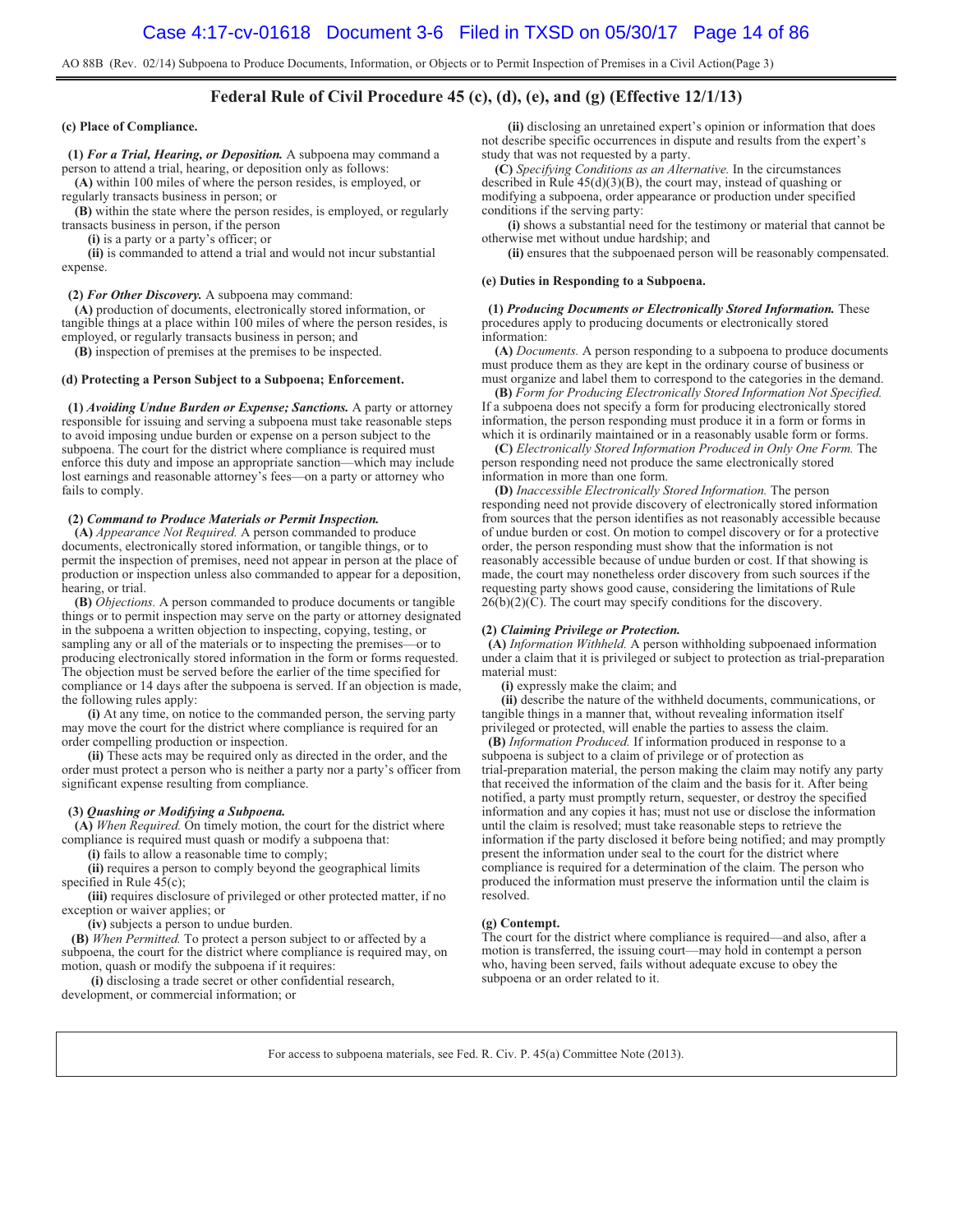# **UNITED STATES DISTRICT COURT SOUTHERN DISTRICT OF TEXAS HOUSTON DIVISION**

DISH NETWORK L.L.C.,<br>
§<br>
Plaintiff,<br>
v.<br>
DOE 1 d/b/a ZemTV, Does 2-4,<br>
individually and together d/b/a<br>
www.tvaddons.ag, www.tvaddons.org, and<br>
§<br>
www.streamingboxes.com,<br>
§<br>
Defendants.<br>
§<br>
§<br>
S § Plaintiff, v.  $\S$  § DOE 1 d/b/a ZemTV, Does 2-4, individually and together  $d/b/a$ *www.tvaddons.ag*, *www.tvaddons.org*, and § *www.streamingboxes.com*, §

 § Defendants.

§

§ Civil Action No. \_\_\_\_\_\_\_\_\_\_\_\_\_\_\_\_\_\_\_\_\_

# **TWITTER, INC. SUBPOENA ATTACHMENT A**

# *Definition*

1. The term "Twitter Account" means any Twitter account associated with any of the

following:

- a. The email address taacc $14\omega$ gmail.com;
- b. The Twitter username "@shani\_08\_kodi";
- c. The Twitter username "TV ADDONS";
- d. The domain or website tvaddons.ag;
- e. The domain or website tvaddons.org;
- f. The domain or website streamingboxes.com.

# **DOCUMENT REQUESTS**

 1. Documents sufficient to identify the full name and contact information (including physical addresses, web addresses, email addresses, telephone numbers, and fax numbers) for the person that registered each Twitter Account.

 2. Applications, forms, and other documents that were submitted in order to create or make changes to each Twitter Account.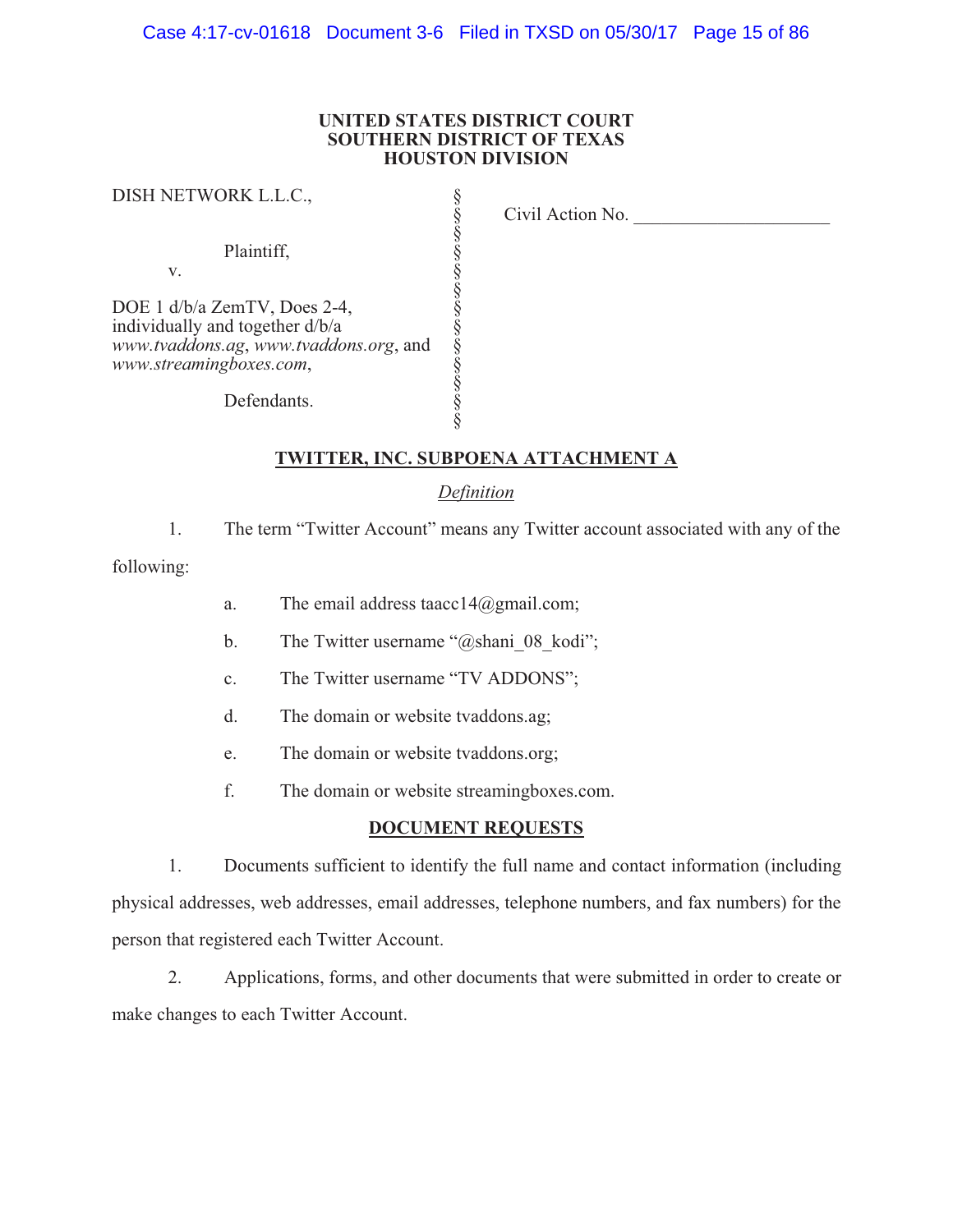# Case 4:17-cv-01618 Document 3-6 Filed in TXSD on 05/30/17 Page 16 of 86

 3. Documents sufficient to identify the Internet Protocol ("IP") address used by the person that registered each Twitter Account, including session date and time stamps at the time of registration.

 4. Documents sufficient to identify the IP addresses used by persons accessing each Twitter Account, including IP address logs with session date and time stamps of each access to each Twitter Account, from February 1, 2014 through present.

 5. All communications, including "tweets", Twitter sent to or received from each Twitter Account during the time period of February 1, 2014 to present.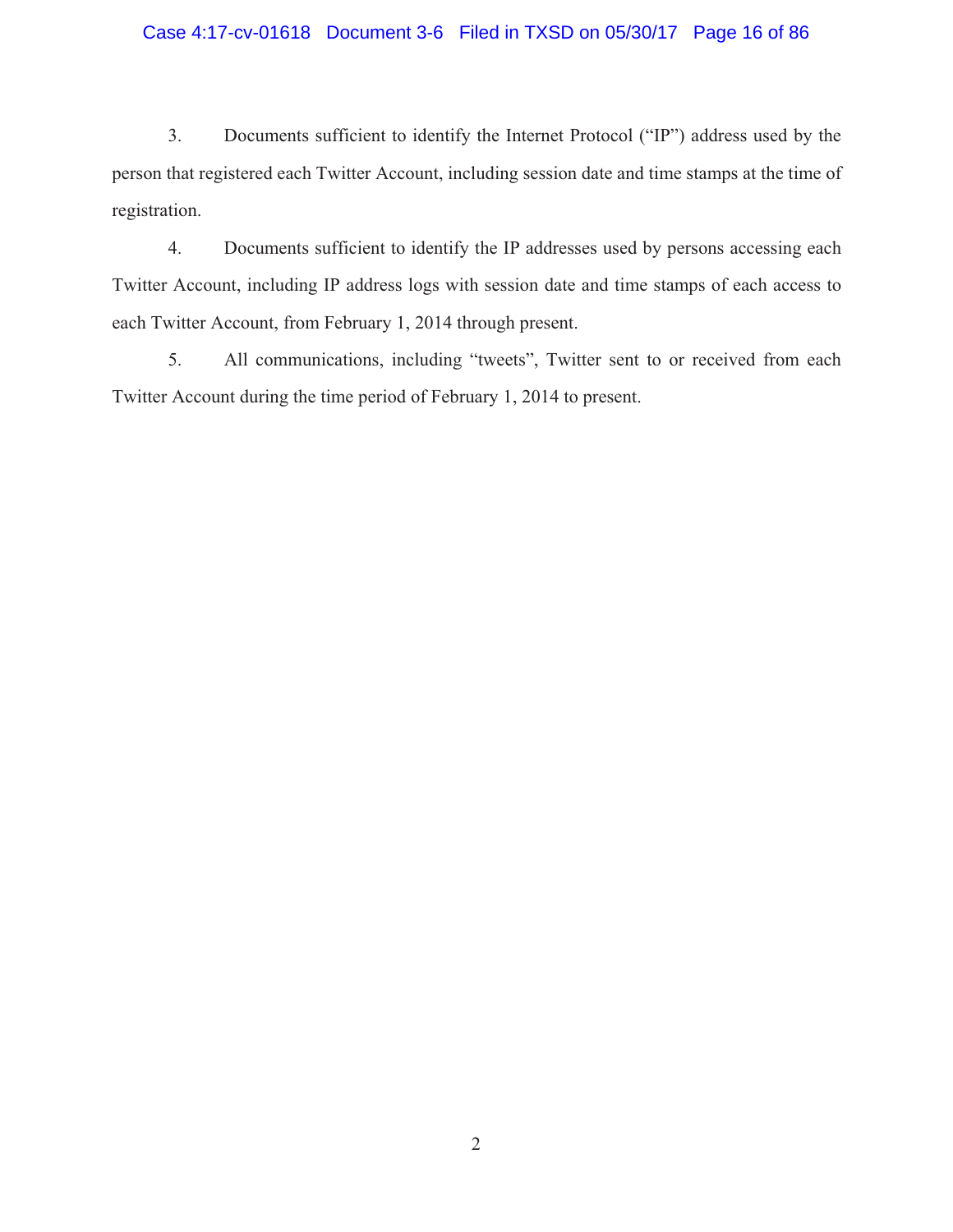# **EXHIBIT 3**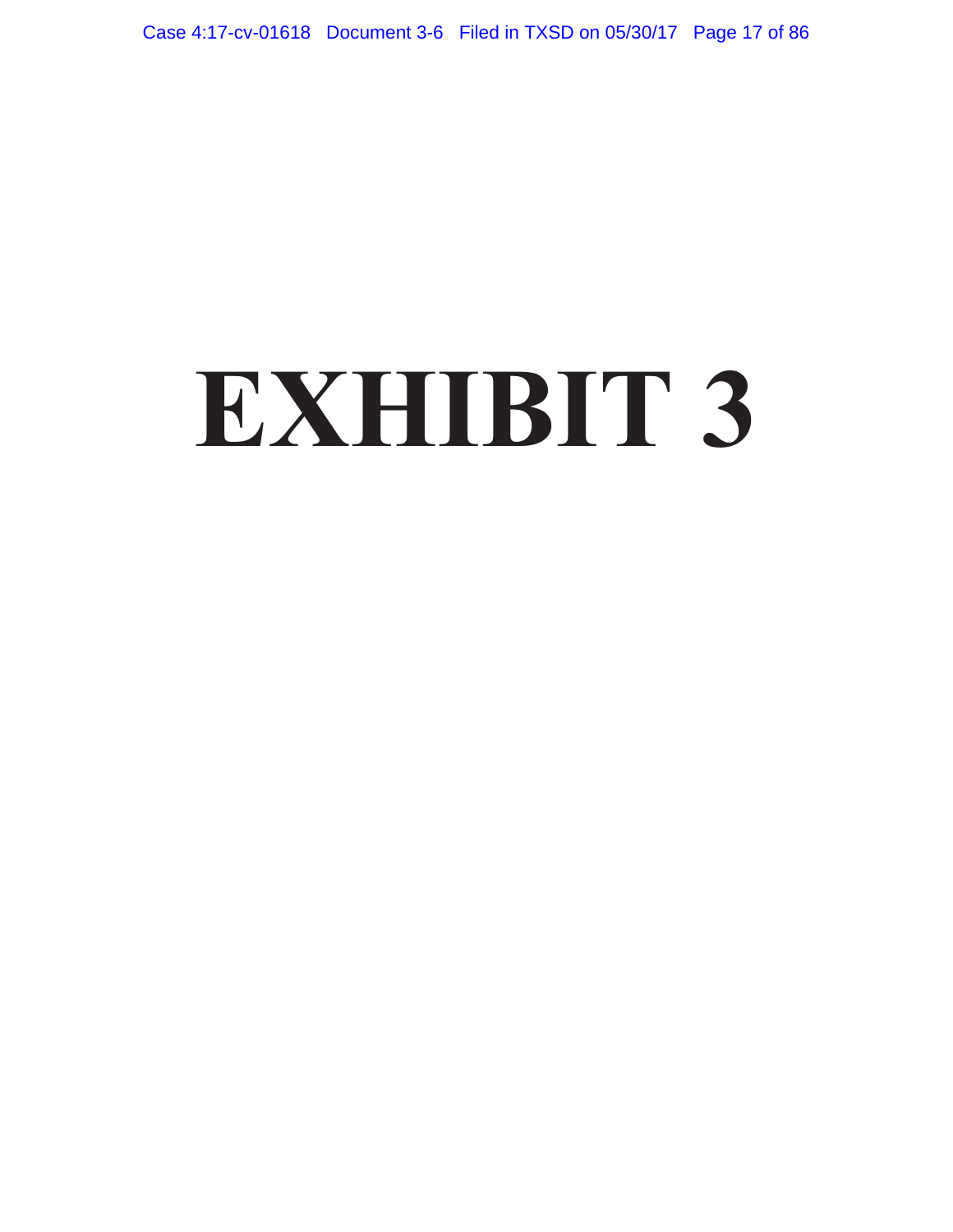Case 4:17-cv-01618 Document 3-6 Filed in TXSD on 05/30/17 Page 18 of 86

AO 88B (Rev. 02/14) Subpoena to Produce Documents, Information, or Objects or to Permit Inspection of Premises in a Civil Action

# UNITED STATES DISTRICT COURT

for the

) ) ) ) ) )

Southern District of Texas

DISH NETWORK L.L.C.

| Plaintiff       |  |
|-----------------|--|
| V.              |  |
| <b>DOES 1-4</b> |  |
|                 |  |

Civil Action No.

### *Defendant*

## **SUBPOENA TO PRODUCE DOCUMENTS, INFORMATION, OR OBJECTS OR TO PERMIT INSPECTION OF PREMISES IN A CIVIL ACTION**

To:

Google, Inc., Attn: Legal Investigations Support, 1965 Charleston Rd., Building 1965, Mountain View, CA 94043

*(Name of person to whom this subpoena is directed)*

★ *Production:* YOU ARE COMMANDED to produce at the time, date, and place set forth below the following documents, electronically stored information, or objects, and to permit inspection, copying, testing, or sampling of the material: See Attachment A.

- *Inspection of Premises:* **YOU ARE COMMANDED** to permit entry onto the designated premises, land, or other property possessed or controlled by you at the time, date, and location set forth below, so that the requesting party may inspect, measure, survey, photograph, test, or sample the property or any designated object or operation on it.

| Place: | Date and Time: |
|--------|----------------|
|        |                |
|        |                |

The following provisions of Fed. R. Civ. P. 45 are attached – Rule 45(c), relating to the place of compliance; Rule 45(d), relating to your protection as a person subject to a subpoena; and Rule 45(e) and (g), relating to your duty to respond to this subpoena and the potential consequences of not doing so.

Date:

DISH Network L.L.C.

*CLERK OF COURT*

OR

Signature of Clerk or Deputy Clerk Attorney's signature

/s/ Stephen M. Ferguson

The name, address, e-mail address, and telephone number of the attorney representing *(name of party)*

, who issues or requests this subpoena, are:

Stephen M. Ferguson, Hagan Noll & Boyle LLC; 820 Gessner, Ste. 940, Houston, TX 77024; stephen.ferguson@hnbllc.com; Phone: 713-343-0478 x102; Facsimile: 713-758-0146

**Notice to the person who issues or requests this subpoena**

If this subpoena commands the production of documents, electronically stored information, or tangible things or the inspection of premises before trial, a notice and a copy of the subpoena must be served on each party in this case before it is served on the person to whom it is directed. Fed. R. Civ. P. 45(a)(4).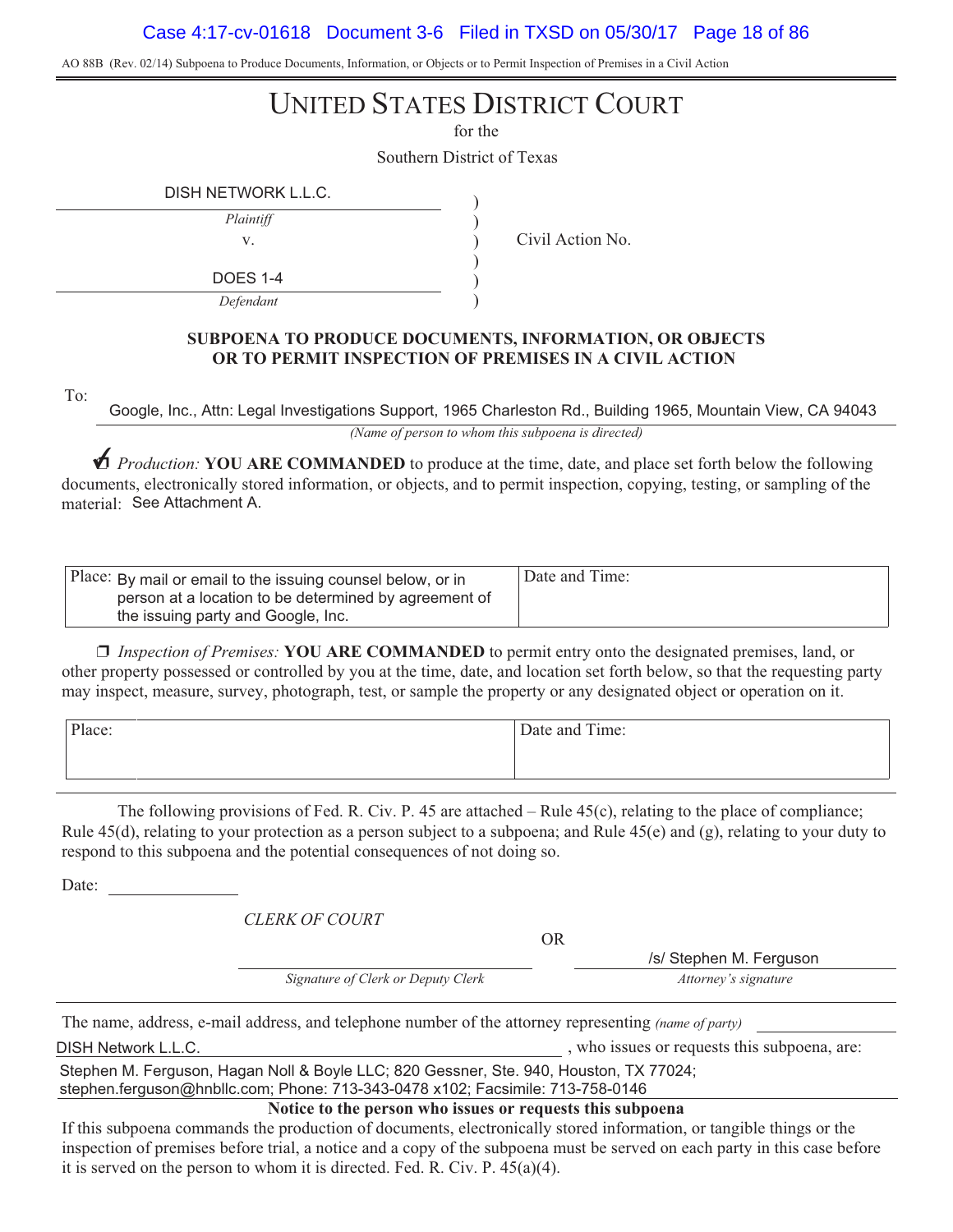# Case 4:17-cv-01618 Document 3-6 Filed in TXSD on 05/30/17 Page 19 of 86

AO 88B (Rev. 02/14) Subpoena to Produce Documents, Information, or Objects or to Permit Inspection of Premises in a Civil Action (Page 2)

Civil Action No.

# **PROOF OF SERVICE**

### *(This section should not be filed with the court unless required by Fed. R. Civ. P. 45.)*

I received this subpoena for *(name of individual and title, if any)*

on *(date)* .

□ I served the subpoena by delivering a copy to the named person as follows:

|                                                    | on <i>(date)</i> | -or |
|----------------------------------------------------|------------------|-----|
| $\Box$ I returned the subpoena unexecuted because: |                  |     |

Unless the subpoena was issued on behalf of the United States, or one of its officers or agents, I have also tendered to the witness the fees for one day's attendance, and the mileage allowed by law, in the amount of

 $\frac{\text{S}}{\text{S}}$  .

| My fees are \$ | for travel and S | for services, for a total of \$ | 0.00 |  |
|----------------|------------------|---------------------------------|------|--|
|                |                  |                                 |      |  |

I declare under penalty of perjury that this information is true.

Date:

*Server's signature*

.

*Printed name and title*

*Server's address*

Additional information regarding attempted service, etc.: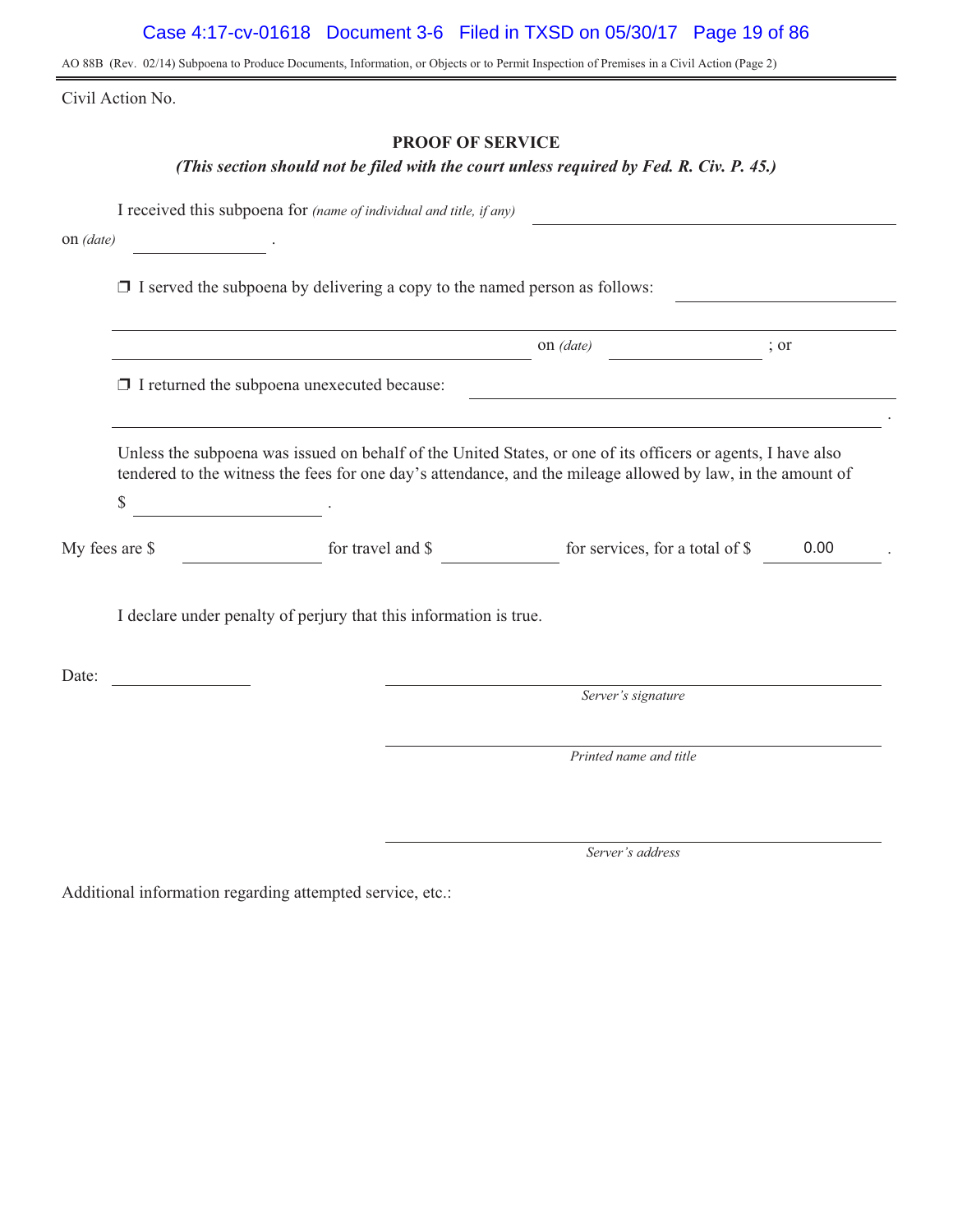AO 88B (Rev. 02/14) Subpoena to Produce Documents, Information, or Objects or to Permit Inspection of Premises in a Civil Action(Page 3)

### **Federal Rule of Civil Procedure 45 (c), (d), (e), and (g) (Effective 12/1/13)**

**(c) Place of Compliance.**

 **(1)** *For a Trial, Hearing, or Deposition.* A subpoena may command a person to attend a trial, hearing, or deposition only as follows:

 **(A)** within 100 miles of where the person resides, is employed, or regularly transacts business in person; or

 **(B)** within the state where the person resides, is employed, or regularly transacts business in person, if the person

 **(i)** is a party or a party's officer; or

 **(ii)** is commanded to attend a trial and would not incur substantial expense.

 **(2)** *For Other Discovery.* A subpoena may command:

 **(A)** production of documents, electronically stored information, or tangible things at a place within 100 miles of where the person resides, is employed, or regularly transacts business in person; and

 **(B)** inspection of premises at the premises to be inspected.

### **(d) Protecting a Person Subject to a Subpoena; Enforcement.**

 **(1)** *Avoiding Undue Burden or Expense; Sanctions.* A party or attorney responsible for issuing and serving a subpoena must take reasonable steps to avoid imposing undue burden or expense on a person subject to the subpoena. The court for the district where compliance is required must enforce this duty and impose an appropriate sanction—which may include lost earnings and reasonable attorney's fees—on a party or attorney who fails to comply.

### **(2)** *Command to Produce Materials or Permit Inspection.*

**(A)** *Appearance Not Required.* A person commanded to produce documents, electronically stored information, or tangible things, or to permit the inspection of premises, need not appear in person at the place of production or inspection unless also commanded to appear for a deposition, hearing, or trial.

**(B)** *Objections.* A person commanded to produce documents or tangible things or to permit inspection may serve on the party or attorney designated in the subpoena a written objection to inspecting, copying, testing, or sampling any or all of the materials or to inspecting the premises—or to producing electronically stored information in the form or forms requested. The objection must be served before the earlier of the time specified for compliance or 14 days after the subpoena is served. If an objection is made, the following rules apply:

**(i)** At any time, on notice to the commanded person, the serving party may move the court for the district where compliance is required for an order compelling production or inspection.

 **(ii)** These acts may be required only as directed in the order, and the order must protect a person who is neither a party nor a party's officer from significant expense resulting from compliance.

### **(3)** *Quashing or Modifying a Subpoena.*

**(A)** *When Required.* On timely motion, the court for the district where compliance is required must quash or modify a subpoena that:

 **(i)** fails to allow a reasonable time to comply;

**(ii)** requires a person to comply beyond the geographical limits specified in Rule  $45(c)$ ;

**(iii)** requires disclosure of privileged or other protected matter, if no exception or waiver applies; or

**(iv)** subjects a person to undue burden.

**(B)** *When Permitted.* To protect a person subject to or affected by a subpoena, the court for the district where compliance is required may, on motion, quash or modify the subpoena if it requires:

**(i)** disclosing a trade secret or other confidential research, development, or commercial information; or

**(ii)** disclosing an unretained expert's opinion or information that does not describe specific occurrences in dispute and results from the expert's study that was not requested by a party.

**(C)** *Specifying Conditions as an Alternative.* In the circumstances described in Rule 45(d)(3)(B), the court may, instead of quashing or modifying a subpoena, order appearance or production under specified conditions if the serving party:

**(i)** shows a substantial need for the testimony or material that cannot be otherwise met without undue hardship; and

**(ii)** ensures that the subpoenaed person will be reasonably compensated.

### **(e) Duties in Responding to a Subpoena.**

 **(1)** *Producing Documents or Electronically Stored Information.* These procedures apply to producing documents or electronically stored information:

**(A)** *Documents.* A person responding to a subpoena to produce documents must produce them as they are kept in the ordinary course of business or must organize and label them to correspond to the categories in the demand.

**(B)** *Form for Producing Electronically Stored Information Not Specified.* If a subpoena does not specify a form for producing electronically stored information, the person responding must produce it in a form or forms in which it is ordinarily maintained or in a reasonably usable form or forms.

**(C)** *Electronically Stored Information Produced in Only One Form.* The person responding need not produce the same electronically stored information in more than one form.

**(D)** *Inaccessible Electronically Stored Information.* The person responding need not provide discovery of electronically stored information from sources that the person identifies as not reasonably accessible because of undue burden or cost. On motion to compel discovery or for a protective order, the person responding must show that the information is not reasonably accessible because of undue burden or cost. If that showing is made, the court may nonetheless order discovery from such sources if the requesting party shows good cause, considering the limitations of Rule  $26(b)(2)(C)$ . The court may specify conditions for the discovery.

### **(2)** *Claiming Privilege or Protection.*

**(A)** *Information Withheld.* A person withholding subpoenaed information under a claim that it is privileged or subject to protection as trial-preparation material must:

**(i)** expressly make the claim; and

**(ii)** describe the nature of the withheld documents, communications, or tangible things in a manner that, without revealing information itself privileged or protected, will enable the parties to assess the claim.

**(B)** *Information Produced.* If information produced in response to a subpoena is subject to a claim of privilege or of protection as trial-preparation material, the person making the claim may notify any party that received the information of the claim and the basis for it. After being notified, a party must promptly return, sequester, or destroy the specified information and any copies it has; must not use or disclose the information until the claim is resolved; must take reasonable steps to retrieve the information if the party disclosed it before being notified; and may promptly present the information under seal to the court for the district where compliance is required for a determination of the claim. The person who produced the information must preserve the information until the claim is resolved.

### **(g) Contempt.**

The court for the district where compliance is required—and also, after a motion is transferred, the issuing court—may hold in contempt a person who, having been served, fails without adequate excuse to obey the subpoena or an order related to it.

For access to subpoena materials, see Fed. R. Civ. P. 45(a) Committee Note (2013).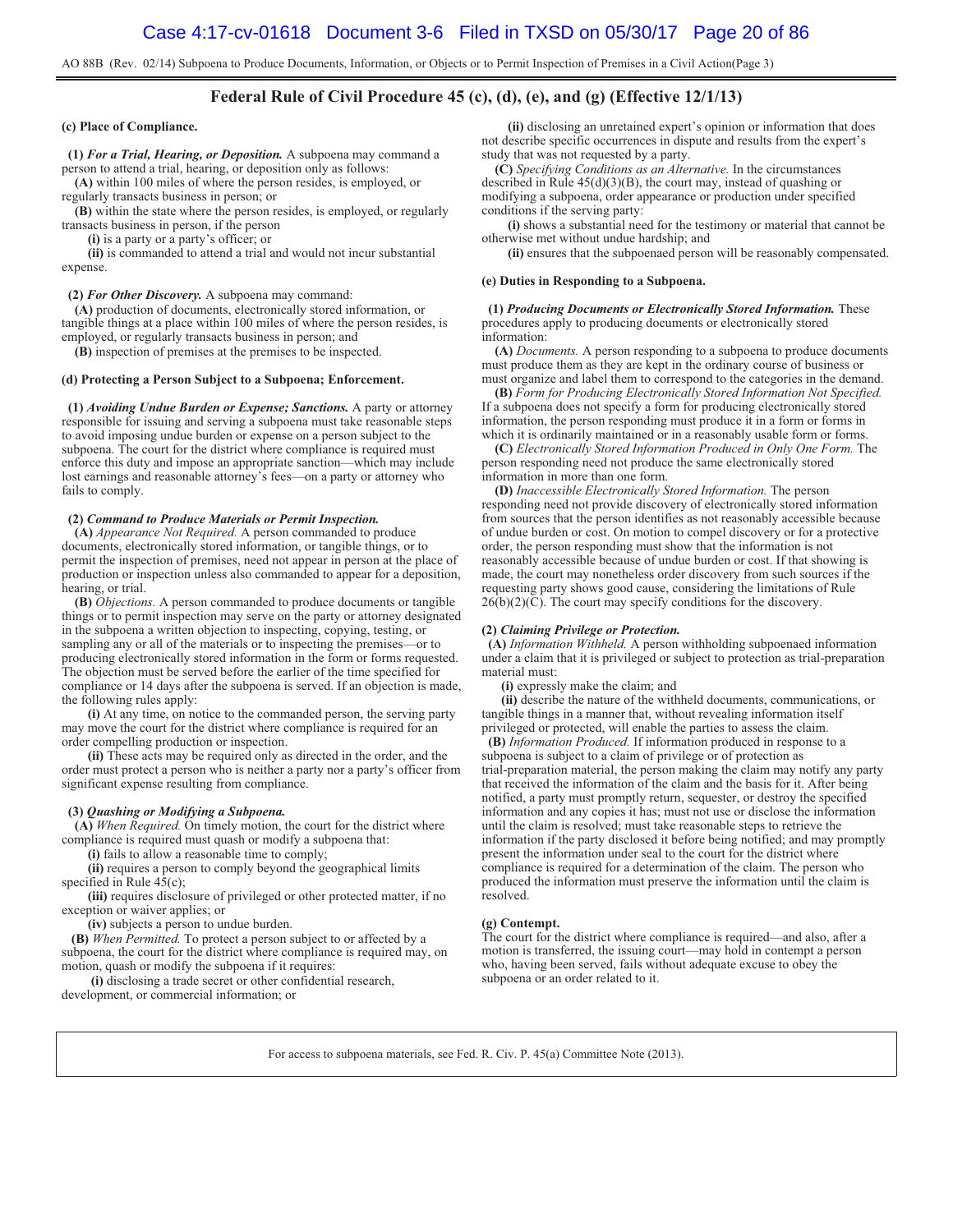# **UNITED STATES DISTRICT COURT SOUTHERN DISTRICT OF TEXAS HOUSTON DIVISION**

 § Plaintiff,

v.  $\S$ 

DISH NETWORK L.L.C.,<br>
§<br>
Plaintiff,<br>
v.<br>
DOE 1 d/b/a ZemTV, Does 2-4,<br>
individually and together d/b/a<br>
www.tvaddons.ag, www.tvaddons.org, and<br>
§<br>
www.streamingboxes.com,<br>
§<br>
Defendants.<br>
§<br>
§<br>
S § DOE 1 d/b/a ZemTV, Does 2-4, individually and together  $d/b/a$ *www.tvaddons.ag*, *www.tvaddons.org*, and § *www.streamingboxes.com*, § §

Defendants.

§

§ Civil Action No. \_\_\_\_\_\_\_\_\_\_\_\_\_\_\_\_\_\_\_\_\_

# **GOOGLE, INC. SUBPOENA ATTACHMENT A**

# *Definition*

1. The term "Gmail Account" means the Gmail email address taacc14@gmail.com.

# **DOCUMENT REQUESTS**

 1. Documents sufficient to identify the full name and contact information (including physical addresses, web addresses, email addresses, telephone numbers, and fax numbers) for the person that registered the Gmail Account.

 2. Applications, forms, and other documents that were submitted in order to create or make changes to the Gmail Account.

 3. Documents sufficient to identify the Internet Protocol ("IP") address used by the person that registered the Gmail Account, including session date and time stamps at the time of registration.

 4. Documents sufficient to identify the IP addresses used by persons accessing the Gmail Account, including IP address logs with session date and time stamps of each access to the Gmail Account, from February 1, 2014 through present.

 5. All communications, including "Gchat" messages, Google sent to or received from the Google Account during the time period of February 1, 2014 to present.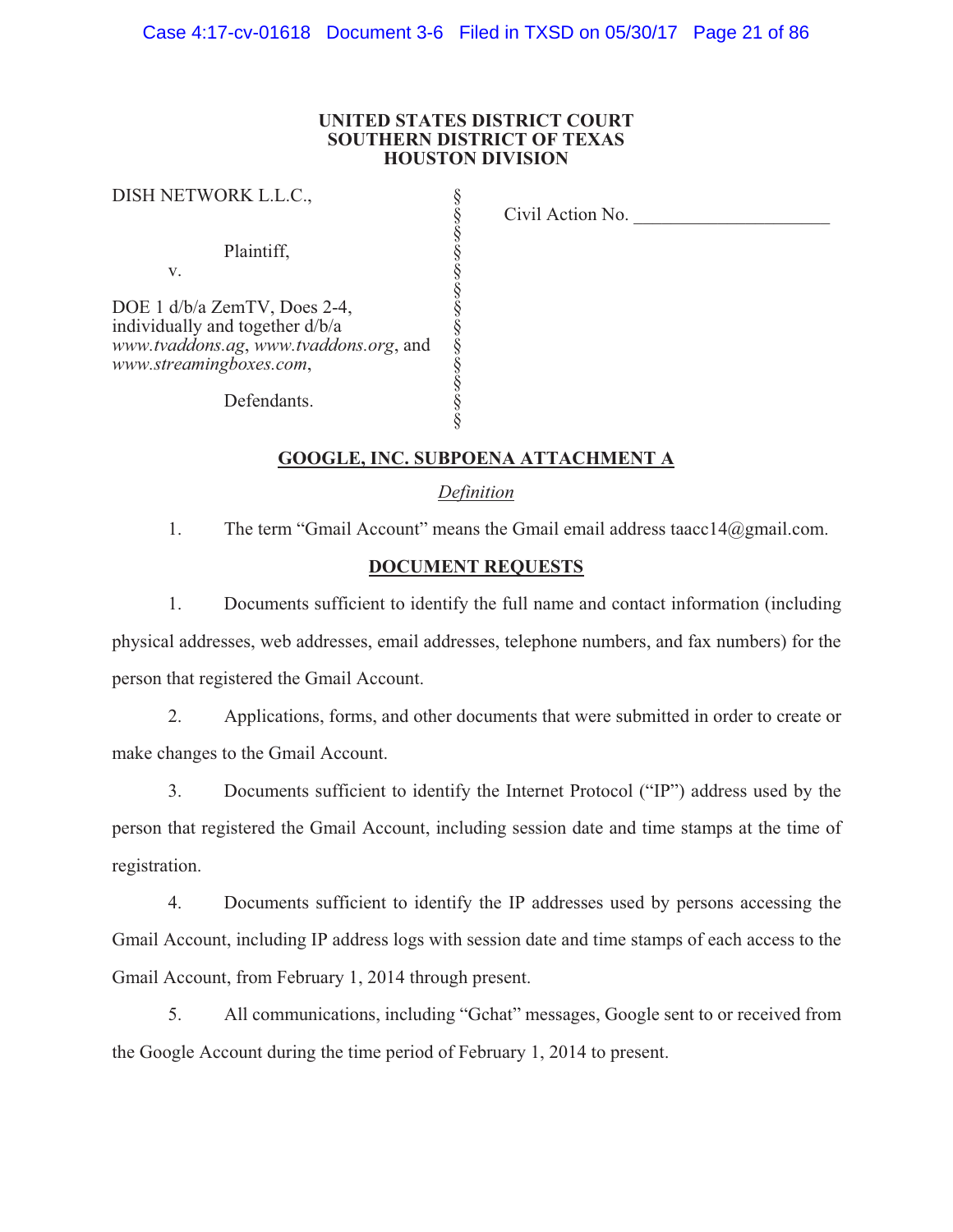# **EXHIBIT 4**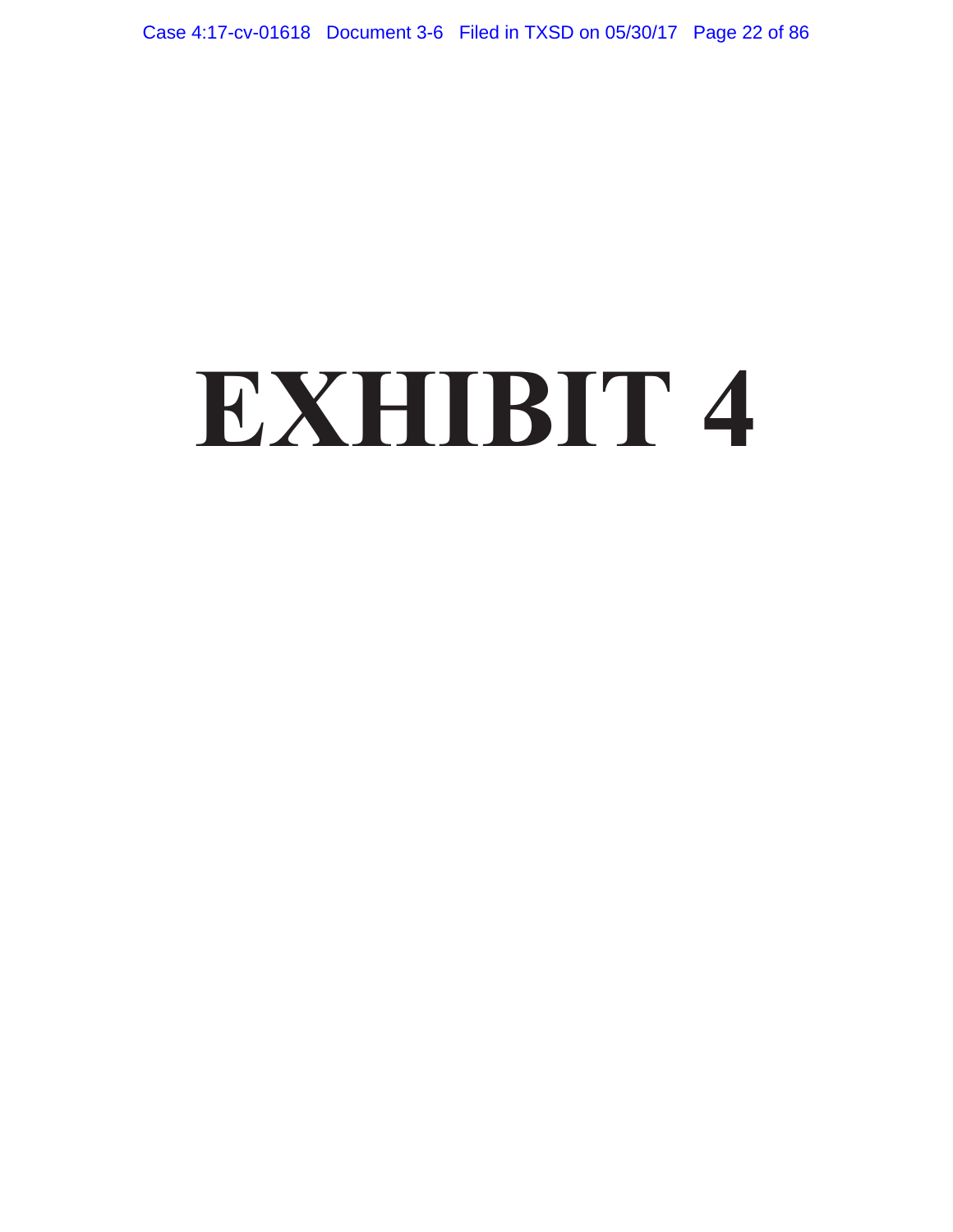Case 4:17-cv-01618 Document 3-6 Filed in TXSD on 05/30/17 Page 23 of 86

AO 88B (Rev. 02/14) Subpoena to Produce Documents, Information, or Objects or to Permit Inspection of Premises in a Civil Action

# UNITED STATES DISTRICT COURT

for the

) ) ) ) ) )

Southern District of Texas

 $P^1$   $\cdot$   $\cdot$   $\cdot$   $\cdot$   $\cdot$ DISH NETWORK L.L.C.

| Plaintiff       |  |
|-----------------|--|
| V.              |  |
|                 |  |
| <b>DOES 1-4</b> |  |
| ______          |  |

Civil Action No.

### *Defendant*

## **SUBPOENA TO PRODUCE DOCUMENTS, INFORMATION, OR OBJECTS OR TO PERMIT INSPECTION OF PREMISES IN A CIVIL ACTION**

To:

Facebook, Inc., c/o CSC, 2710 Gateway Oaks Dr., Suite 150N, Sacramento, CA 95833

*(Name of person to whom this subpoena is directed)*

★ *Production:* YOU ARE COMMANDED to produce at the time, date, and place set forth below the following documents, electronically stored information, or objects, and to permit inspection, copying, testing, or sampling of the material: See Attachment A.

| Place: By mail or email to the issuing counsel below, or in<br>person at a location to be determined by agreement of<br>the issuing party and Facebook, Inc. | Date and Time: |
|--------------------------------------------------------------------------------------------------------------------------------------------------------------|----------------|
|--------------------------------------------------------------------------------------------------------------------------------------------------------------|----------------|

- *Inspection of Premises:* **YOU ARE COMMANDED** to permit entry onto the designated premises, land, or other property possessed or controlled by you at the time, date, and location set forth below, so that the requesting party may inspect, measure, survey, photograph, test, or sample the property or any designated object or operation on it.

| Place: | Date and Time: |
|--------|----------------|
|        |                |
|        |                |

The following provisions of Fed. R. Civ. P. 45 are attached – Rule 45(c), relating to the place of compliance; Rule 45(d), relating to your protection as a person subject to a subpoena; and Rule 45(e) and (g), relating to your duty to respond to this subpoena and the potential consequences of not doing so.

Date:

DISH Network L.L.C.

*CLERK OF COURT*

OR

Signature of Clerk or Deputy Clerk Attorney's signature

/s/ Stephen M. Ferguson

The name, address, e-mail address, and telephone number of the attorney representing *(name of party)*

, who issues or requests this subpoena, are:

Stephen M. Ferguson, Hagan Noll & Boyle LLC; 820 Gessner, Ste. 940, Houston, TX 77024; stephen.ferguson@hnbllc.com; Phone: 713-343-0478 x102; Facsimile: 713-758-0146

**Notice to the person who issues or requests this subpoena**

If this subpoena commands the production of documents, electronically stored information, or tangible things or the inspection of premises before trial, a notice and a copy of the subpoena must be served on each party in this case before it is served on the person to whom it is directed. Fed. R. Civ. P. 45(a)(4).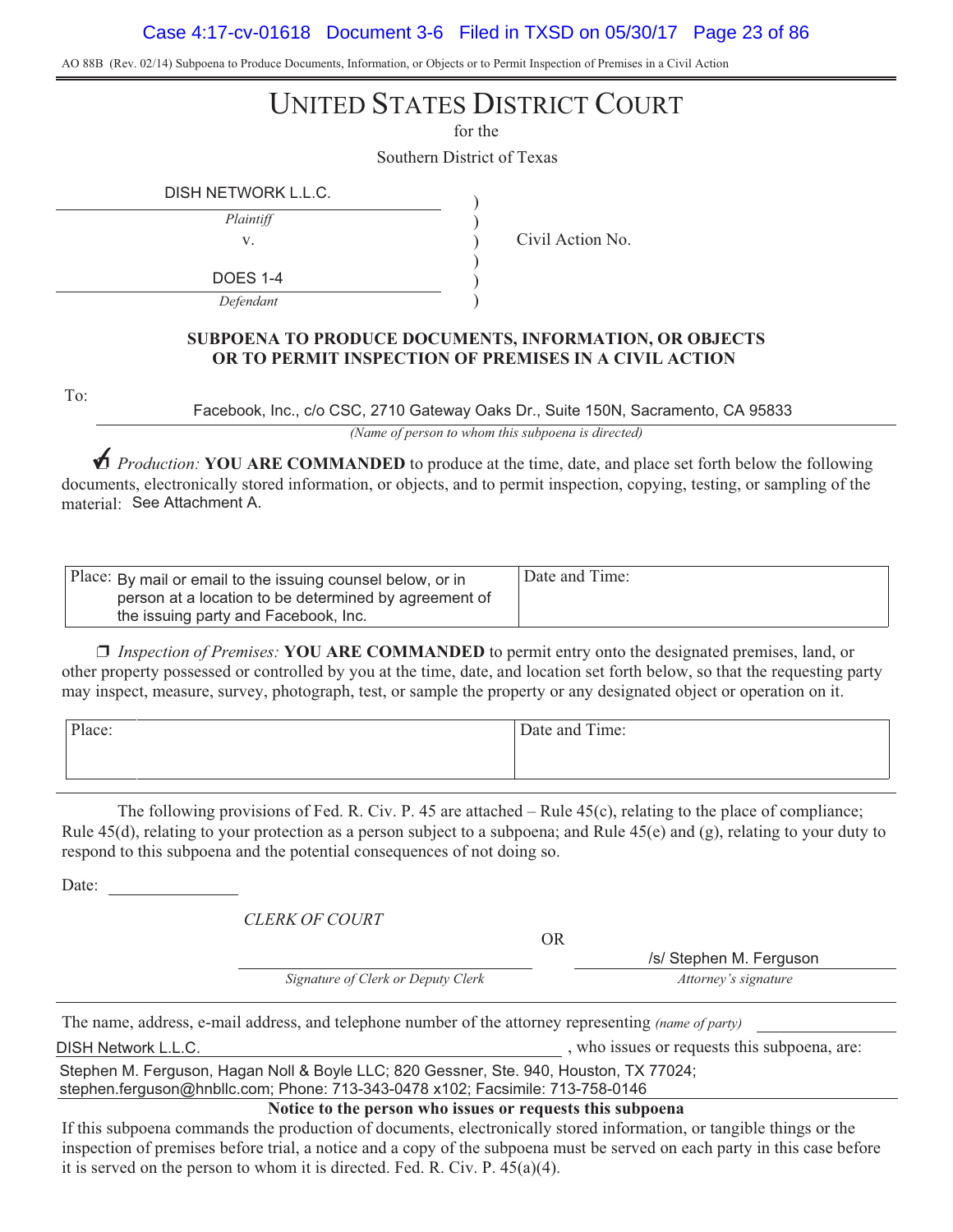# Case 4:17-cv-01618 Document 3-6 Filed in TXSD on 05/30/17 Page 24 of 86

AO 88B (Rev. 02/14) Subpoena to Produce Documents, Information, or Objects or to Permit Inspection of Premises in a Civil Action (Page 2)

Civil Action No.

# **PROOF OF SERVICE**

### *(This section should not be filed with the court unless required by Fed. R. Civ. P. 45.)*

I received this subpoena for *(name of individual and title, if any)*

on *(date)* .

□ I served the subpoena by delivering a copy to the named person as follows:

|                                                    | on <i>(date)</i> | , or |
|----------------------------------------------------|------------------|------|
| $\Box$ I returned the subpoena unexecuted because: |                  |      |

Unless the subpoena was issued on behalf of the United States, or one of its officers or agents, I have also tendered to the witness the fees for one day's attendance, and the mileage allowed by law, in the amount of

 $\frac{\text{S}}{\text{S}}$  .

| My fees are \$ | for travel and S | for services, for a total of \$ | 0.00 |  |
|----------------|------------------|---------------------------------|------|--|
|                |                  |                                 |      |  |

I declare under penalty of perjury that this information is true.

Date:

*Server's signature*

.

*Printed name and title*

*Server's address*

Additional information regarding attempted service, etc.: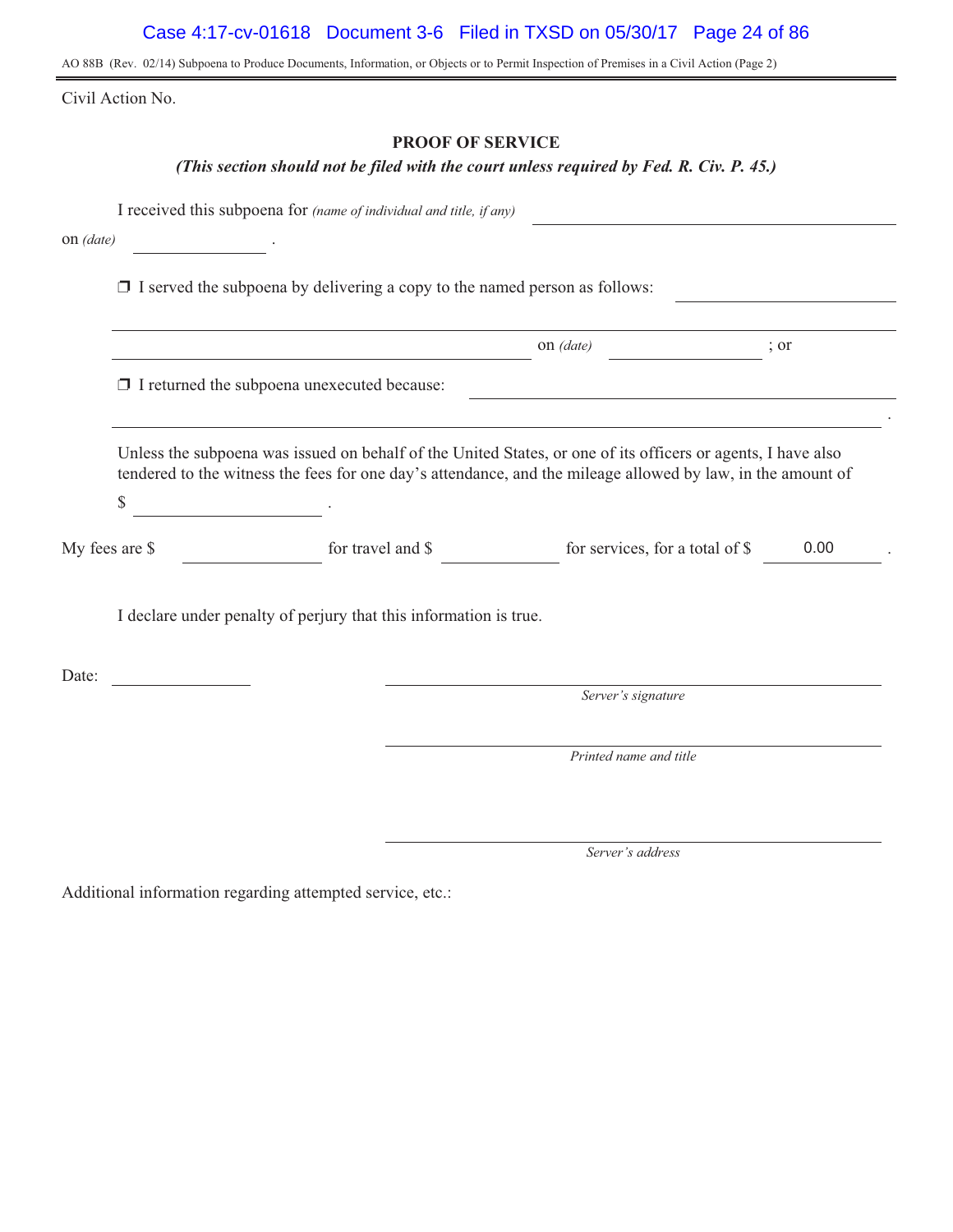AO 88B (Rev. 02/14) Subpoena to Produce Documents, Information, or Objects or to Permit Inspection of Premises in a Civil Action(Page 3)

### **Federal Rule of Civil Procedure 45 (c), (d), (e), and (g) (Effective 12/1/13)**

**(c) Place of Compliance.**

 **(1)** *For a Trial, Hearing, or Deposition.* A subpoena may command a person to attend a trial, hearing, or deposition only as follows:

 **(A)** within 100 miles of where the person resides, is employed, or regularly transacts business in person; or

 **(B)** within the state where the person resides, is employed, or regularly transacts business in person, if the person

 **(i)** is a party or a party's officer; or

 **(ii)** is commanded to attend a trial and would not incur substantial expense.

 **(2)** *For Other Discovery.* A subpoena may command:

 **(A)** production of documents, electronically stored information, or tangible things at a place within 100 miles of where the person resides, is employed, or regularly transacts business in person; and

 **(B)** inspection of premises at the premises to be inspected.

### **(d) Protecting a Person Subject to a Subpoena; Enforcement.**

 **(1)** *Avoiding Undue Burden or Expense; Sanctions.* A party or attorney responsible for issuing and serving a subpoena must take reasonable steps to avoid imposing undue burden or expense on a person subject to the subpoena. The court for the district where compliance is required must enforce this duty and impose an appropriate sanction—which may include lost earnings and reasonable attorney's fees—on a party or attorney who fails to comply.

### **(2)** *Command to Produce Materials or Permit Inspection.*

**(A)** *Appearance Not Required.* A person commanded to produce documents, electronically stored information, or tangible things, or to permit the inspection of premises, need not appear in person at the place of production or inspection unless also commanded to appear for a deposition, hearing, or trial.

**(B)** *Objections.* A person commanded to produce documents or tangible things or to permit inspection may serve on the party or attorney designated in the subpoena a written objection to inspecting, copying, testing, or sampling any or all of the materials or to inspecting the premises—or to producing electronically stored information in the form or forms requested. The objection must be served before the earlier of the time specified for compliance or 14 days after the subpoena is served. If an objection is made, the following rules apply:

**(i)** At any time, on notice to the commanded person, the serving party may move the court for the district where compliance is required for an order compelling production or inspection.

 **(ii)** These acts may be required only as directed in the order, and the order must protect a person who is neither a party nor a party's officer from significant expense resulting from compliance.

### **(3)** *Quashing or Modifying a Subpoena.*

**(A)** *When Required.* On timely motion, the court for the district where compliance is required must quash or modify a subpoena that:

 **(i)** fails to allow a reasonable time to comply;

**(ii)** requires a person to comply beyond the geographical limits specified in Rule  $45(c)$ ;

**(iii)** requires disclosure of privileged or other protected matter, if no exception or waiver applies; or

**(iv)** subjects a person to undue burden.

**(B)** *When Permitted.* To protect a person subject to or affected by a subpoena, the court for the district where compliance is required may, on motion, quash or modify the subpoena if it requires:

**(i)** disclosing a trade secret or other confidential research, development, or commercial information; or

**(ii)** disclosing an unretained expert's opinion or information that does not describe specific occurrences in dispute and results from the expert's study that was not requested by a party.

**(C)** *Specifying Conditions as an Alternative.* In the circumstances described in Rule 45(d)(3)(B), the court may, instead of quashing or modifying a subpoena, order appearance or production under specified conditions if the serving party:

**(i)** shows a substantial need for the testimony or material that cannot be otherwise met without undue hardship; and

**(ii)** ensures that the subpoenaed person will be reasonably compensated.

### **(e) Duties in Responding to a Subpoena.**

 **(1)** *Producing Documents or Electronically Stored Information.* These procedures apply to producing documents or electronically stored information:

**(A)** *Documents.* A person responding to a subpoena to produce documents must produce them as they are kept in the ordinary course of business or must organize and label them to correspond to the categories in the demand.

**(B)** *Form for Producing Electronically Stored Information Not Specified.* If a subpoena does not specify a form for producing electronically stored information, the person responding must produce it in a form or forms in which it is ordinarily maintained or in a reasonably usable form or forms.

**(C)** *Electronically Stored Information Produced in Only One Form.* The person responding need not produce the same electronically stored information in more than one form.

**(D)** *Inaccessible Electronically Stored Information.* The person responding need not provide discovery of electronically stored information from sources that the person identifies as not reasonably accessible because of undue burden or cost. On motion to compel discovery or for a protective order, the person responding must show that the information is not reasonably accessible because of undue burden or cost. If that showing is made, the court may nonetheless order discovery from such sources if the requesting party shows good cause, considering the limitations of Rule  $26(b)(2)(C)$ . The court may specify conditions for the discovery.

### **(2)** *Claiming Privilege or Protection.*

**(A)** *Information Withheld.* A person withholding subpoenaed information under a claim that it is privileged or subject to protection as trial-preparation material must:

**(i)** expressly make the claim; and

**(ii)** describe the nature of the withheld documents, communications, or tangible things in a manner that, without revealing information itself privileged or protected, will enable the parties to assess the claim.

**(B)** *Information Produced.* If information produced in response to a subpoena is subject to a claim of privilege or of protection as trial-preparation material, the person making the claim may notify any party that received the information of the claim and the basis for it. After being notified, a party must promptly return, sequester, or destroy the specified information and any copies it has; must not use or disclose the information until the claim is resolved; must take reasonable steps to retrieve the information if the party disclosed it before being notified; and may promptly present the information under seal to the court for the district where compliance is required for a determination of the claim. The person who produced the information must preserve the information until the claim is resolved.

### **(g) Contempt.**

The court for the district where compliance is required—and also, after a motion is transferred, the issuing court—may hold in contempt a person who, having been served, fails without adequate excuse to obey the subpoena or an order related to it.

For access to subpoena materials, see Fed. R. Civ. P. 45(a) Committee Note (2013).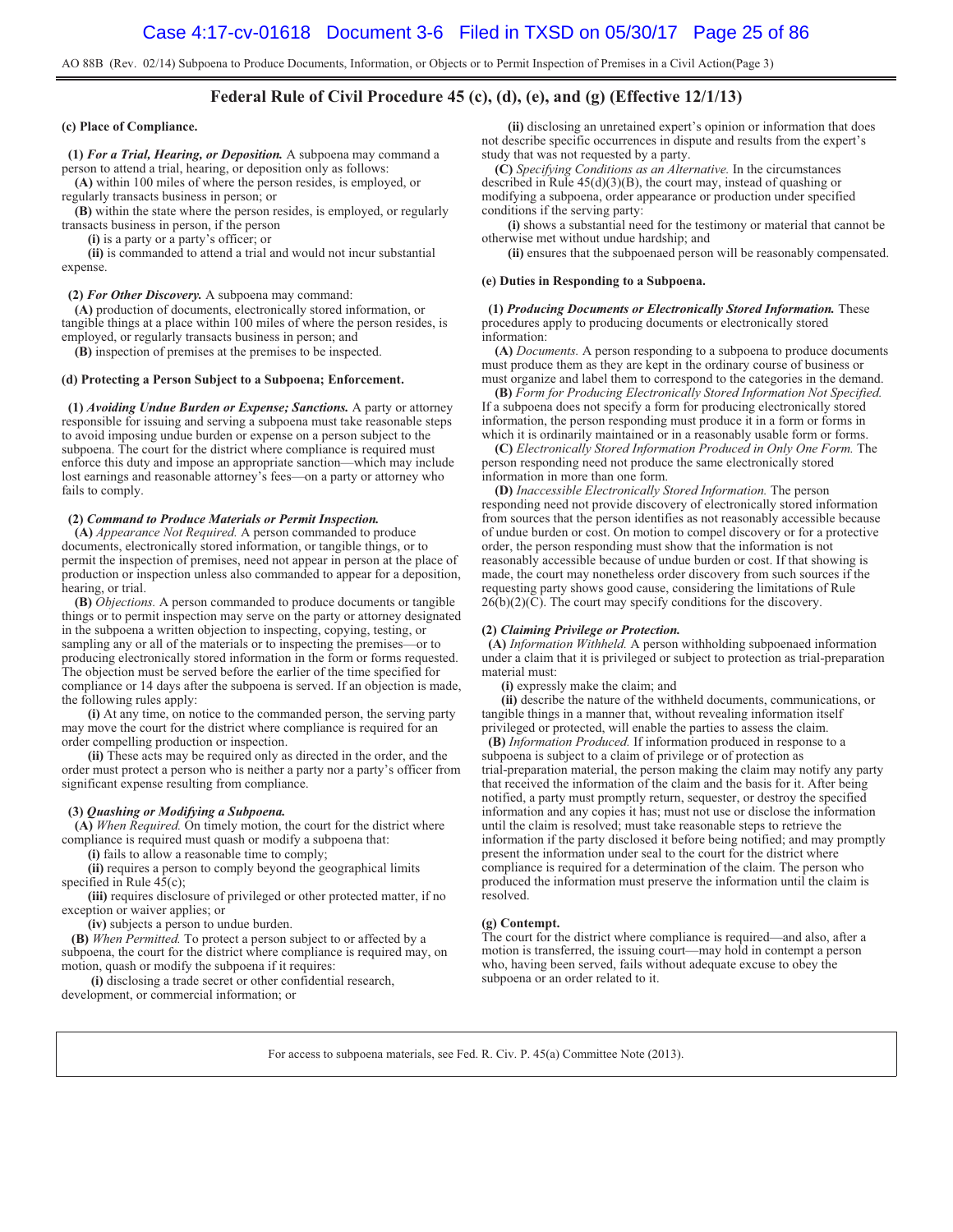# **UNITED STATES DISTRICT COURT SOUTHERN DISTRICT OF TEXAS HOUSTON DIVISION**

DISH NETWORK L.L.C.,<br>
§<br>
Plaintiff,<br>
v.<br>
DOE 1 d/b/a ZemTV, Does 2-4,<br>
individually and together d/b/a<br>
www.tvaddons.ag, www.tvaddons.org, and<br>
§<br>
www.streamingboxes.com,<br>
§<br>
Defendants.<br>
§<br>
§<br>
S § Plaintiff, v.  $\S$  § DOE 1 d/b/a ZemTV, Does 2-4, individually and together  $d/b/a$ *www.tvaddons.ag*, *www.tvaddons.org*, and § *www.streamingboxes.com*, § §

Defendants. § § Civil Action No. \_\_\_\_\_\_\_\_\_\_\_\_\_\_\_\_\_\_\_\_\_

# **FACEBOOK, INC. SUBPOENA ATTACHMENT A**

# *Definition*

1. The term "Facebook Account" means any Facebook account associated with any

of the following:

- a. The email address taacc14@gmail.com;
- b. The Facebook username "Shani Shani";
- c. The Facebook username "Shani Kodi";
- d. The domain or website tvaddons.ag;
- e. The domain or website tvaddons.org;
- f. The domain or website streamingboxes.com.

# **DOCUMENT REQUESTS**

 1. Documents sufficient to identify the full name and contact information (including physical addresses, web addresses, email addresses, telephone numbers, and fax numbers) for the person that registered each Facebook Account.

 2. Applications, forms, and other documents that were submitted in order to create or make changes to each Facebook Account.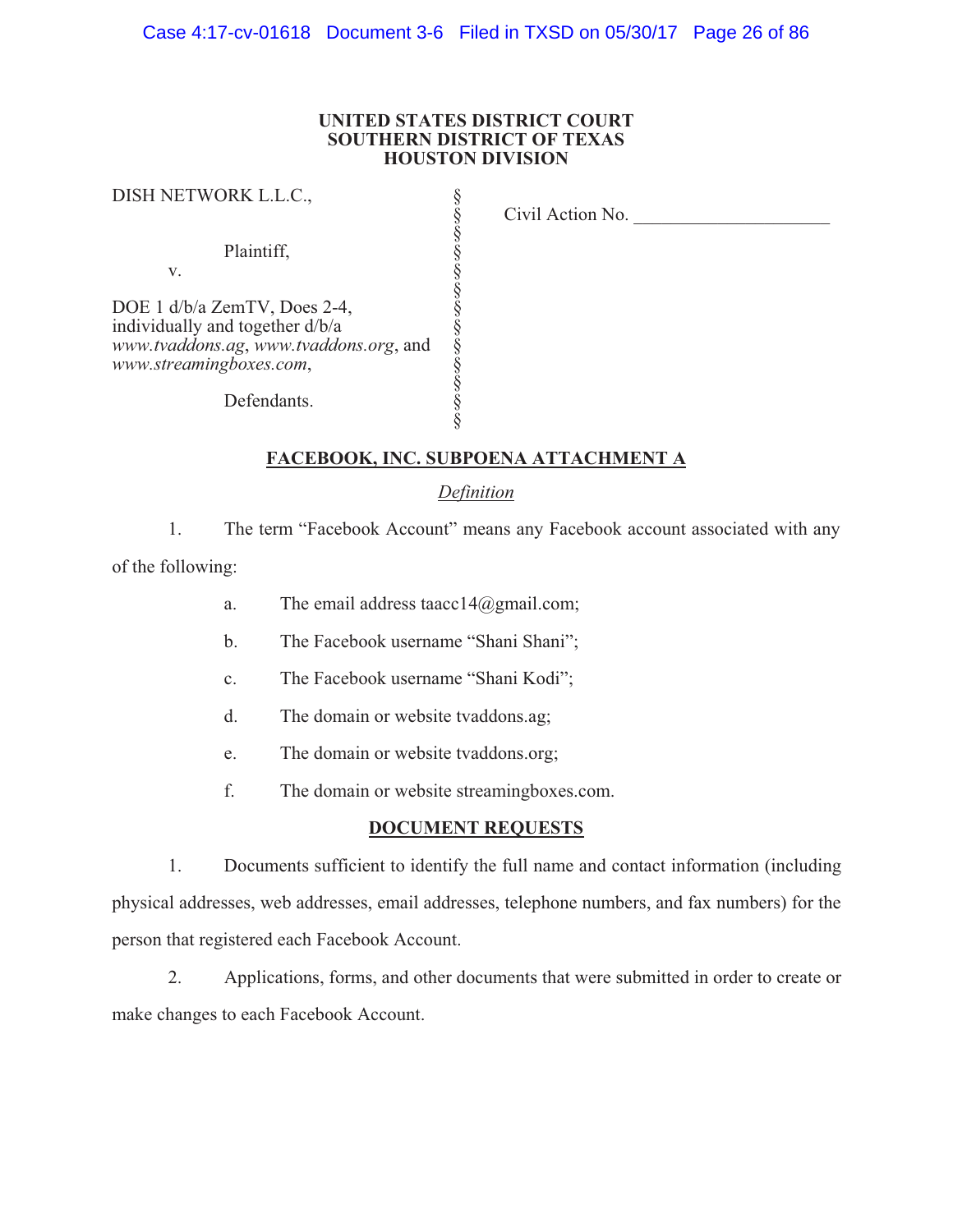# Case 4:17-cv-01618 Document 3-6 Filed in TXSD on 05/30/17 Page 27 of 86

 3. Documents sufficient to identify the Internet Protocol ("IP") address used by the person that registered each Facebook Account, including session date and time stamps at the time of registration.

 4. Documents sufficient to identify the IP addresses used by persons accessing each Facebook Account, including IP address logs with session date and time stamps of each access to each Facebook Account, from February 1, 2014 through present.

 5. All communications, including Facebook messages, Facebook sent to or received from each Facebook Account during the time period of February 1, 2014 to present.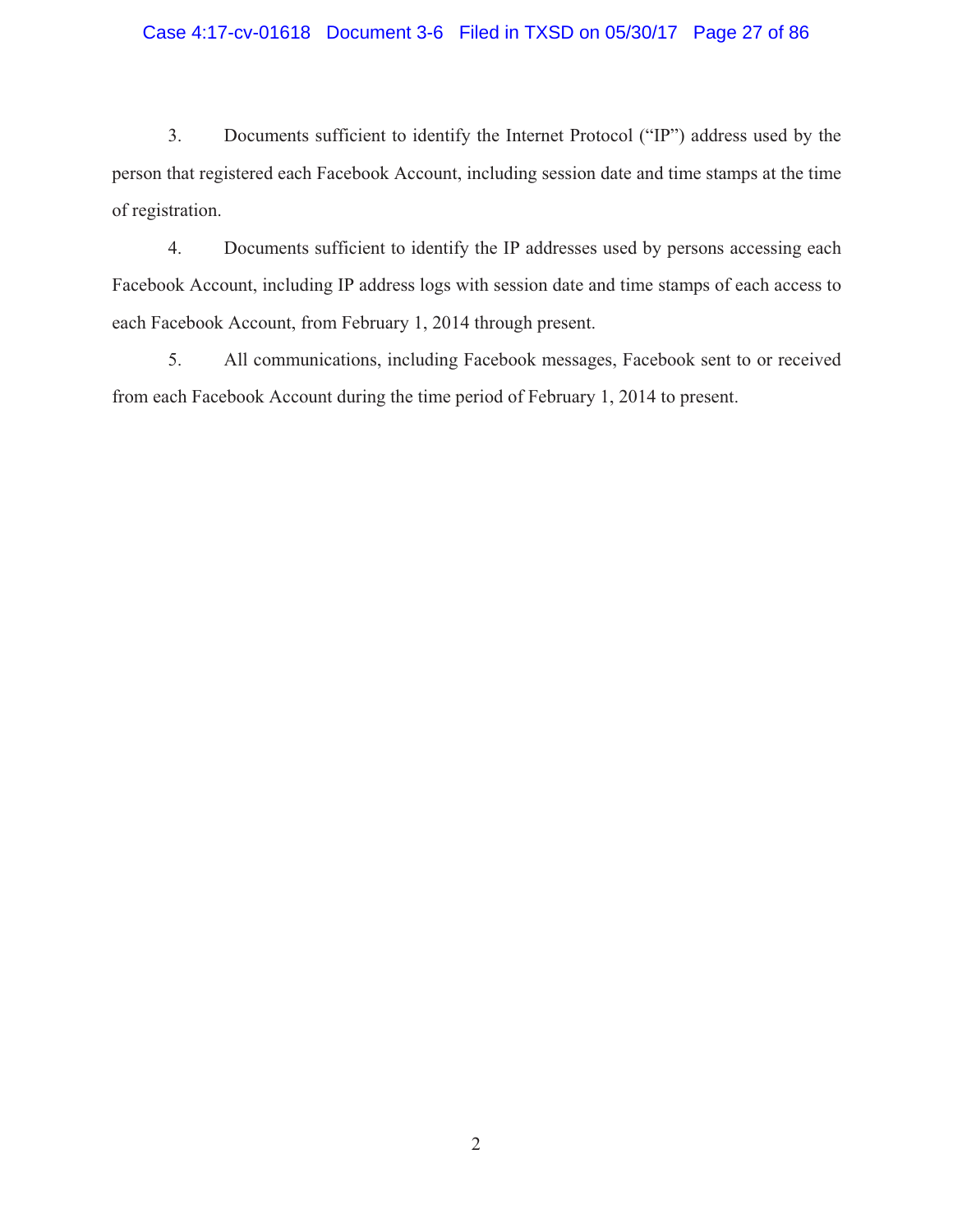# **EXHIBIT 5**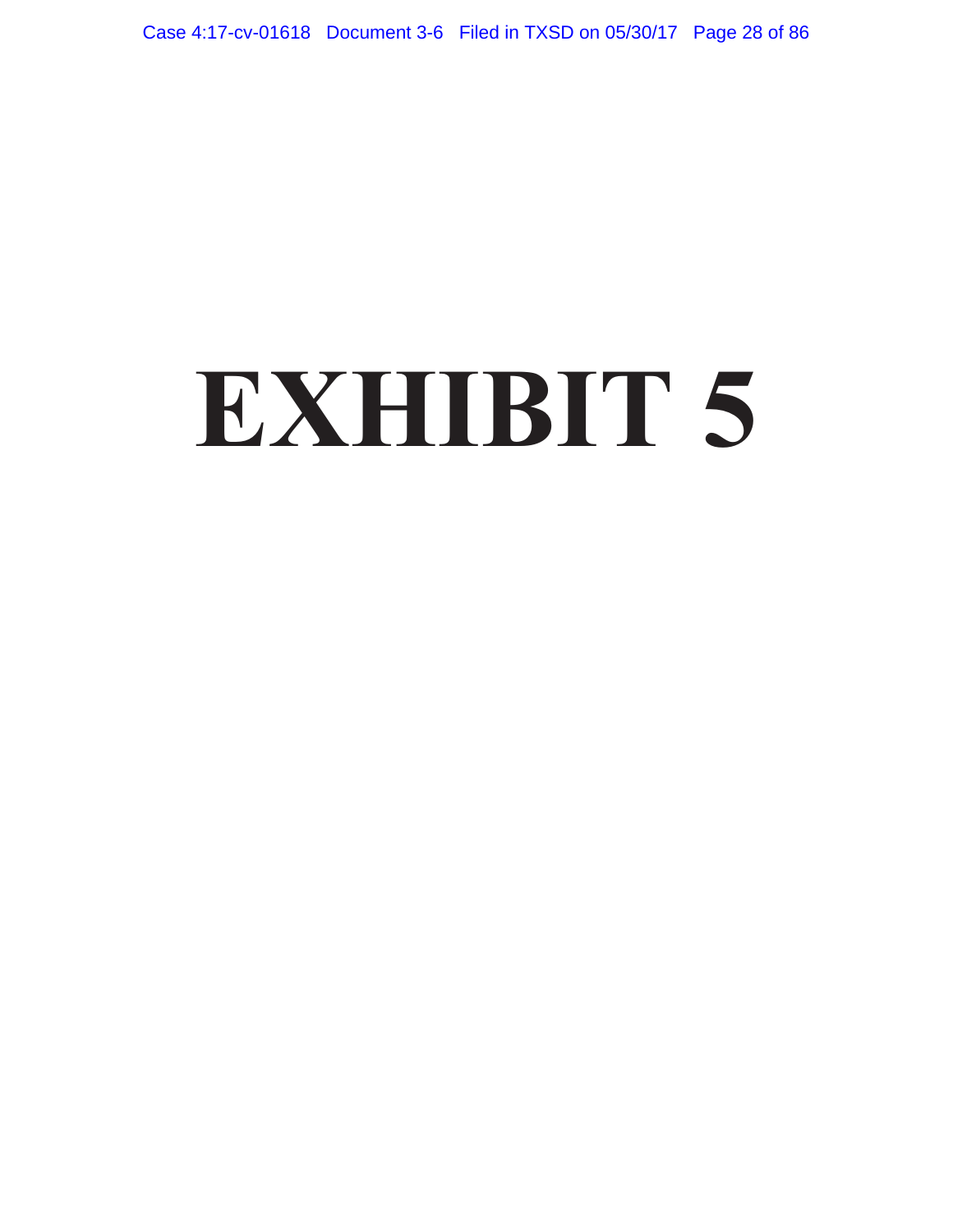Case 4:17-cv-01618 Document 3-6 Filed in TXSD on 05/30/17 Page 29 of 86

AO 88B (Rev. 02/14) Subpoena to Produce Documents, Information, or Objects or to Permit Inspection of Premises in a Civil Action

# UNITED STATES DISTRICT COURT

for the

) ) ) ) ) )

Southern District of Texas

DISH NETWORK L.L.C.

| Plaintiff       |  |
|-----------------|--|
| V.              |  |
|                 |  |
| <b>DOES 1-4</b> |  |
| Defendant       |  |

Civil Action No.

# **SUBPOENA TO PRODUCE DOCUMENTS, INFORMATION, OR OBJECTS OR TO PERMIT INSPECTION OF PREMISES IN A CIVIL ACTION**

To:

PayPal, Inc., Attn: Legal Dept. / Civil, 2211 North First Street, San Jose, CA 95131

*(Name of person to whom this subpoena is directed)*

★ *Production:* YOU ARE COMMANDED to produce at the time, date, and place set forth below the following documents, electronically stored information, or objects, and to permit inspection, copying, testing, or sampling of the material: See Attachment A.

- *Inspection of Premises:* **YOU ARE COMMANDED** to permit entry onto the designated premises, land, or other property possessed or controlled by you at the time, date, and location set forth below, so that the requesting party may inspect, measure, survey, photograph, test, or sample the property or any designated object or operation on it.

| Place: | Date and Time: |
|--------|----------------|
|        |                |
|        |                |

The following provisions of Fed. R. Civ. P. 45 are attached – Rule 45(c), relating to the place of compliance; Rule 45(d), relating to your protection as a person subject to a subpoena; and Rule 45(e) and (g), relating to your duty to respond to this subpoena and the potential consequences of not doing so.

Date:

DISH Network L.L.C.

*CLERK OF COURT*

OR

Signature of Clerk or Deputy Clerk Attorney's signature /s/ Stephen M. Ferguson

The name, address, e-mail address, and telephone number of the attorney representing *(name of party)*

, who issues or requests this subpoena, are:

Stephen M. Ferguson, Hagan Noll & Boyle LLC; 820 Gessner, Ste. 940, Houston, TX 77024; stephen.ferguson@hnbllc.com; Phone: 713-343-0478 x102; Facsimile: 713-758-0146

**Notice to the person who issues or requests this subpoena**

If this subpoena commands the production of documents, electronically stored information, or tangible things or the inspection of premises before trial, a notice and a copy of the subpoena must be served on each party in this case before it is served on the person to whom it is directed. Fed. R. Civ. P. 45(a)(4).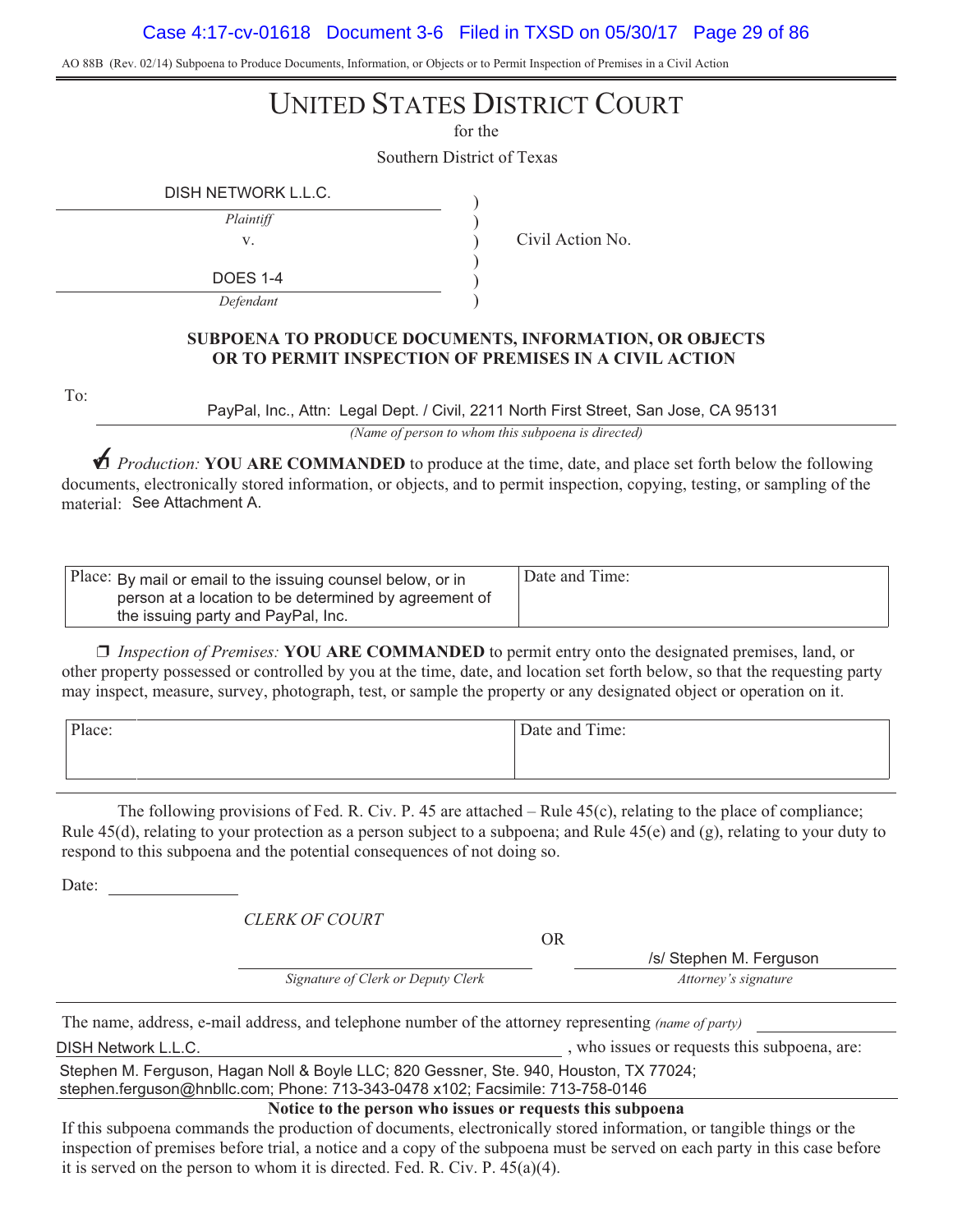# Case 4:17-cv-01618 Document 3-6 Filed in TXSD on 05/30/17 Page 30 of 86

AO 88B (Rev. 02/14) Subpoena to Produce Documents, Information, or Objects or to Permit Inspection of Premises in a Civil Action (Page 2)

Civil Action No.

# **PROOF OF SERVICE**

### *(This section should not be filed with the court unless required by Fed. R. Civ. P. 45.)*

I received this subpoena for *(name of individual and title, if any)*

on *(date)* .

□ I served the subpoena by delivering a copy to the named person as follows:

|                                                    | on <i>(date)</i> | : or |  |
|----------------------------------------------------|------------------|------|--|
| $\Box$ I returned the subpoena unexecuted because: |                  |      |  |

Unless the subpoena was issued on behalf of the United States, or one of its officers or agents, I have also tendered to the witness the fees for one day's attendance, and the mileage allowed by law, in the amount of

 $\frac{\text{S}}{\text{S}}$  .

| My fees are \$ | for travel and S | for services, for a total of \$ | 0.00 |  |
|----------------|------------------|---------------------------------|------|--|
|                |                  |                                 |      |  |

I declare under penalty of perjury that this information is true.

Date:

*Server's signature*

.

*Printed name and title*

*Server's address*

Additional information regarding attempted service, etc.: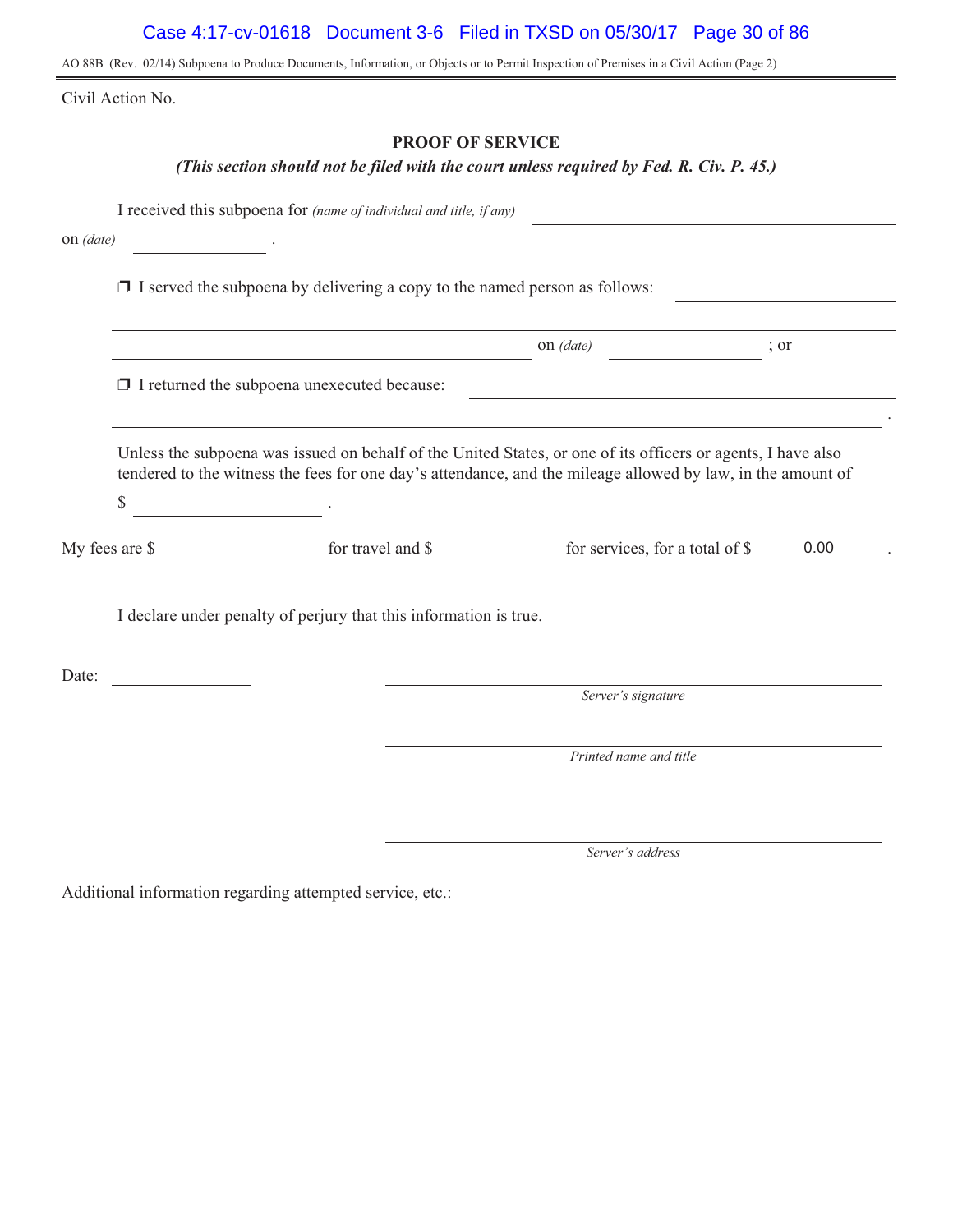AO 88B (Rev. 02/14) Subpoena to Produce Documents, Information, or Objects or to Permit Inspection of Premises in a Civil Action(Page 3)

### **Federal Rule of Civil Procedure 45 (c), (d), (e), and (g) (Effective 12/1/13)**

**(c) Place of Compliance.**

 **(1)** *For a Trial, Hearing, or Deposition.* A subpoena may command a person to attend a trial, hearing, or deposition only as follows:

 **(A)** within 100 miles of where the person resides, is employed, or regularly transacts business in person; or

 **(B)** within the state where the person resides, is employed, or regularly transacts business in person, if the person

 **(i)** is a party or a party's officer; or

 **(ii)** is commanded to attend a trial and would not incur substantial expense.

 **(2)** *For Other Discovery.* A subpoena may command:

 **(A)** production of documents, electronically stored information, or tangible things at a place within 100 miles of where the person resides, is employed, or regularly transacts business in person; and

 **(B)** inspection of premises at the premises to be inspected.

### **(d) Protecting a Person Subject to a Subpoena; Enforcement.**

 **(1)** *Avoiding Undue Burden or Expense; Sanctions.* A party or attorney responsible for issuing and serving a subpoena must take reasonable steps to avoid imposing undue burden or expense on a person subject to the subpoena. The court for the district where compliance is required must enforce this duty and impose an appropriate sanction—which may include lost earnings and reasonable attorney's fees—on a party or attorney who fails to comply.

### **(2)** *Command to Produce Materials or Permit Inspection.*

**(A)** *Appearance Not Required.* A person commanded to produce documents, electronically stored information, or tangible things, or to permit the inspection of premises, need not appear in person at the place of production or inspection unless also commanded to appear for a deposition, hearing, or trial.

**(B)** *Objections.* A person commanded to produce documents or tangible things or to permit inspection may serve on the party or attorney designated in the subpoena a written objection to inspecting, copying, testing, or sampling any or all of the materials or to inspecting the premises—or to producing electronically stored information in the form or forms requested. The objection must be served before the earlier of the time specified for compliance or 14 days after the subpoena is served. If an objection is made, the following rules apply:

**(i)** At any time, on notice to the commanded person, the serving party may move the court for the district where compliance is required for an order compelling production or inspection.

 **(ii)** These acts may be required only as directed in the order, and the order must protect a person who is neither a party nor a party's officer from significant expense resulting from compliance.

### **(3)** *Quashing or Modifying a Subpoena.*

**(A)** *When Required.* On timely motion, the court for the district where compliance is required must quash or modify a subpoena that:

 **(i)** fails to allow a reasonable time to comply;

**(ii)** requires a person to comply beyond the geographical limits specified in Rule  $45(c)$ ;

**(iii)** requires disclosure of privileged or other protected matter, if no exception or waiver applies; or

**(iv)** subjects a person to undue burden.

**(B)** *When Permitted.* To protect a person subject to or affected by a subpoena, the court for the district where compliance is required may, on motion, quash or modify the subpoena if it requires:

**(i)** disclosing a trade secret or other confidential research, development, or commercial information; or

**(ii)** disclosing an unretained expert's opinion or information that does not describe specific occurrences in dispute and results from the expert's study that was not requested by a party.

**(C)** *Specifying Conditions as an Alternative.* In the circumstances described in Rule 45(d)(3)(B), the court may, instead of quashing or modifying a subpoena, order appearance or production under specified conditions if the serving party:

**(i)** shows a substantial need for the testimony or material that cannot be otherwise met without undue hardship; and

**(ii)** ensures that the subpoenaed person will be reasonably compensated.

### **(e) Duties in Responding to a Subpoena.**

 **(1)** *Producing Documents or Electronically Stored Information.* These procedures apply to producing documents or electronically stored information:

**(A)** *Documents.* A person responding to a subpoena to produce documents must produce them as they are kept in the ordinary course of business or must organize and label them to correspond to the categories in the demand.

**(B)** *Form for Producing Electronically Stored Information Not Specified.* If a subpoena does not specify a form for producing electronically stored information, the person responding must produce it in a form or forms in which it is ordinarily maintained or in a reasonably usable form or forms.

**(C)** *Electronically Stored Information Produced in Only One Form.* The person responding need not produce the same electronically stored information in more than one form.

**(D)** *Inaccessible Electronically Stored Information.* The person responding need not provide discovery of electronically stored information from sources that the person identifies as not reasonably accessible because of undue burden or cost. On motion to compel discovery or for a protective order, the person responding must show that the information is not reasonably accessible because of undue burden or cost. If that showing is made, the court may nonetheless order discovery from such sources if the requesting party shows good cause, considering the limitations of Rule  $26(b)(2)(C)$ . The court may specify conditions for the discovery.

### **(2)** *Claiming Privilege or Protection.*

**(A)** *Information Withheld.* A person withholding subpoenaed information under a claim that it is privileged or subject to protection as trial-preparation material must:

**(i)** expressly make the claim; and

**(ii)** describe the nature of the withheld documents, communications, or tangible things in a manner that, without revealing information itself privileged or protected, will enable the parties to assess the claim.

**(B)** *Information Produced.* If information produced in response to a subpoena is subject to a claim of privilege or of protection as trial-preparation material, the person making the claim may notify any party that received the information of the claim and the basis for it. After being notified, a party must promptly return, sequester, or destroy the specified information and any copies it has; must not use or disclose the information until the claim is resolved; must take reasonable steps to retrieve the information if the party disclosed it before being notified; and may promptly present the information under seal to the court for the district where compliance is required for a determination of the claim. The person who produced the information must preserve the information until the claim is resolved.

### **(g) Contempt.**

The court for the district where compliance is required—and also, after a motion is transferred, the issuing court—may hold in contempt a person who, having been served, fails without adequate excuse to obey the subpoena or an order related to it.

For access to subpoena materials, see Fed. R. Civ. P. 45(a) Committee Note (2013).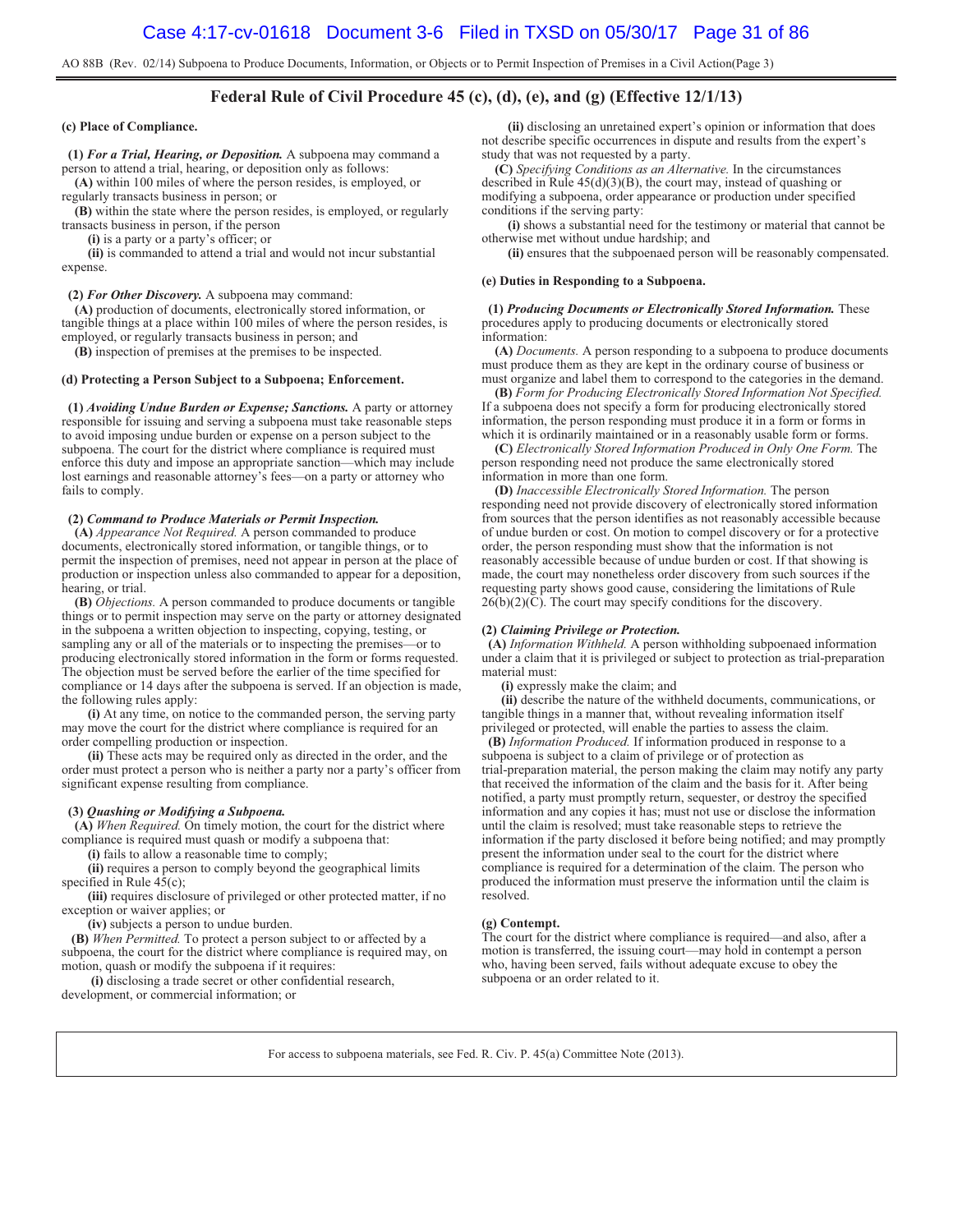# **UNITED STATES DISTRICT COURT SOUTHERN DISTRICT OF TEXAS HOUSTON DIVISION**

DISH NETWORK L.L.C.,<br>
§<br>
Plaintiff,<br>
v.<br>
DOE 1 d/b/a ZemTV, Does 2-4,<br>
individually and together d/b/a<br>
www.tvaddons.ag, www.tvaddons.org, and<br>
§<br>
www.streamingboxes.com,<br>
§<br>
Defendants.<br>
§<br>
§<br>
S § Plaintiff, v.  $\S$  § DOE 1 d/b/a ZemTV, Does 2-4, individually and together  $d/b/a$ *www.tvaddons.ag*, *www.tvaddons.org*, and § *www.streamingboxes.com*, § §

Defendants.

§

§ Civil Action No. \_\_\_\_\_\_\_\_\_\_\_\_\_\_\_\_\_\_\_\_\_

# **PAYPAL, INC. SUBPOENA ATTACHMENT A**

# *Definition*

1. The term "Account" means any PayPal, Inc. account associated with the any of the

following:

- a. The Credit Card Statement Name "Shani";
- b. The Credit Card Statement Name "Shani 08";
- c. The domain or website streamingboxes.com;
- d. The domain or website tvaddons.ag;
- e. The domain or website tvaddons.org;
- f. The email address taacc $14\omega$ gmail.com.

"Account" also includes any and all related accounts.

# **DOCUMENT REQUESTS**

- 1. All FIT Pages associated with each Account.
- 2. All Transaction Logs associated with each Account.
- 3. All Activity Logs associated with each Account.

 4. Documents sufficient to identify each name, alias, date of birth, social security number, telephone number, street address, email address, Internet Protocol address, and financial account associated with each Account.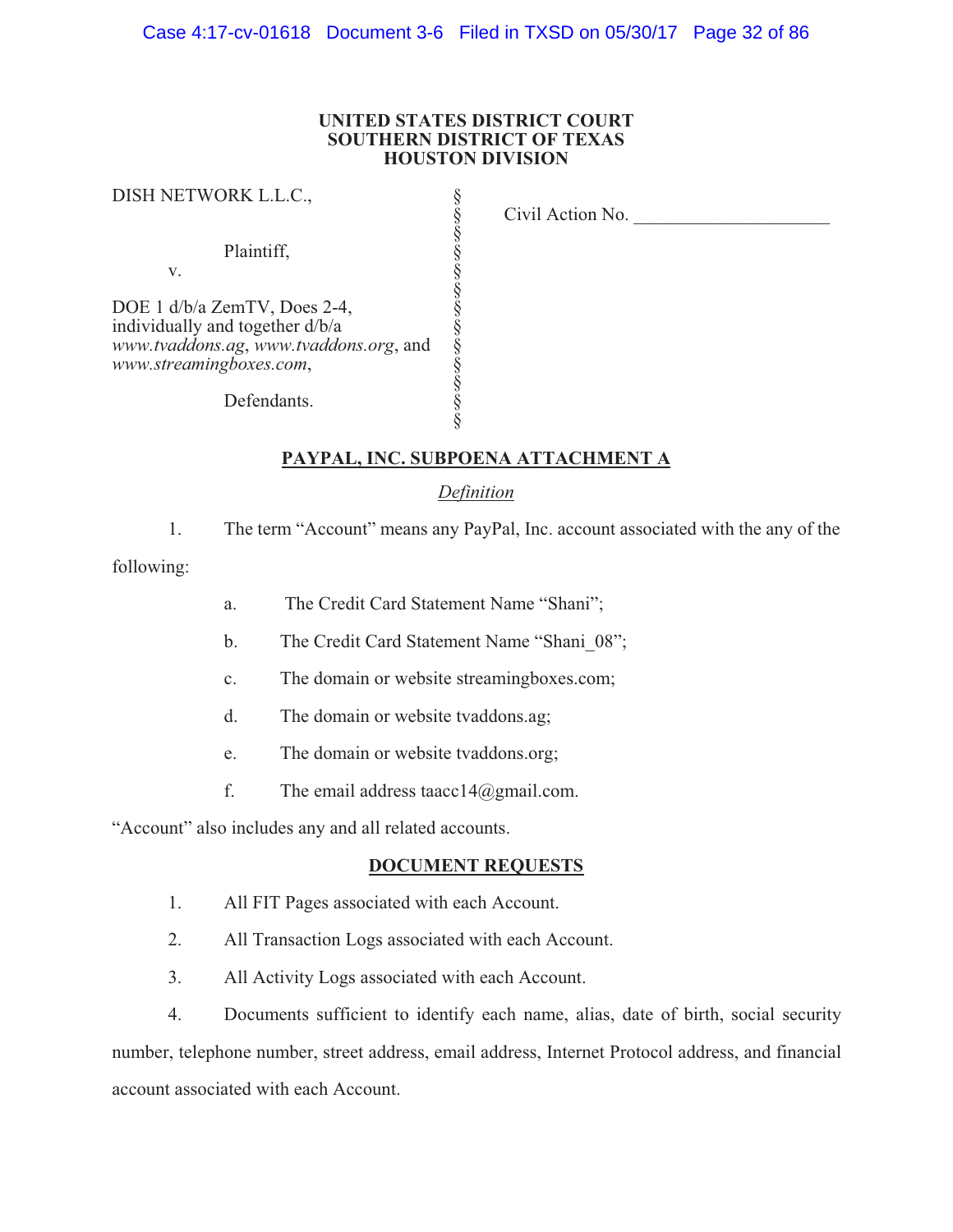# Case 4:17-cv-01618 Document 3-6 Filed in TXSD on 05/30/17 Page 33 of 86

 5. Documents sufficient to identify each transaction associated with each Account, including all debits and credits to the Account.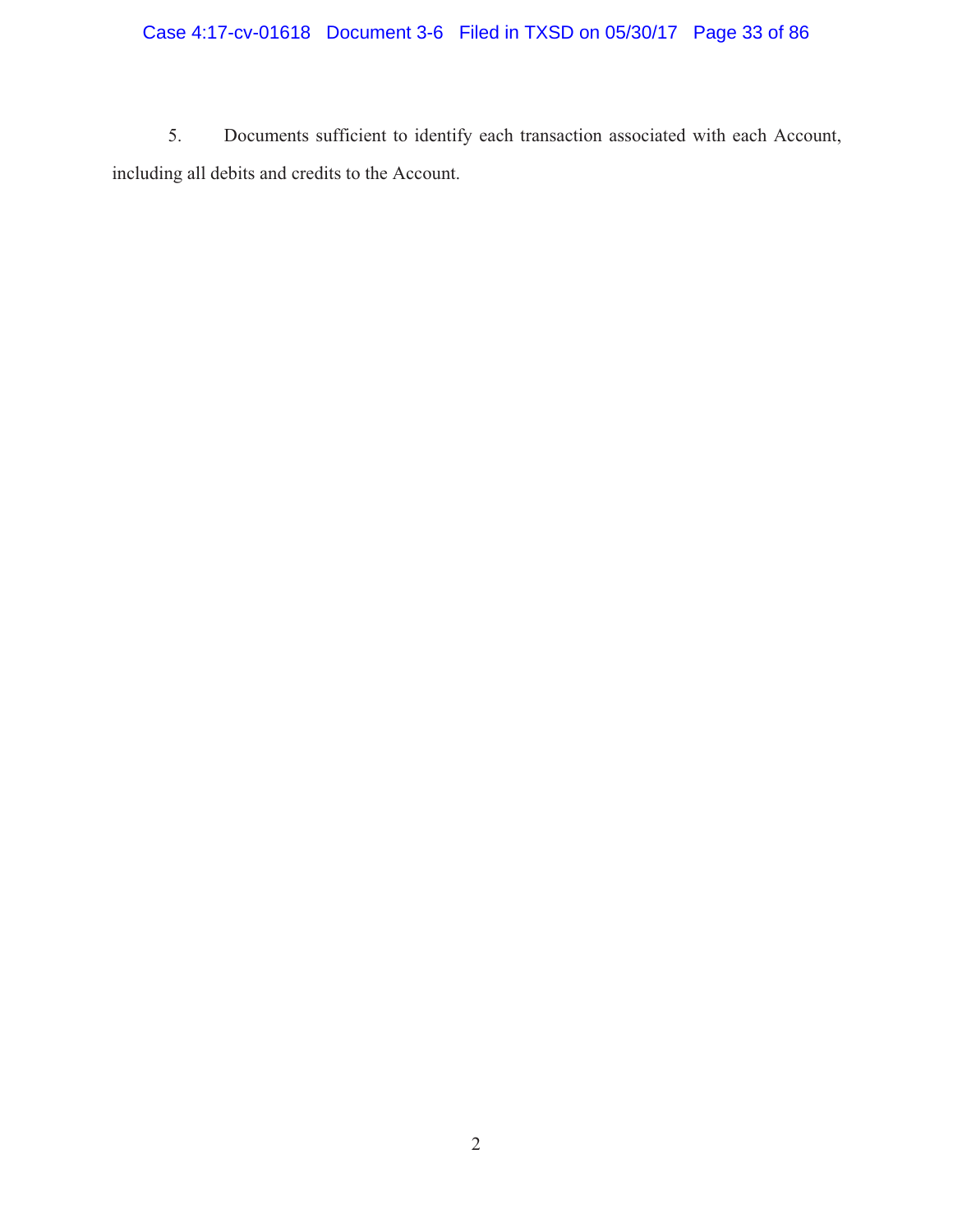# **EXHIBIT 6**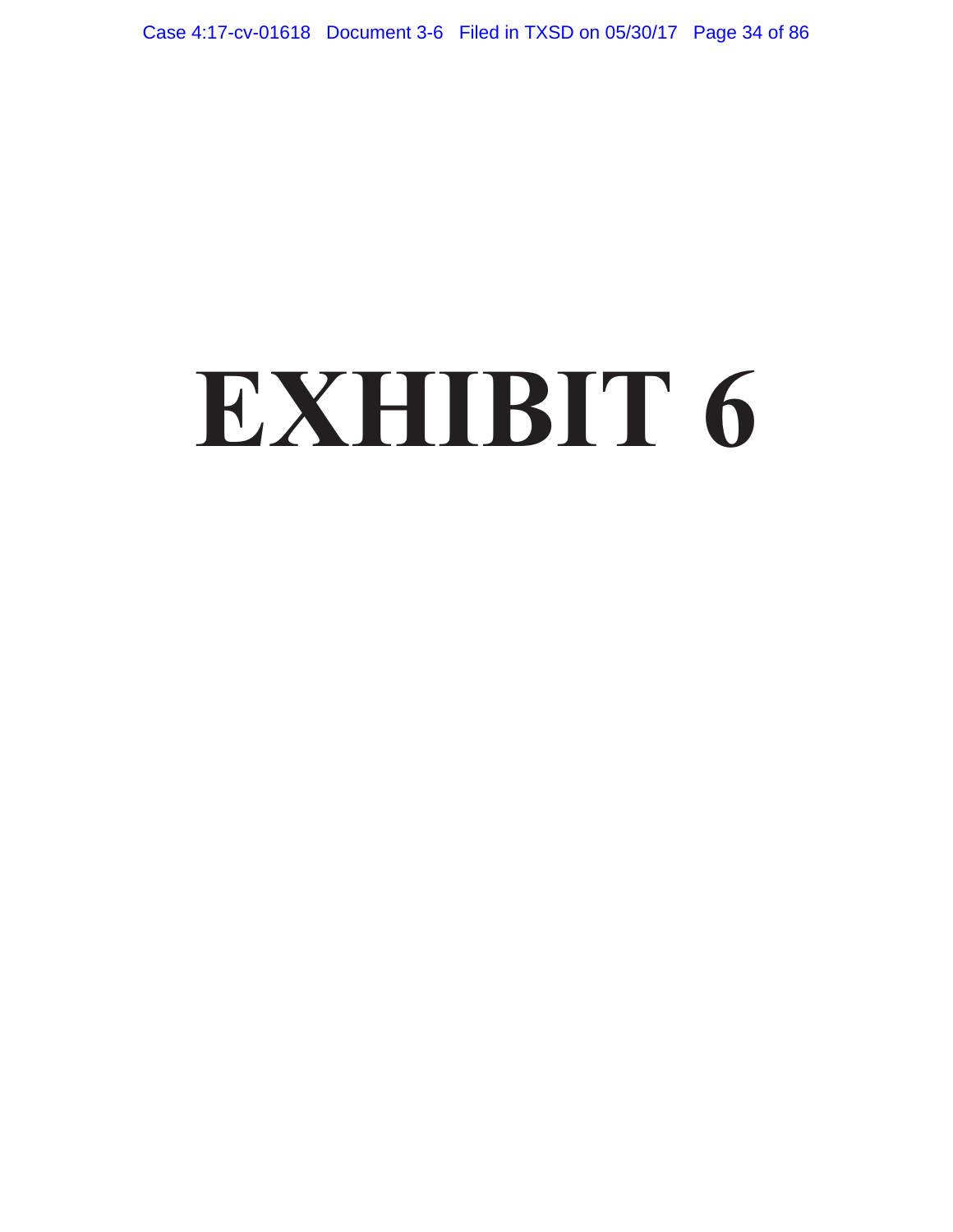Case 4:17-cv-01618 Document 3-6 Filed in TXSD on 05/30/17 Page 35 of 86

AO 88B (Rev. 02/14) Subpoena to Produce Documents, Information, or Objects or to Permit Inspection of Premises in a Civil Action

# UNITED STATES DISTRICT COURT

for the

) ) ) ) ) )

Southern District of Texas

DISH NETWORK L.L.C.

| Plaintiff       |  |
|-----------------|--|
| V.              |  |
| <b>DOES 1-4</b> |  |
|                 |  |

Civil Action No.

*Defendant*

# **SUBPOENA TO PRODUCE DOCUMENTS, INFORMATION, OR OBJECTS OR TO PERMIT INSPECTION OF PREMISES IN A CIVIL ACTION**

To:

Amazon.com, Inc., c/o Corporation Service Company, 300 Deschutes Way SW, Suite 304, Tumwater, WA 98501

*(Name of person to whom this subpoena is directed)*

★ *Production:* YOU ARE COMMANDED to produce at the time, date, and place set forth below the following documents, electronically stored information, or objects, and to permit inspection, copying, testing, or sampling of the material: See Attachment A.

| Place: By mail or email to the issuing counsel below, or in<br>person at a location to be determined by agreement of<br>the issuing party and Amazon.com, Inc. | Date and Time: |
|----------------------------------------------------------------------------------------------------------------------------------------------------------------|----------------|
|----------------------------------------------------------------------------------------------------------------------------------------------------------------|----------------|

- *Inspection of Premises:* **YOU ARE COMMANDED** to permit entry onto the designated premises, land, or other property possessed or controlled by you at the time, date, and location set forth below, so that the requesting party may inspect, measure, survey, photograph, test, or sample the property or any designated object or operation on it.

| Place: | Date and Time: |
|--------|----------------|
|        |                |
|        |                |

The following provisions of Fed. R. Civ. P. 45 are attached – Rule 45(c), relating to the place of compliance; Rule 45(d), relating to your protection as a person subject to a subpoena; and Rule 45(e) and (g), relating to your duty to respond to this subpoena and the potential consequences of not doing so.

Date:

DISH Network L.L.C.

*CLERK OF COURT*

OR

/s/ Stephen M. Ferguson

Signature of Clerk or Deputy Clerk Attorney's signature

The name, address, e-mail address, and telephone number of the attorney representing *(name of party)*

, who issues or requests this subpoena, are:

Stephen M. Ferguson, Hagan Noll & Boyle LLC; 820 Gessner, Ste. 940, Houston, TX 77024; stephen.ferguson@hnbllc.com; Phone: 713-343-0478 x102; Facsimile: 713-758-0146

**Notice to the person who issues or requests this subpoena**

If this subpoena commands the production of documents, electronically stored information, or tangible things or the inspection of premises before trial, a notice and a copy of the subpoena must be served on each party in this case before it is served on the person to whom it is directed. Fed. R. Civ. P. 45(a)(4).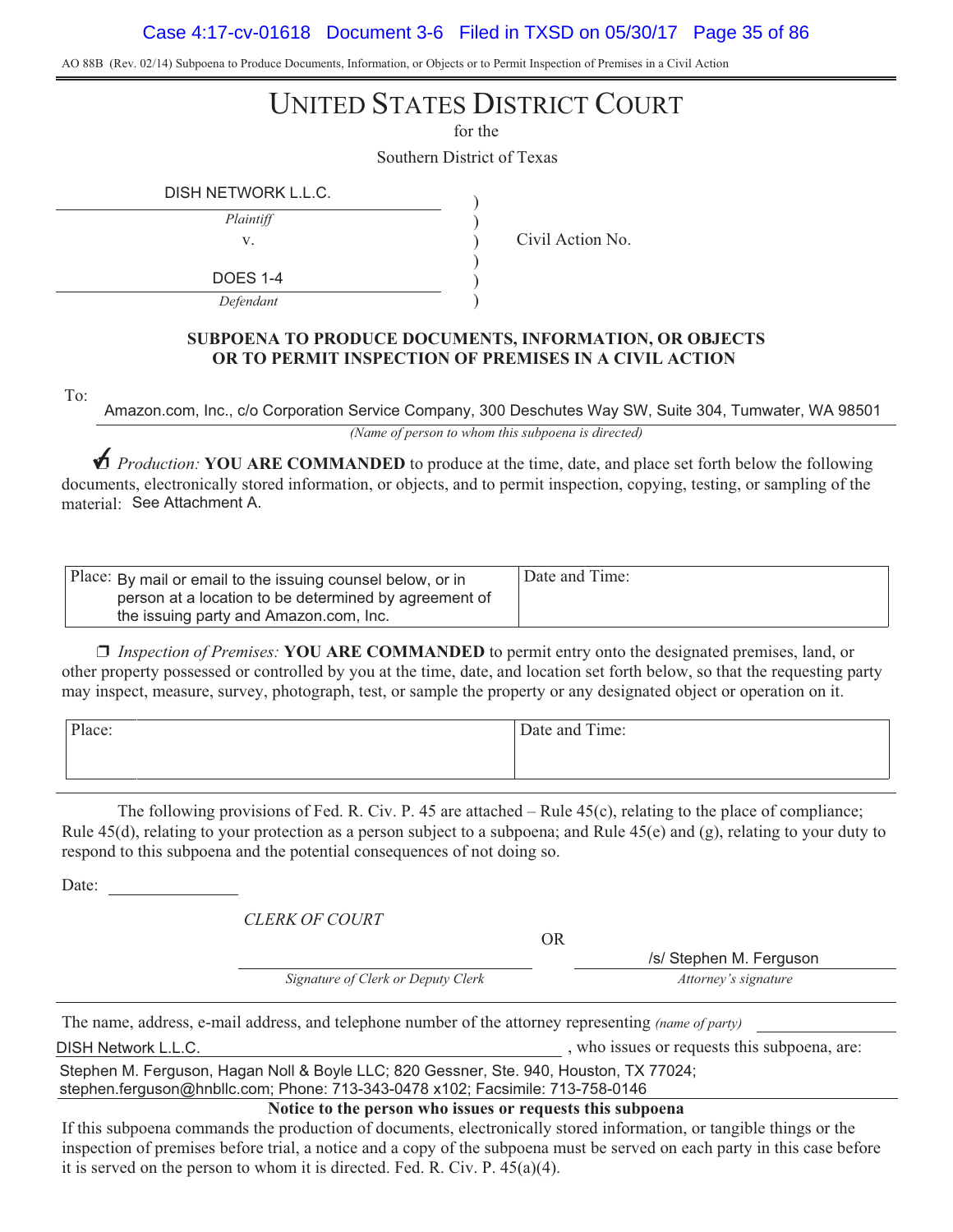# Case 4:17-cv-01618 Document 3-6 Filed in TXSD on 05/30/17 Page 36 of 86

AO 88B (Rev. 02/14) Subpoena to Produce Documents, Information, or Objects or to Permit Inspection of Premises in a Civil Action (Page 2)

Civil Action No.

# **PROOF OF SERVICE**

### *(This section should not be filed with the court unless required by Fed. R. Civ. P. 45.)*

I received this subpoena for *(name of individual and title, if any)*

on *(date)* .

□ I served the subpoena by delivering a copy to the named person as follows:

|                                                    | on <i>(date)</i> |  |
|----------------------------------------------------|------------------|--|
| $\Box$ I returned the subpoena unexecuted because: |                  |  |

Unless the subpoena was issued on behalf of the United States, or one of its officers or agents, I have also tendered to the witness the fees for one day's attendance, and the mileage allowed by law, in the amount of

 $\frac{\text{S}}{\text{S}}$  .

| My fees are \$ | for travel and S | for services, for a total of \$ | 0.00 |  |
|----------------|------------------|---------------------------------|------|--|
|                |                  |                                 |      |  |

I declare under penalty of perjury that this information is true.

Date:

*Server's signature*

.

*Printed name and title*

*Server's address*

Additional information regarding attempted service, etc.: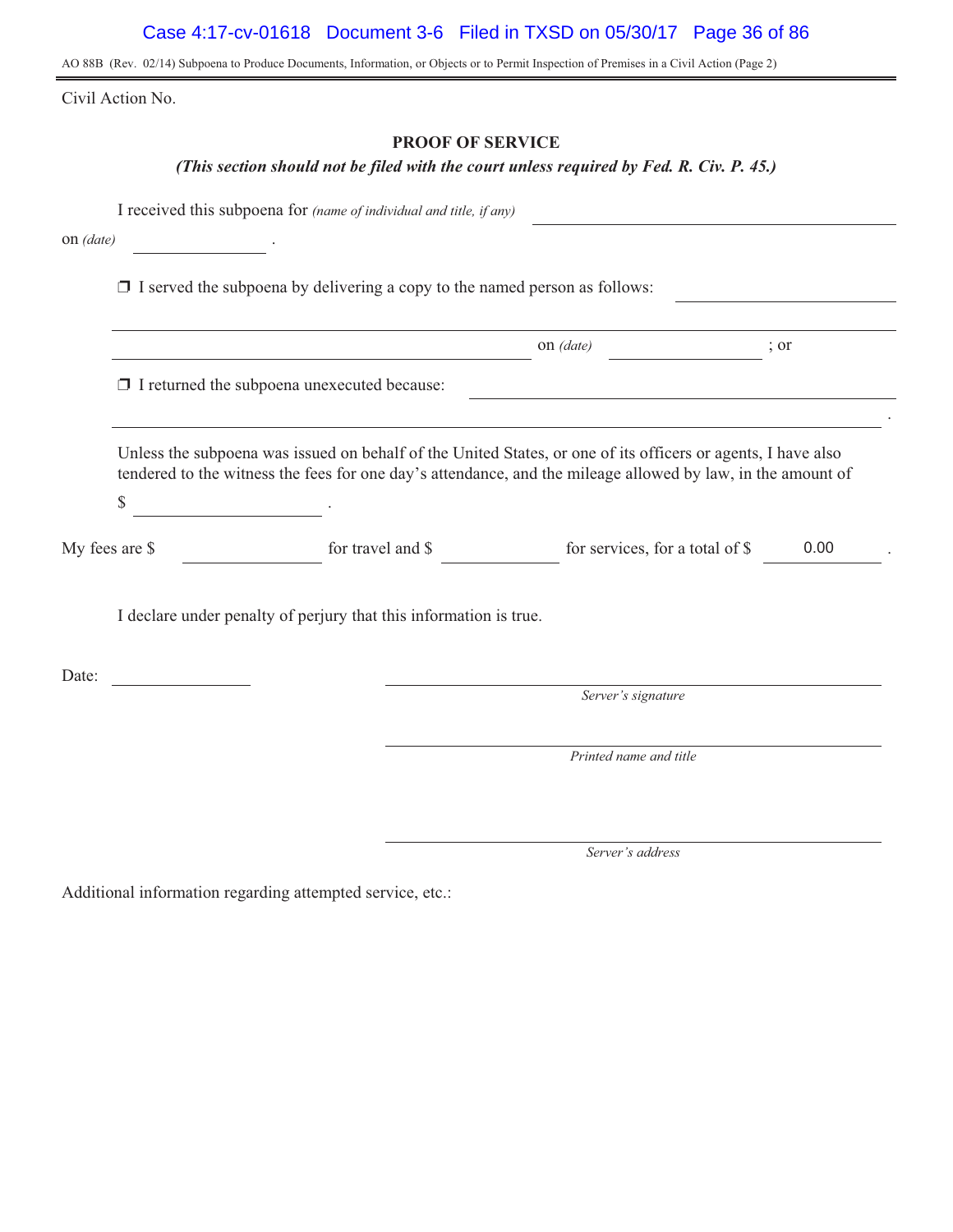AO 88B (Rev. 02/14) Subpoena to Produce Documents, Information, or Objects or to Permit Inspection of Premises in a Civil Action(Page 3)

### **Federal Rule of Civil Procedure 45 (c), (d), (e), and (g) (Effective 12/1/13)**

**(c) Place of Compliance.**

 **(1)** *For a Trial, Hearing, or Deposition.* A subpoena may command a person to attend a trial, hearing, or deposition only as follows:

 **(A)** within 100 miles of where the person resides, is employed, or regularly transacts business in person; or

 **(B)** within the state where the person resides, is employed, or regularly transacts business in person, if the person

 **(i)** is a party or a party's officer; or

 **(ii)** is commanded to attend a trial and would not incur substantial expense.

 **(2)** *For Other Discovery.* A subpoena may command:

 **(A)** production of documents, electronically stored information, or tangible things at a place within 100 miles of where the person resides, is employed, or regularly transacts business in person; and

 **(B)** inspection of premises at the premises to be inspected.

### **(d) Protecting a Person Subject to a Subpoena; Enforcement.**

 **(1)** *Avoiding Undue Burden or Expense; Sanctions.* A party or attorney responsible for issuing and serving a subpoena must take reasonable steps to avoid imposing undue burden or expense on a person subject to the subpoena. The court for the district where compliance is required must enforce this duty and impose an appropriate sanction—which may include lost earnings and reasonable attorney's fees—on a party or attorney who fails to comply.

### **(2)** *Command to Produce Materials or Permit Inspection.*

**(A)** *Appearance Not Required.* A person commanded to produce documents, electronically stored information, or tangible things, or to permit the inspection of premises, need not appear in person at the place of production or inspection unless also commanded to appear for a deposition, hearing, or trial.

**(B)** *Objections.* A person commanded to produce documents or tangible things or to permit inspection may serve on the party or attorney designated in the subpoena a written objection to inspecting, copying, testing, or sampling any or all of the materials or to inspecting the premises—or to producing electronically stored information in the form or forms requested. The objection must be served before the earlier of the time specified for compliance or 14 days after the subpoena is served. If an objection is made, the following rules apply:

**(i)** At any time, on notice to the commanded person, the serving party may move the court for the district where compliance is required for an order compelling production or inspection.

 **(ii)** These acts may be required only as directed in the order, and the order must protect a person who is neither a party nor a party's officer from significant expense resulting from compliance.

### **(3)** *Quashing or Modifying a Subpoena.*

**(A)** *When Required.* On timely motion, the court for the district where compliance is required must quash or modify a subpoena that:

 **(i)** fails to allow a reasonable time to comply;

**(ii)** requires a person to comply beyond the geographical limits specified in Rule  $45(c)$ ;

**(iii)** requires disclosure of privileged or other protected matter, if no exception or waiver applies; or

**(iv)** subjects a person to undue burden.

**(B)** *When Permitted.* To protect a person subject to or affected by a subpoena, the court for the district where compliance is required may, on motion, quash or modify the subpoena if it requires:

**(i)** disclosing a trade secret or other confidential research, development, or commercial information; or

**(ii)** disclosing an unretained expert's opinion or information that does not describe specific occurrences in dispute and results from the expert's study that was not requested by a party.

**(C)** *Specifying Conditions as an Alternative.* In the circumstances described in Rule 45(d)(3)(B), the court may, instead of quashing or modifying a subpoena, order appearance or production under specified conditions if the serving party:

**(i)** shows a substantial need for the testimony or material that cannot be otherwise met without undue hardship; and

**(ii)** ensures that the subpoenaed person will be reasonably compensated.

### **(e) Duties in Responding to a Subpoena.**

 **(1)** *Producing Documents or Electronically Stored Information.* These procedures apply to producing documents or electronically stored information:

**(A)** *Documents.* A person responding to a subpoena to produce documents must produce them as they are kept in the ordinary course of business or must organize and label them to correspond to the categories in the demand.

**(B)** *Form for Producing Electronically Stored Information Not Specified.* If a subpoena does not specify a form for producing electronically stored information, the person responding must produce it in a form or forms in which it is ordinarily maintained or in a reasonably usable form or forms.

**(C)** *Electronically Stored Information Produced in Only One Form.* The person responding need not produce the same electronically stored information in more than one form.

**(D)** *Inaccessible Electronically Stored Information.* The person responding need not provide discovery of electronically stored information from sources that the person identifies as not reasonably accessible because of undue burden or cost. On motion to compel discovery or for a protective order, the person responding must show that the information is not reasonably accessible because of undue burden or cost. If that showing is made, the court may nonetheless order discovery from such sources if the requesting party shows good cause, considering the limitations of Rule  $26(b)(2)(C)$ . The court may specify conditions for the discovery.

### **(2)** *Claiming Privilege or Protection.*

**(A)** *Information Withheld.* A person withholding subpoenaed information under a claim that it is privileged or subject to protection as trial-preparation material must:

**(i)** expressly make the claim; and

**(ii)** describe the nature of the withheld documents, communications, or tangible things in a manner that, without revealing information itself privileged or protected, will enable the parties to assess the claim.

**(B)** *Information Produced.* If information produced in response to a subpoena is subject to a claim of privilege or of protection as trial-preparation material, the person making the claim may notify any party that received the information of the claim and the basis for it. After being notified, a party must promptly return, sequester, or destroy the specified information and any copies it has; must not use or disclose the information until the claim is resolved; must take reasonable steps to retrieve the information if the party disclosed it before being notified; and may promptly present the information under seal to the court for the district where compliance is required for a determination of the claim. The person who produced the information must preserve the information until the claim is resolved.

### **(g) Contempt.**

The court for the district where compliance is required—and also, after a motion is transferred, the issuing court—may hold in contempt a person who, having been served, fails without adequate excuse to obey the subpoena or an order related to it.

For access to subpoena materials, see Fed. R. Civ. P. 45(a) Committee Note (2013).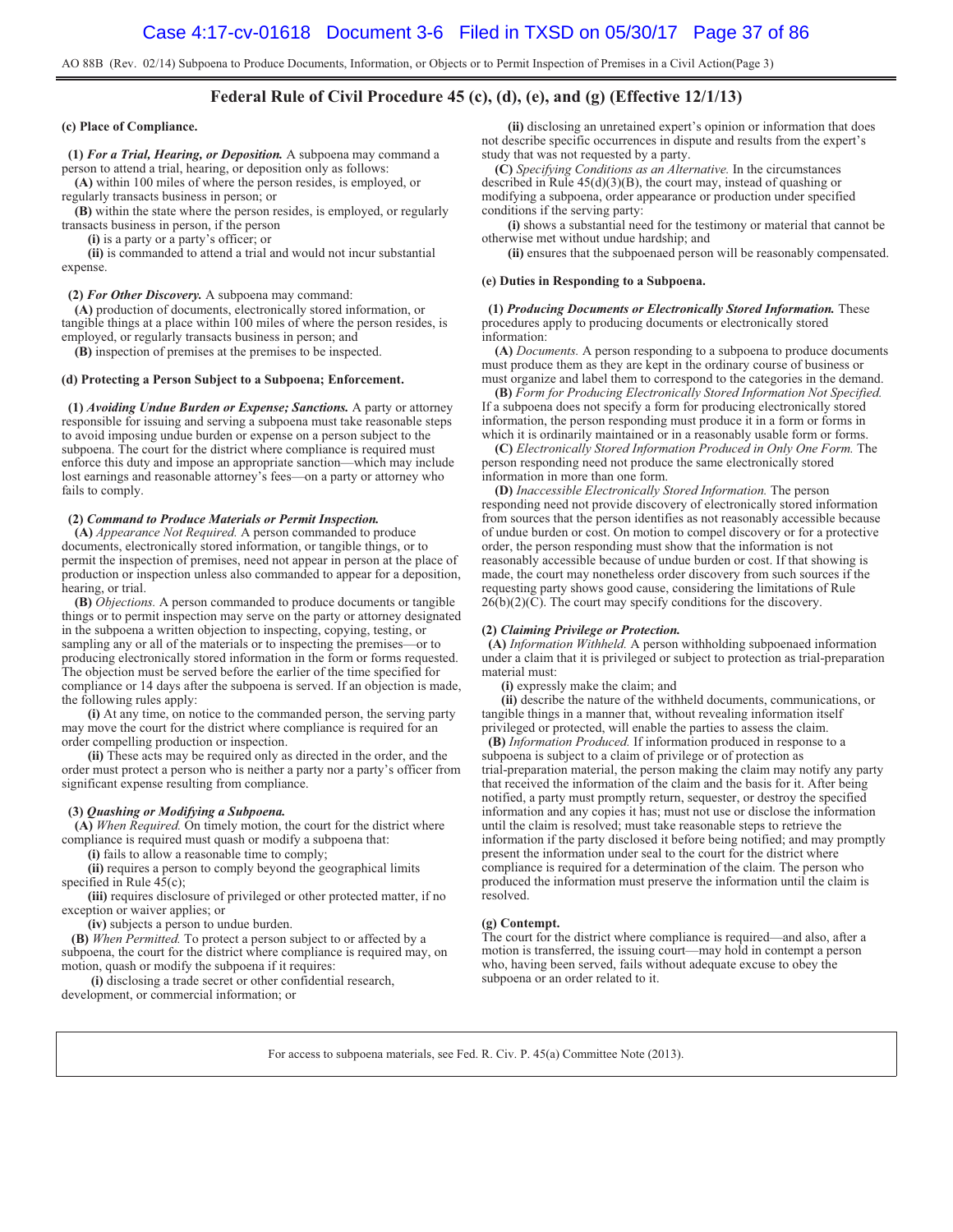# **UNITED STATES DISTRICT COURT SOUTHERN DISTRICT OF TEXAS HOUSTON DIVISION**

DISH NETWORK L.L.C.,<br>
§<br>
Plaintiff,<br>
v.<br>
DOE 1 d/b/a ZemTV, Does 2-4,<br>
individually and together d/b/a<br>
www.tvaddons.ag, www.tvaddons.org, and<br>
§<br>
www.streamingboxes.com,<br>
§<br>
Defendants.<br>
§<br>
§<br>
S § Plaintiff, v.  $\S$  § DOE 1 d/b/a ZemTV, Does 2-4, individually and together  $d/b/a$ *www.tvaddons.ag*, *www.tvaddons.org*, and § *www.streamingboxes.com*, § § Defendants.

§

§ Civil Action No. \_\_\_\_\_\_\_\_\_\_\_\_\_\_\_\_\_\_\_\_\_

# **AMAZON.COM, INC. SUBPOENA ATTACHMENT A**

# *Definition*

1. The term "Amazon Account" means any Amazon account associated with any of

the following:

- a. The individual Yi Pang;
- b. The email address taacc $14$  ( $\partial$ gmail.com;
- c. The email address yipang $\alpha$  protonmail.com;
- d. The Twitter username "@shani\_08\_kodi";
- e. The domain or website tvaddons.ag;
- f. The domain or website tvaddons.org;
- g. The domain or website streamingboxes.com;
- h. The IP address 54.230.122.138 from December 5, 2016 at 12:32 (UTC)

through December 8, 2016 at 12:00 (UTC).

i. The following URL from December 5, 2016 at 12:32 (UTC) through December 8, 2016 at 12:00 (UTC):

http://d1hya96e2cm7qi.cloudfront.net/Live/\_definst\_/amlst:sweetbcha1novD72L240P/playlist.m3u8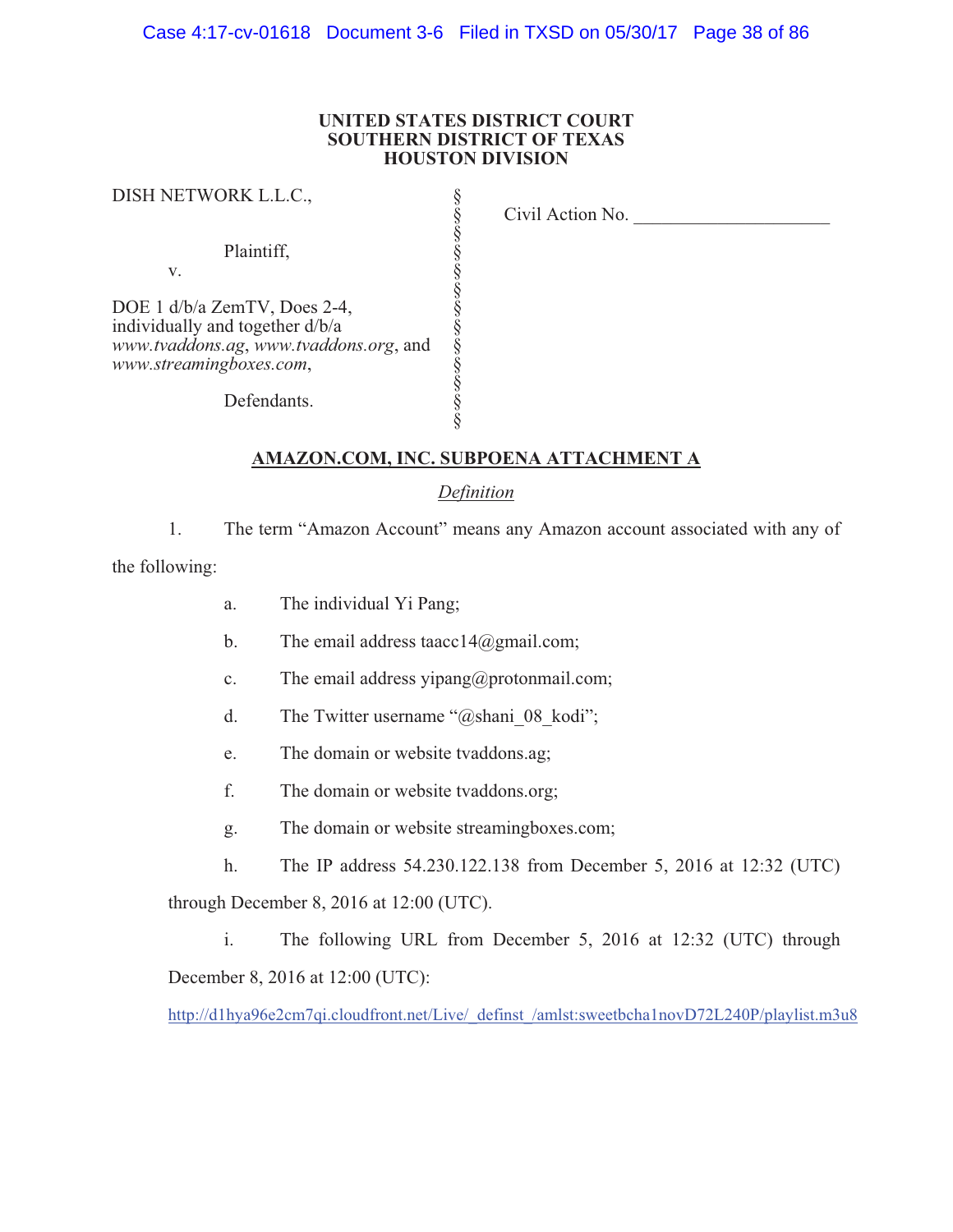### **DOCUMENT REQUESTS**

 1. Documents sufficient to identify the full name and contact information (including physical addresses, web addresses, email addresses, telephone numbers, and fax numbers) for the person that registered each Amazon Account.

 2. Applications, forms, and other documents that were submitted in order to create or make changes to each Amazon Account.

 3. Documents sufficient to identify the Internet Protocol ("IP") address used by the person that registered each Amazon Account, including session date and time stamps at the time of registration.

 4. Documents sufficient to identify the IP addresses used by persons accessing each Amazon Account, including IP address logs with session date and time stamps of each access to each Amazon Account, from February 1, 2014 through present.

 5. All communications Amazon sent to or received from each Amazon Account during the time period of February 1, 2014 to present.

 6. Payment records for each Amazon Account, including documents sufficient to identify all payments received or made by each Amazon Account using an Amazon gift card, Amazon Allowance, or any other means.

 7. Account statements for each Amazon Account for the time period of February 1, 2014 to the present.

2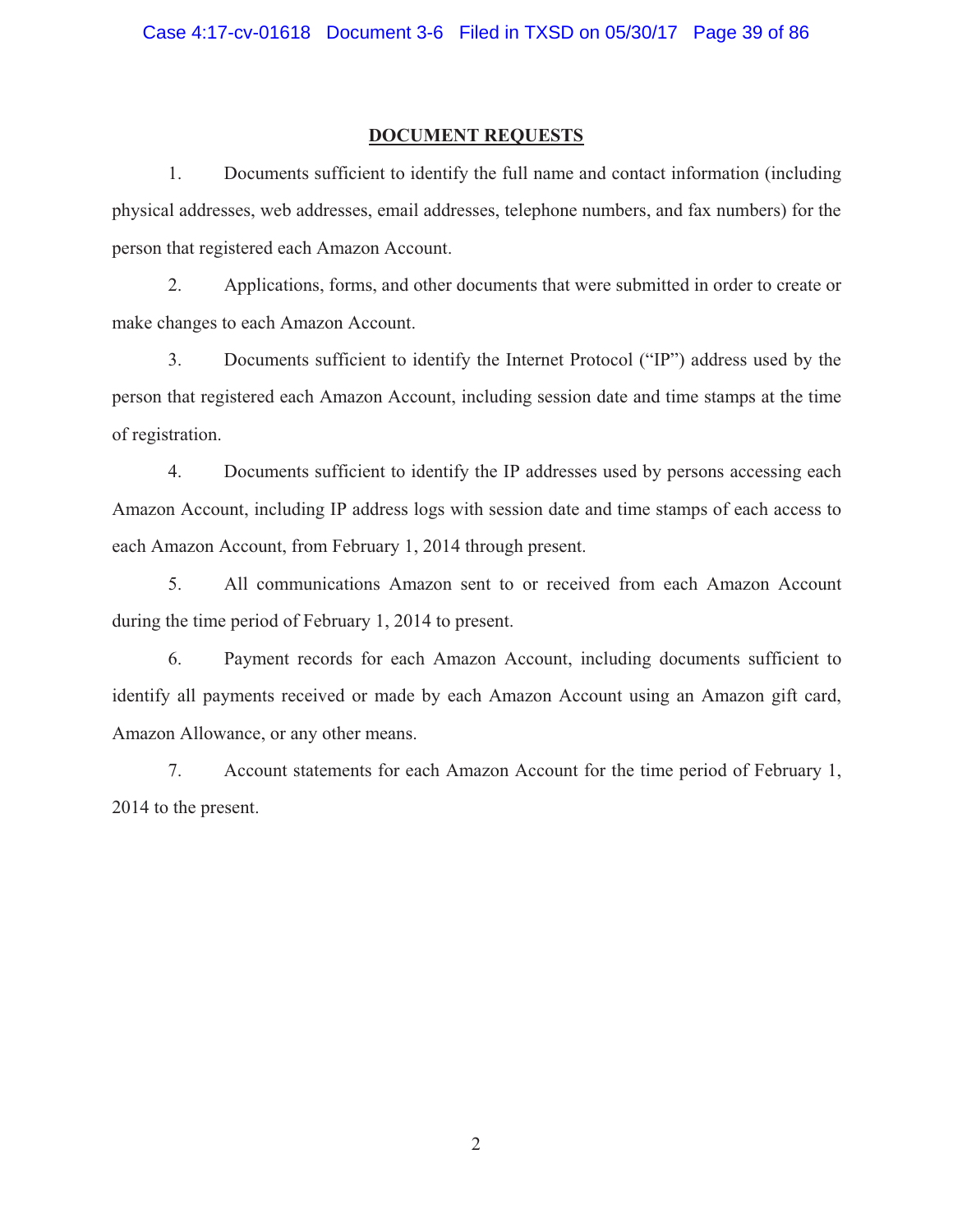# **EXHIBIT 7**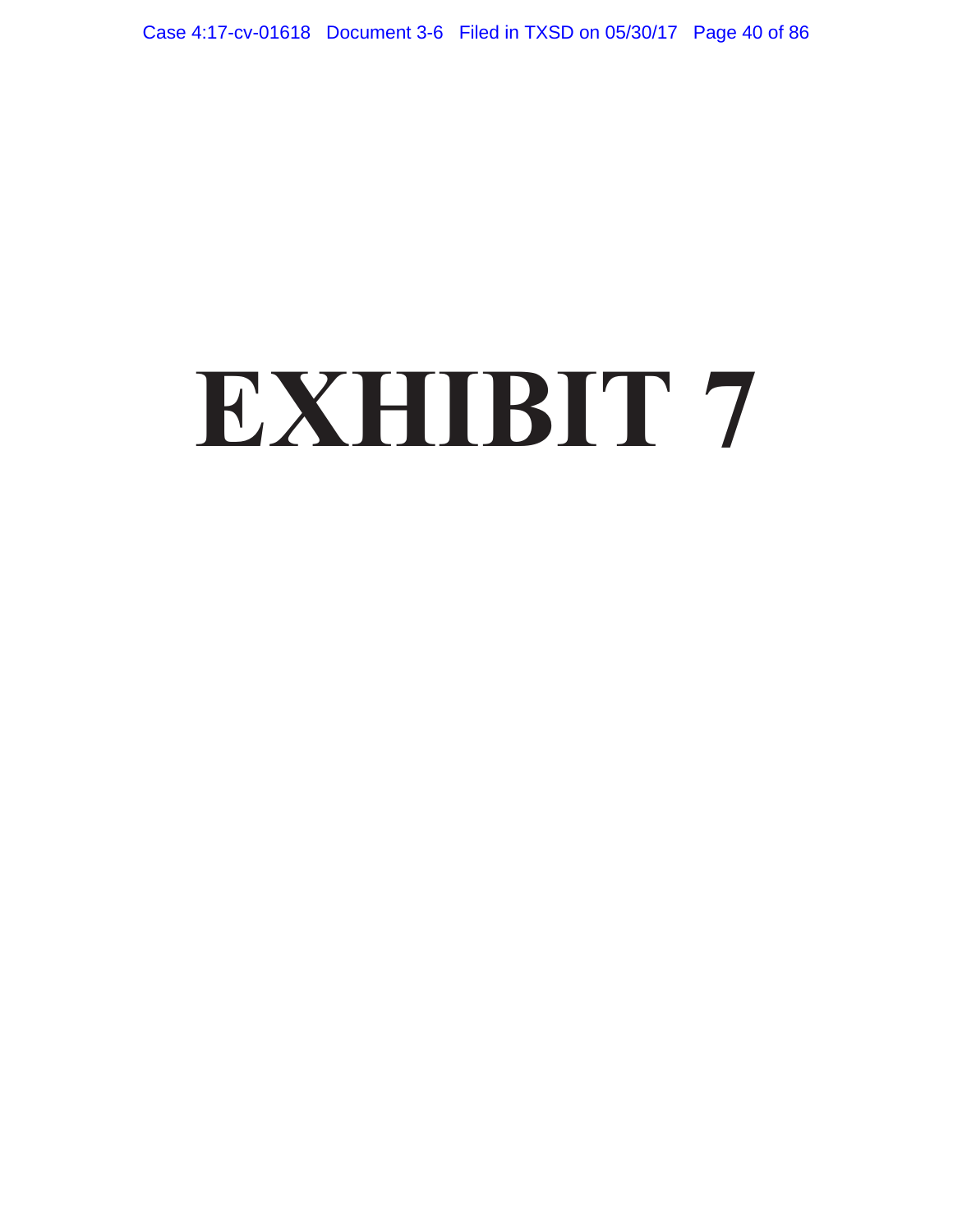Case 4:17-cv-01618 Document 3-6 Filed in TXSD on 05/30/17 Page 41 of 86

AO 88B (Rev. 02/14) Subpoena to Produce Documents, Information, or Objects or to Permit Inspection of Premises in a Civil Action

# UNITED STATES DISTRICT COURT

for the

) ) ) ) ) )

Southern District of Texas

| DISH NETWORK L.L.C. |  |
|---------------------|--|
| Plaintiff           |  |
| V.                  |  |
| <b>DOES 1-4</b>     |  |

*Defendant*

Civil Action No.

# **SUBPOENA TO PRODUCE DOCUMENTS, INFORMATION, OR OBJECTS OR TO PERMIT INSPECTION OF PREMISES IN A CIVIL ACTION**

To:

CloudFlare, Inc., Attn: Legal, 101 Townsend St., San Francisco, CA 94107

*(Name of person to whom this subpoena is directed)*

★ *Production:* YOU ARE COMMANDED to produce at the time, date, and place set forth below the following documents, electronically stored information, or objects, and to permit inspection, copying, testing, or sampling of the material: See Attachment A.

| Place: By mail or email to the issuing counsel below, or in<br>person at a location to be determined by agreement of<br>the issuing party and CloudFlare, Inc. | Date and Time: |
|----------------------------------------------------------------------------------------------------------------------------------------------------------------|----------------|
|----------------------------------------------------------------------------------------------------------------------------------------------------------------|----------------|

- *Inspection of Premises:* **YOU ARE COMMANDED** to permit entry onto the designated premises, land, or other property possessed or controlled by you at the time, date, and location set forth below, so that the requesting party may inspect, measure, survey, photograph, test, or sample the property or any designated object or operation on it.

| Place: | Date and Time: |
|--------|----------------|
|        |                |
|        |                |

The following provisions of Fed. R. Civ. P. 45 are attached – Rule 45(c), relating to the place of compliance; Rule 45(d), relating to your protection as a person subject to a subpoena; and Rule 45(e) and (g), relating to your duty to respond to this subpoena and the potential consequences of not doing so.

Date:

DISH Network L.L.C.

*CLERK OF COURT*

OR

/s/ Stephen M. Ferguson

Signature of Clerk or Deputy Clerk Attorney's signature

The name, address, e-mail address, and telephone number of the attorney representing *(name of party)*

, who issues or requests this subpoena, are:

Stephen M. Ferguson, Hagan Noll & Boyle LLC; 820 Gessner, Ste. 940, Houston, TX 77024; stephen.ferguson@hnbllc.com; Phone: 713-343-0478 x102; Facsimile: 713-758-0146

**Notice to the person who issues or requests this subpoena**

If this subpoena commands the production of documents, electronically stored information, or tangible things or the inspection of premises before trial, a notice and a copy of the subpoena must be served on each party in this case before it is served on the person to whom it is directed. Fed. R. Civ. P. 45(a)(4).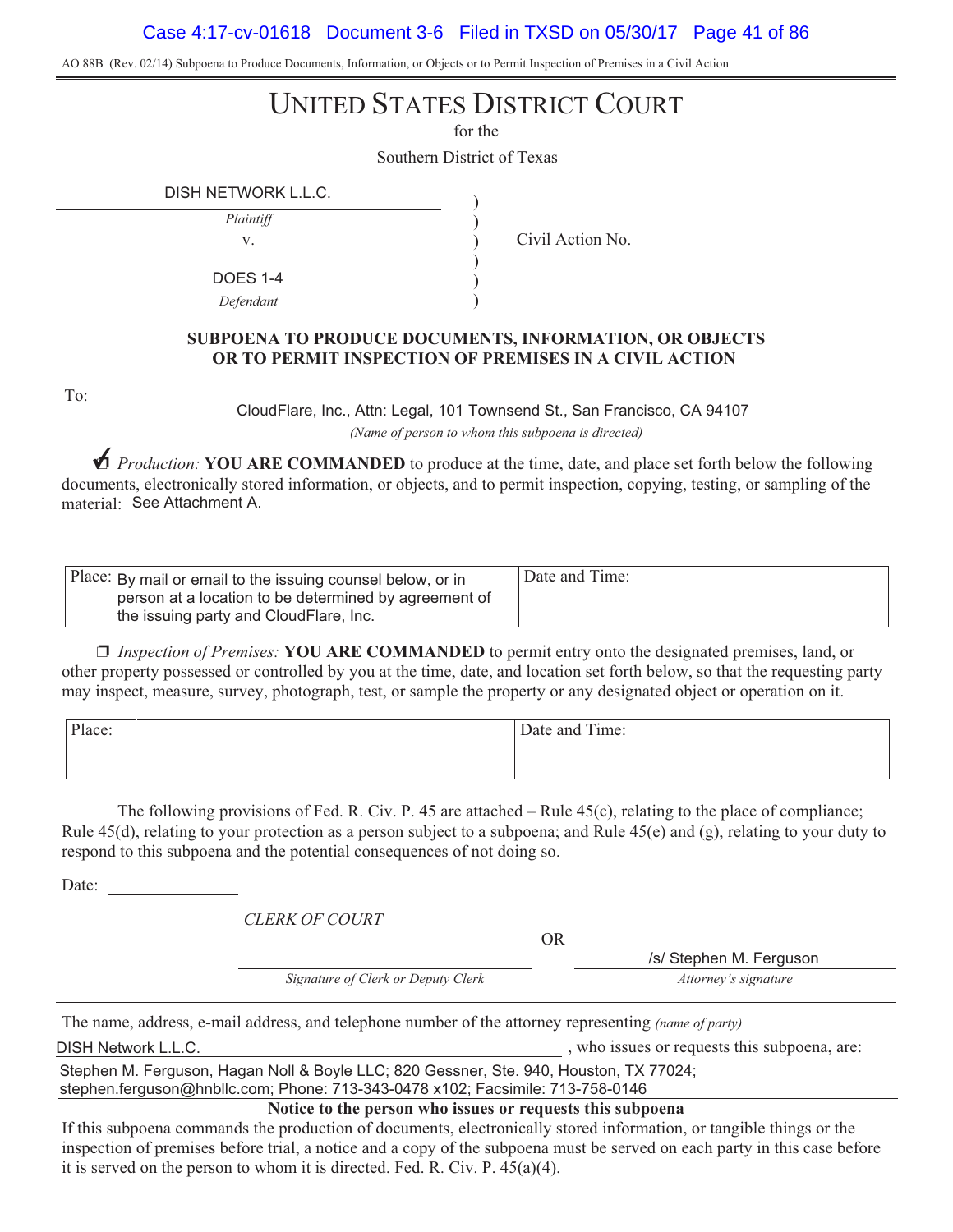# Case 4:17-cv-01618 Document 3-6 Filed in TXSD on 05/30/17 Page 42 of 86

AO 88B (Rev. 02/14) Subpoena to Produce Documents, Information, or Objects or to Permit Inspection of Premises in a Civil Action (Page 2)

Civil Action No.

# **PROOF OF SERVICE**

### *(This section should not be filed with the court unless required by Fed. R. Civ. P. 45.)*

I received this subpoena for *(name of individual and title, if any)*

on *(date)* .

□ I served the subpoena by delivering a copy to the named person as follows:

|                                                    | on <i>(date)</i> | , or |
|----------------------------------------------------|------------------|------|
| $\Box$ I returned the subpoena unexecuted because: |                  |      |

Unless the subpoena was issued on behalf of the United States, or one of its officers or agents, I have also tendered to the witness the fees for one day's attendance, and the mileage allowed by law, in the amount of

 $\frac{\text{S}}{\text{S}}$  .

| My fees are \$ | for travel and S | for services, for a total of \$ | 0.00 |  |
|----------------|------------------|---------------------------------|------|--|
|                |                  |                                 |      |  |

I declare under penalty of perjury that this information is true.

Date:

*Server's signature*

.

*Printed name and title*

*Server's address*

Additional information regarding attempted service, etc.: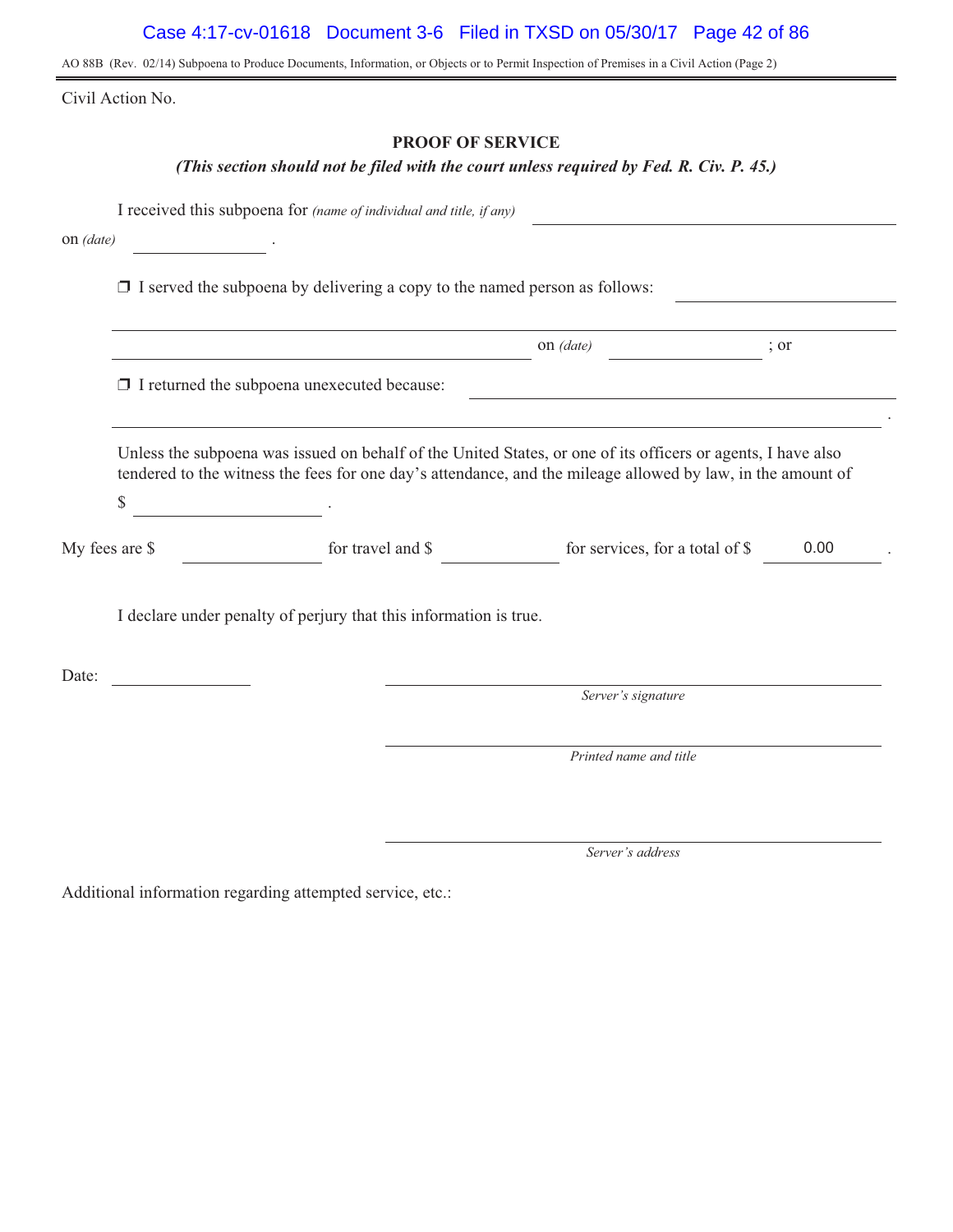AO 88B (Rev. 02/14) Subpoena to Produce Documents, Information, or Objects or to Permit Inspection of Premises in a Civil Action(Page 3)

### **Federal Rule of Civil Procedure 45 (c), (d), (e), and (g) (Effective 12/1/13)**

**(c) Place of Compliance.**

 **(1)** *For a Trial, Hearing, or Deposition.* A subpoena may command a person to attend a trial, hearing, or deposition only as follows:

 **(A)** within 100 miles of where the person resides, is employed, or regularly transacts business in person; or

 **(B)** within the state where the person resides, is employed, or regularly transacts business in person, if the person

 **(i)** is a party or a party's officer; or

 **(ii)** is commanded to attend a trial and would not incur substantial expense.

 **(2)** *For Other Discovery.* A subpoena may command:

 **(A)** production of documents, electronically stored information, or tangible things at a place within 100 miles of where the person resides, is employed, or regularly transacts business in person; and

 **(B)** inspection of premises at the premises to be inspected.

### **(d) Protecting a Person Subject to a Subpoena; Enforcement.**

 **(1)** *Avoiding Undue Burden or Expense; Sanctions.* A party or attorney responsible for issuing and serving a subpoena must take reasonable steps to avoid imposing undue burden or expense on a person subject to the subpoena. The court for the district where compliance is required must enforce this duty and impose an appropriate sanction—which may include lost earnings and reasonable attorney's fees—on a party or attorney who fails to comply.

### **(2)** *Command to Produce Materials or Permit Inspection.*

**(A)** *Appearance Not Required.* A person commanded to produce documents, electronically stored information, or tangible things, or to permit the inspection of premises, need not appear in person at the place of production or inspection unless also commanded to appear for a deposition, hearing, or trial.

**(B)** *Objections.* A person commanded to produce documents or tangible things or to permit inspection may serve on the party or attorney designated in the subpoena a written objection to inspecting, copying, testing, or sampling any or all of the materials or to inspecting the premises—or to producing electronically stored information in the form or forms requested. The objection must be served before the earlier of the time specified for compliance or 14 days after the subpoena is served. If an objection is made, the following rules apply:

**(i)** At any time, on notice to the commanded person, the serving party may move the court for the district where compliance is required for an order compelling production or inspection.

 **(ii)** These acts may be required only as directed in the order, and the order must protect a person who is neither a party nor a party's officer from significant expense resulting from compliance.

### **(3)** *Quashing or Modifying a Subpoena.*

**(A)** *When Required.* On timely motion, the court for the district where compliance is required must quash or modify a subpoena that:

 **(i)** fails to allow a reasonable time to comply;

**(ii)** requires a person to comply beyond the geographical limits specified in Rule  $45(c)$ ;

**(iii)** requires disclosure of privileged or other protected matter, if no exception or waiver applies; or

**(iv)** subjects a person to undue burden.

**(B)** *When Permitted.* To protect a person subject to or affected by a subpoena, the court for the district where compliance is required may, on motion, quash or modify the subpoena if it requires:

**(i)** disclosing a trade secret or other confidential research, development, or commercial information; or

**(ii)** disclosing an unretained expert's opinion or information that does not describe specific occurrences in dispute and results from the expert's study that was not requested by a party.

**(C)** *Specifying Conditions as an Alternative.* In the circumstances described in Rule 45(d)(3)(B), the court may, instead of quashing or modifying a subpoena, order appearance or production under specified conditions if the serving party:

**(i)** shows a substantial need for the testimony or material that cannot be otherwise met without undue hardship; and

**(ii)** ensures that the subpoenaed person will be reasonably compensated.

### **(e) Duties in Responding to a Subpoena.**

 **(1)** *Producing Documents or Electronically Stored Information.* These procedures apply to producing documents or electronically stored information:

**(A)** *Documents.* A person responding to a subpoena to produce documents must produce them as they are kept in the ordinary course of business or must organize and label them to correspond to the categories in the demand.

**(B)** *Form for Producing Electronically Stored Information Not Specified.* If a subpoena does not specify a form for producing electronically stored information, the person responding must produce it in a form or forms in which it is ordinarily maintained or in a reasonably usable form or forms.

**(C)** *Electronically Stored Information Produced in Only One Form.* The person responding need not produce the same electronically stored information in more than one form.

**(D)** *Inaccessible Electronically Stored Information.* The person responding need not provide discovery of electronically stored information from sources that the person identifies as not reasonably accessible because of undue burden or cost. On motion to compel discovery or for a protective order, the person responding must show that the information is not reasonably accessible because of undue burden or cost. If that showing is made, the court may nonetheless order discovery from such sources if the requesting party shows good cause, considering the limitations of Rule  $26(b)(2)(C)$ . The court may specify conditions for the discovery.

### **(2)** *Claiming Privilege or Protection.*

**(A)** *Information Withheld.* A person withholding subpoenaed information under a claim that it is privileged or subject to protection as trial-preparation material must:

**(i)** expressly make the claim; and

**(ii)** describe the nature of the withheld documents, communications, or tangible things in a manner that, without revealing information itself privileged or protected, will enable the parties to assess the claim.

**(B)** *Information Produced.* If information produced in response to a subpoena is subject to a claim of privilege or of protection as trial-preparation material, the person making the claim may notify any party that received the information of the claim and the basis for it. After being notified, a party must promptly return, sequester, or destroy the specified information and any copies it has; must not use or disclose the information until the claim is resolved; must take reasonable steps to retrieve the information if the party disclosed it before being notified; and may promptly present the information under seal to the court for the district where compliance is required for a determination of the claim. The person who produced the information must preserve the information until the claim is resolved.

### **(g) Contempt.**

The court for the district where compliance is required—and also, after a motion is transferred, the issuing court—may hold in contempt a person who, having been served, fails without adequate excuse to obey the subpoena or an order related to it.

For access to subpoena materials, see Fed. R. Civ. P. 45(a) Committee Note (2013).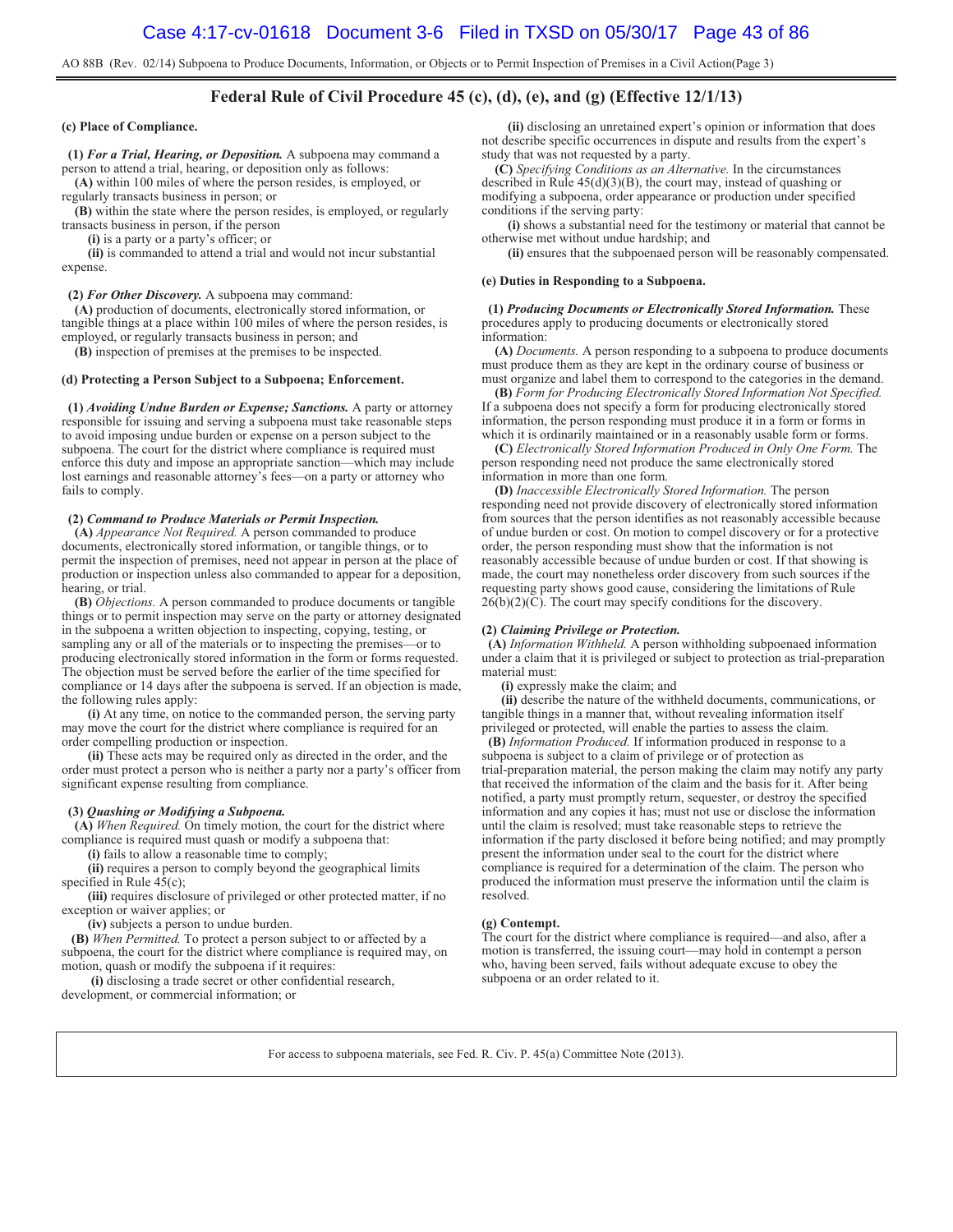# **UNITED STATES DISTRICT COURT SOUTHERN DISTRICT OF TEXAS HOUSTON DIVISION**

| DISH NETWORK L.L.C.,                   |  |
|----------------------------------------|--|
|                                        |  |
|                                        |  |
| Plaintiff,                             |  |
| V.                                     |  |
|                                        |  |
| DOE 1 d/b/a ZemTV, Does 2-4,           |  |
| individually and together d/b/a        |  |
| www.tvaddons.ag, www.tvaddons.org, and |  |
| www.streamingboxes.com,                |  |
|                                        |  |
| Defendants.                            |  |

§

§ Civil Action No. \_\_\_\_\_\_\_\_\_\_\_\_\_\_\_\_\_\_\_\_\_

# **CLOUDFLARE, INC. SUBPOENA ATTACHMENT A**

# *Definition*

1. The term "CloudFlare Account" means any CloudFlare account associated with any

of the following:

- a. The email address taacc14 $(\partial \text{gmail.com})$ ;
- b. The domain or website tvaddons.ag;
- c. The domain or website tvaddons.org;
- d. The domain or website streamingboxes.com.

# **DOCUMENT REQUESTS**

 1. Documents sufficient to identify the full name and contact information (including physical addresses, web addresses, email addresses, telephone numbers, and fax numbers) for the person that registered each CloudFlare Account.

 2. Applications, forms, and other documents that were submitted in order to create or make changes to each CloudFlare Account.

3. Documents sufficient to identify each payment received by CloudFlare related to each CloudFlare Account, including documents that show the date of the payment, the method and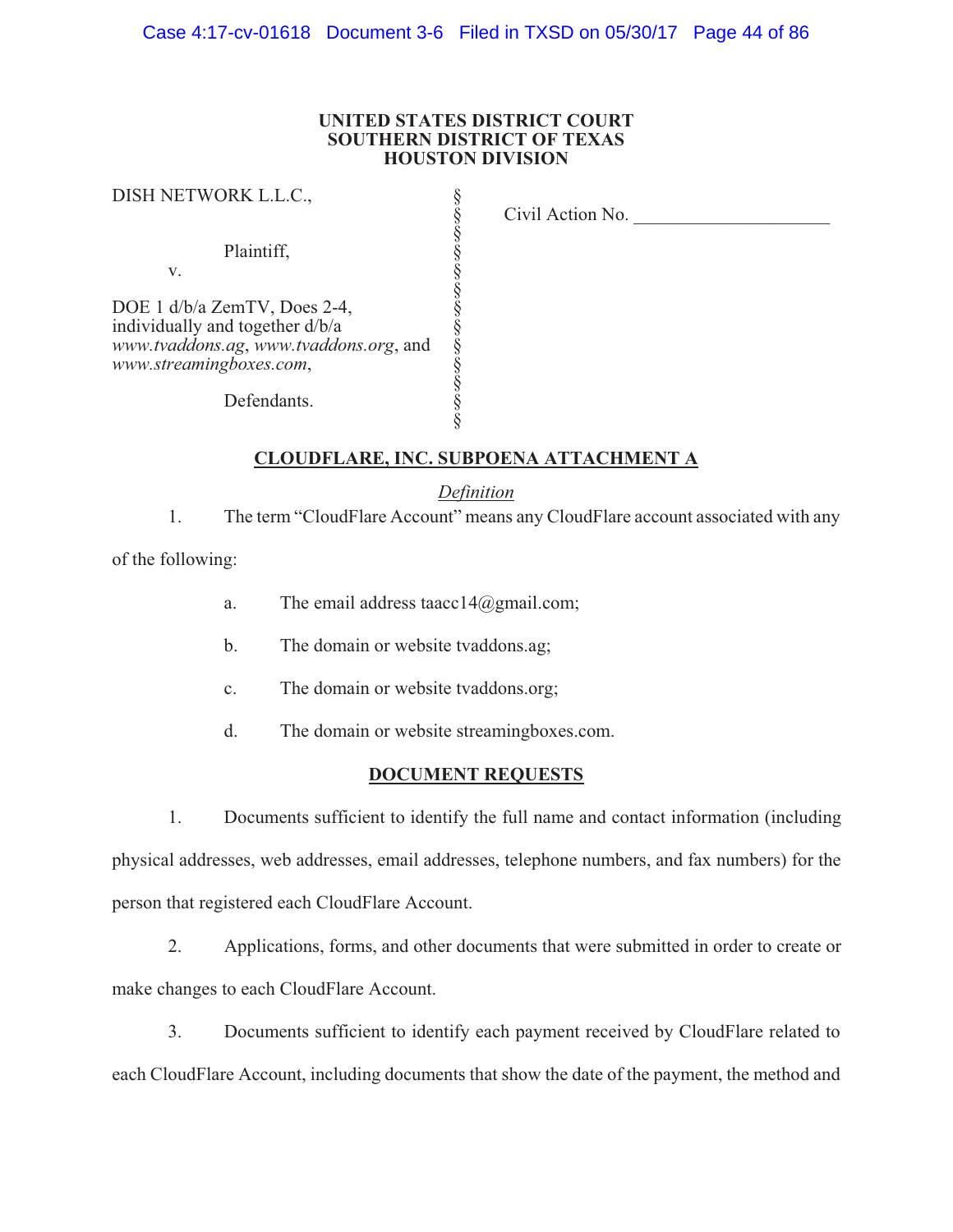# Case 4:17-cv-01618 Document 3-6 Filed in TXSD on 05/30/17 Page 45 of 86

amount of payment, and the name and contact information of the person making the payment (including physical address, telephone number, and email address).

4. All communications sent or received by CloudFlare concerning each CloudFlare Account.

5. Documents sufficient to identify the company hosting tvaddons.ag (to the extent CloudFlare is not actually hosting the domain).

6. Documents sufficient to identify the company hosting streamingboxes.com (to the extent CloudFlare is not actually hosting the domain).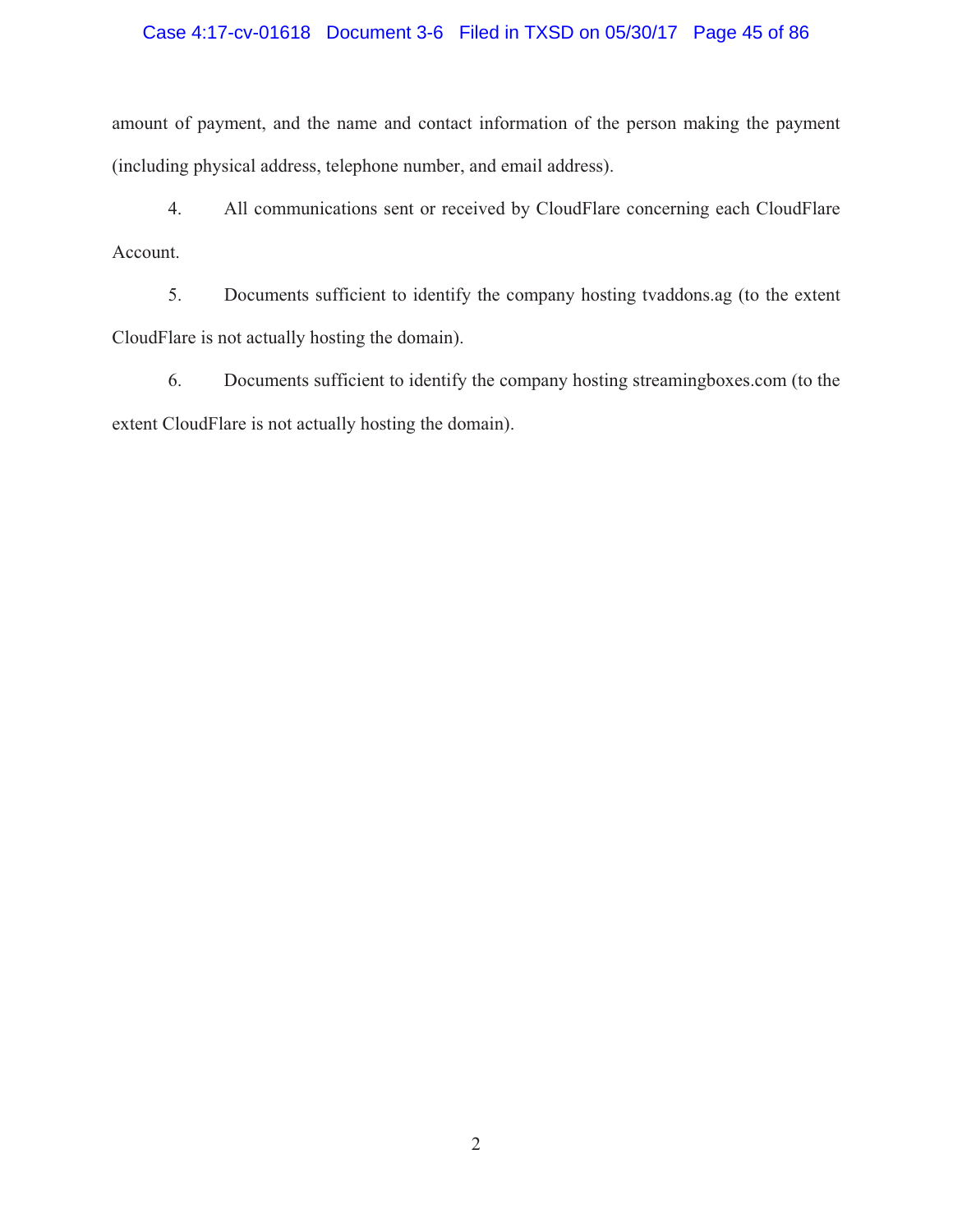# **EXHIBIT 8**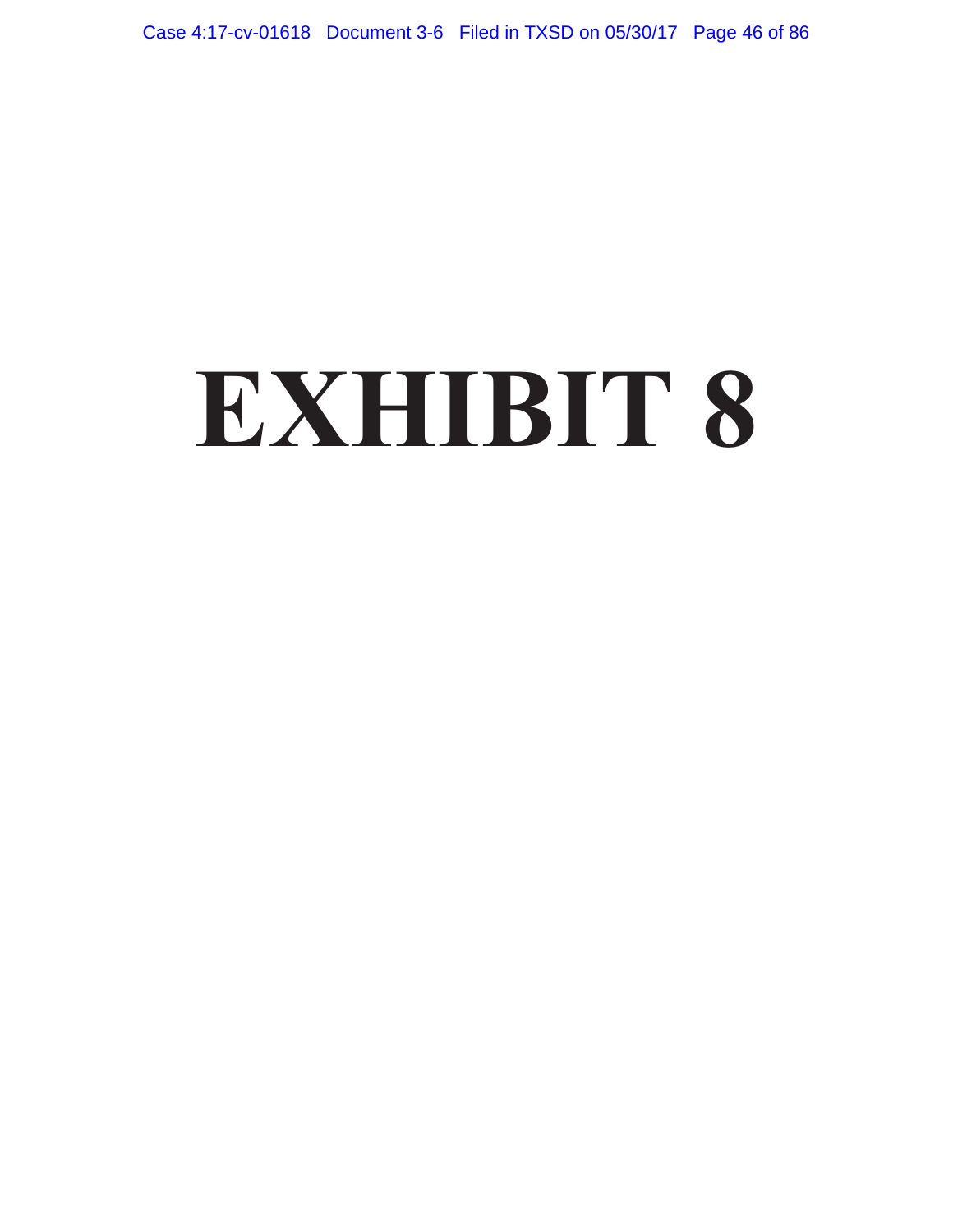Case 4:17-cv-01618 Document 3-6 Filed in TXSD on 05/30/17 Page 47 of 86

AO 88B (Rev. 02/14) Subpoena to Produce Documents, Information, or Objects or to Permit Inspection of Premises in a Civil Action

# UNITED STATES DISTRICT COURT

for the

) ) ) ) ) )

Southern District of Texas

DISH NETWORK L.L.C.

| Plaintiff       |  |
|-----------------|--|
|                 |  |
| <b>DOES 1-4</b> |  |
|                 |  |

Civil Action No.

### *Defendant*

# **SUBPOENA TO PRODUCE DOCUMENTS, INFORMATION, OR OBJECTS OR TO PERMIT INSPECTION OF PREMISES IN A CIVIL ACTION**

To:

GitHub, Inc., c/o Incorporating Services, Ltd., 7801 Folsom Blvd., Suite 202, Sacramento, CA 95826

*(Name of person to whom this subpoena is directed)*

★ *Production:* YOU ARE COMMANDED to produce at the time, date, and place set forth below the following documents, electronically stored information, or objects, and to permit inspection, copying, testing, or sampling of the material: See Attachment A.

- *Inspection of Premises:* **YOU ARE COMMANDED** to permit entry onto the designated premises, land, or other property possessed or controlled by you at the time, date, and location set forth below, so that the requesting party may inspect, measure, survey, photograph, test, or sample the property or any designated object or operation on it.

| Place: | Date and Time: |
|--------|----------------|
|        |                |
|        |                |

The following provisions of Fed. R. Civ. P. 45 are attached – Rule 45(c), relating to the place of compliance; Rule 45(d), relating to your protection as a person subject to a subpoena; and Rule 45(e) and (g), relating to your duty to respond to this subpoena and the potential consequences of not doing so.

Date:

DISH Network L.L.C.

*CLERK OF COURT*

OR

Signature of Clerk or Deputy Clerk Attorney's signature

/s/ Stephen M. Ferguson

The name, address, e-mail address, and telephone number of the attorney representing *(name of party)*

, who issues or requests this subpoena, are:

Stephen M. Ferguson, Hagan Noll & Boyle LLC; 820 Gessner, Ste. 940, Houston, TX 77024; stephen.ferguson@hnbllc.com; Phone: 713-343-0478 x102; Facsimile: 713-758-0146

**Notice to the person who issues or requests this subpoena**

If this subpoena commands the production of documents, electronically stored information, or tangible things or the inspection of premises before trial, a notice and a copy of the subpoena must be served on each party in this case before it is served on the person to whom it is directed. Fed. R. Civ. P. 45(a)(4).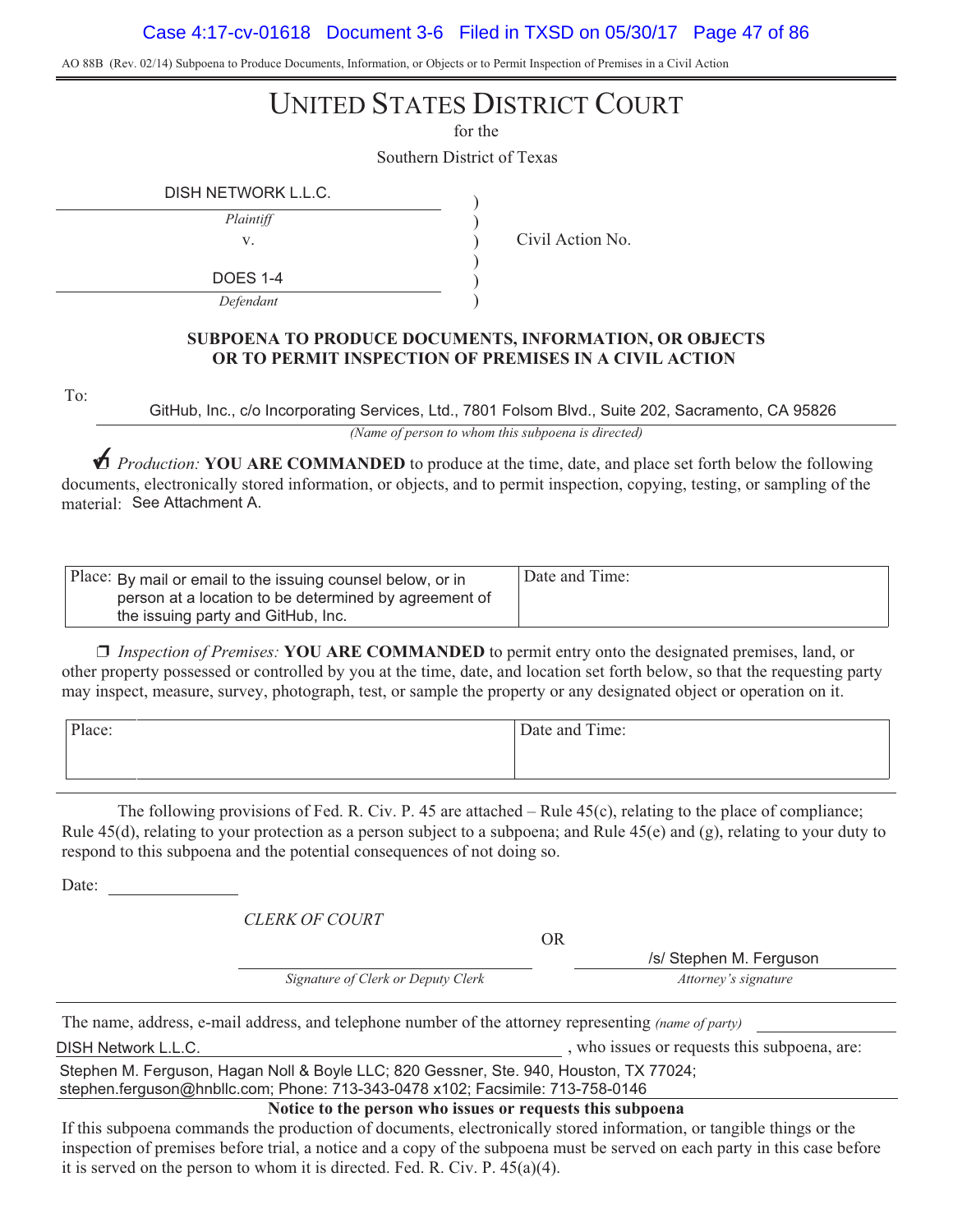# Case 4:17-cv-01618 Document 3-6 Filed in TXSD on 05/30/17 Page 48 of 86

AO 88B (Rev. 02/14) Subpoena to Produce Documents, Information, or Objects or to Permit Inspection of Premises in a Civil Action (Page 2)

Civil Action No.

# **PROOF OF SERVICE**

### *(This section should not be filed with the court unless required by Fed. R. Civ. P. 45.)*

I received this subpoena for *(name of individual and title, if any)*

on *(date)* .

□ I served the subpoena by delivering a copy to the named person as follows:

|                                                    | on <i>(date)</i> | : or |  |
|----------------------------------------------------|------------------|------|--|
| $\Box$ I returned the subpoena unexecuted because: |                  |      |  |

Unless the subpoena was issued on behalf of the United States, or one of its officers or agents, I have also tendered to the witness the fees for one day's attendance, and the mileage allowed by law, in the amount of

 $\frac{\text{S}}{\text{S}}$  .

| My fees are \$ | for travel and S | for services, for a total of \$ | 0.00 |  |
|----------------|------------------|---------------------------------|------|--|
|                |                  |                                 |      |  |

I declare under penalty of perjury that this information is true.

Date:

*Server's signature*

.

*Printed name and title*

*Server's address*

Additional information regarding attempted service, etc.: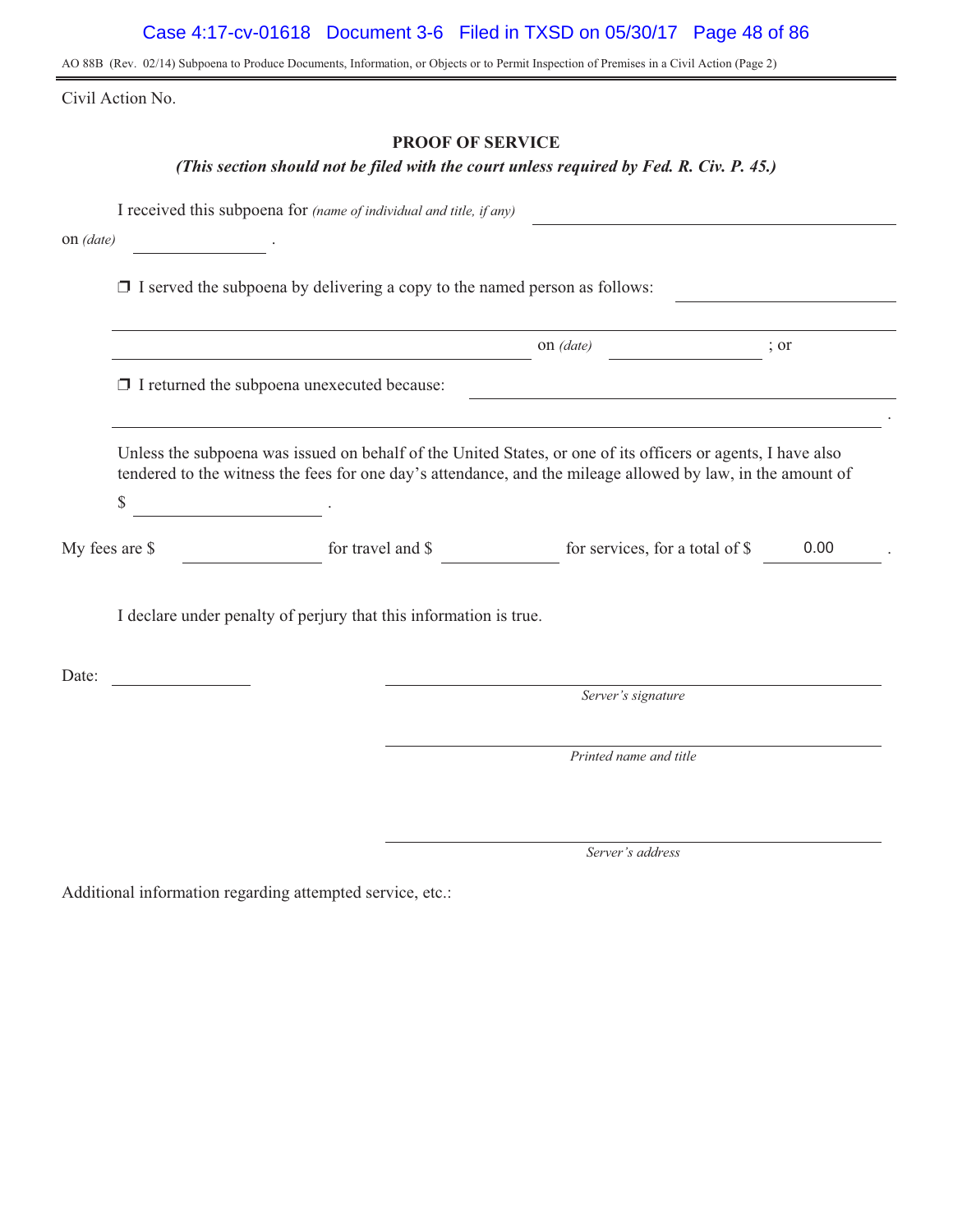AO 88B (Rev. 02/14) Subpoena to Produce Documents, Information, or Objects or to Permit Inspection of Premises in a Civil Action(Page 3)

### **Federal Rule of Civil Procedure 45 (c), (d), (e), and (g) (Effective 12/1/13)**

**(c) Place of Compliance.**

 **(1)** *For a Trial, Hearing, or Deposition.* A subpoena may command a person to attend a trial, hearing, or deposition only as follows:

 **(A)** within 100 miles of where the person resides, is employed, or regularly transacts business in person; or

 **(B)** within the state where the person resides, is employed, or regularly transacts business in person, if the person

 **(i)** is a party or a party's officer; or

 **(ii)** is commanded to attend a trial and would not incur substantial expense.

 **(2)** *For Other Discovery.* A subpoena may command:

 **(A)** production of documents, electronically stored information, or tangible things at a place within 100 miles of where the person resides, is employed, or regularly transacts business in person; and

 **(B)** inspection of premises at the premises to be inspected.

### **(d) Protecting a Person Subject to a Subpoena; Enforcement.**

 **(1)** *Avoiding Undue Burden or Expense; Sanctions.* A party or attorney responsible for issuing and serving a subpoena must take reasonable steps to avoid imposing undue burden or expense on a person subject to the subpoena. The court for the district where compliance is required must enforce this duty and impose an appropriate sanction—which may include lost earnings and reasonable attorney's fees—on a party or attorney who fails to comply.

### **(2)** *Command to Produce Materials or Permit Inspection.*

**(A)** *Appearance Not Required.* A person commanded to produce documents, electronically stored information, or tangible things, or to permit the inspection of premises, need not appear in person at the place of production or inspection unless also commanded to appear for a deposition, hearing, or trial.

**(B)** *Objections.* A person commanded to produce documents or tangible things or to permit inspection may serve on the party or attorney designated in the subpoena a written objection to inspecting, copying, testing, or sampling any or all of the materials or to inspecting the premises—or to producing electronically stored information in the form or forms requested. The objection must be served before the earlier of the time specified for compliance or 14 days after the subpoena is served. If an objection is made, the following rules apply:

**(i)** At any time, on notice to the commanded person, the serving party may move the court for the district where compliance is required for an order compelling production or inspection.

 **(ii)** These acts may be required only as directed in the order, and the order must protect a person who is neither a party nor a party's officer from significant expense resulting from compliance.

### **(3)** *Quashing or Modifying a Subpoena.*

**(A)** *When Required.* On timely motion, the court for the district where compliance is required must quash or modify a subpoena that:

 **(i)** fails to allow a reasonable time to comply;

**(ii)** requires a person to comply beyond the geographical limits specified in Rule  $45(c)$ ;

**(iii)** requires disclosure of privileged or other protected matter, if no exception or waiver applies; or

**(iv)** subjects a person to undue burden.

**(B)** *When Permitted.* To protect a person subject to or affected by a subpoena, the court for the district where compliance is required may, on motion, quash or modify the subpoena if it requires:

**(i)** disclosing a trade secret or other confidential research, development, or commercial information; or

**(ii)** disclosing an unretained expert's opinion or information that does not describe specific occurrences in dispute and results from the expert's study that was not requested by a party.

**(C)** *Specifying Conditions as an Alternative.* In the circumstances described in Rule 45(d)(3)(B), the court may, instead of quashing or modifying a subpoena, order appearance or production under specified conditions if the serving party:

**(i)** shows a substantial need for the testimony or material that cannot be otherwise met without undue hardship; and

**(ii)** ensures that the subpoenaed person will be reasonably compensated.

### **(e) Duties in Responding to a Subpoena.**

 **(1)** *Producing Documents or Electronically Stored Information.* These procedures apply to producing documents or electronically stored information:

**(A)** *Documents.* A person responding to a subpoena to produce documents must produce them as they are kept in the ordinary course of business or must organize and label them to correspond to the categories in the demand.

**(B)** *Form for Producing Electronically Stored Information Not Specified.* If a subpoena does not specify a form for producing electronically stored information, the person responding must produce it in a form or forms in which it is ordinarily maintained or in a reasonably usable form or forms.

**(C)** *Electronically Stored Information Produced in Only One Form.* The person responding need not produce the same electronically stored information in more than one form.

**(D)** *Inaccessible Electronically Stored Information.* The person responding need not provide discovery of electronically stored information from sources that the person identifies as not reasonably accessible because of undue burden or cost. On motion to compel discovery or for a protective order, the person responding must show that the information is not reasonably accessible because of undue burden or cost. If that showing is made, the court may nonetheless order discovery from such sources if the requesting party shows good cause, considering the limitations of Rule  $26(b)(2)(C)$ . The court may specify conditions for the discovery.

### **(2)** *Claiming Privilege or Protection.*

**(A)** *Information Withheld.* A person withholding subpoenaed information under a claim that it is privileged or subject to protection as trial-preparation material must:

**(i)** expressly make the claim; and

**(ii)** describe the nature of the withheld documents, communications, or tangible things in a manner that, without revealing information itself privileged or protected, will enable the parties to assess the claim.

**(B)** *Information Produced.* If information produced in response to a subpoena is subject to a claim of privilege or of protection as trial-preparation material, the person making the claim may notify any party that received the information of the claim and the basis for it. After being notified, a party must promptly return, sequester, or destroy the specified information and any copies it has; must not use or disclose the information until the claim is resolved; must take reasonable steps to retrieve the information if the party disclosed it before being notified; and may promptly present the information under seal to the court for the district where compliance is required for a determination of the claim. The person who produced the information must preserve the information until the claim is resolved.

### **(g) Contempt.**

The court for the district where compliance is required—and also, after a motion is transferred, the issuing court—may hold in contempt a person who, having been served, fails without adequate excuse to obey the subpoena or an order related to it.

For access to subpoena materials, see Fed. R. Civ. P. 45(a) Committee Note (2013).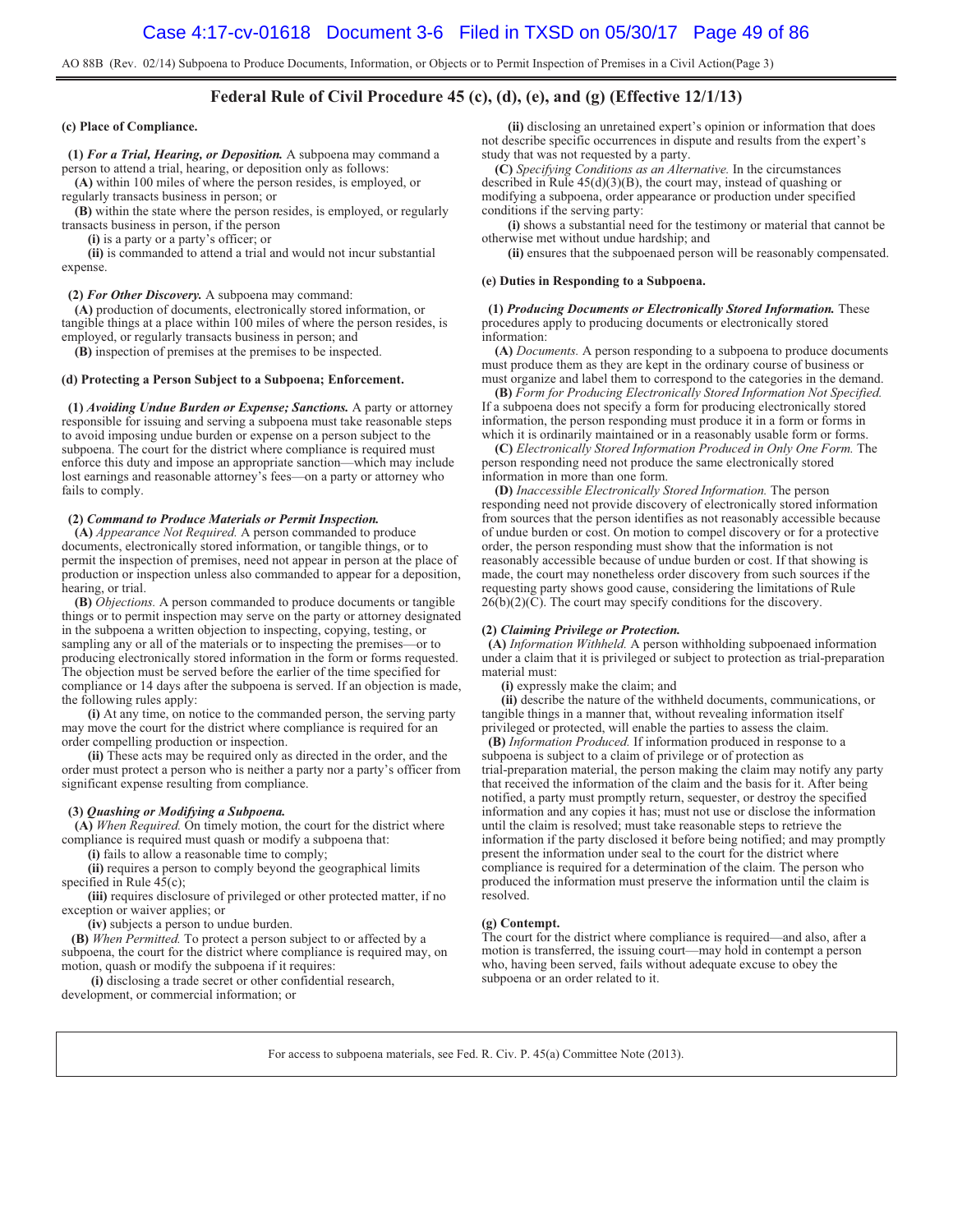# **UNITED STATES DISTRICT COURT SOUTHERN DISTRICT OF TEXAS HOUSTON DIVISION**

DISH NETWORK L.L.C.,<br>
§<br>
Plaintiff,<br>
v.<br>
DOE 1 d/b/a ZemTV, Does 2-4,<br>
individually and together d/b/a<br>
www.tvaddons.ag, www.tvaddons.org, and<br>
§<br>
www.streamingboxes.com,<br>
§<br>
Defendants.<br>
§<br>
§<br>
S § Plaintiff, v.  $\S$  § DOE 1 d/b/a ZemTV, Does 2-4, individually and together  $d/b/a$ *www.tvaddons.ag*, *www.tvaddons.org*, and § *www.streamingboxes.com*, § §

Defendants.

§

§ Civil Action No. \_\_\_\_\_\_\_\_\_\_\_\_\_\_\_\_\_\_\_\_\_

# **GITHUB, INC. SUBPOENA ATTACHMENT A**

# *Definition*

1. The term "GitHub Account" means any GitHub account associated with any of the

following:

- a. The email address taacc $14\omega$ gmail.com;
- b. The GitHub username "Shani 08";
- c. The domain or website tvaddons.ag;
- d. The domain or website tvaddons.org;
- e. The domain or website streamingboxes.com.

# **DOCUMENT REQUESTS**

 1. Documents sufficient to identify the full name and contact information (including physical addresses, web addresses, email addresses, telephone numbers, and fax numbers) for the person that registered each GitHub Account.

 2. Applications, forms, and other documents that were submitted in order to create or make changes to each GitHub Account.

 3. Documents sufficient to identify the Internet Protocol ("IP") address used by the person that registered each GitHub Account, including session date and time stamps at the time of registration.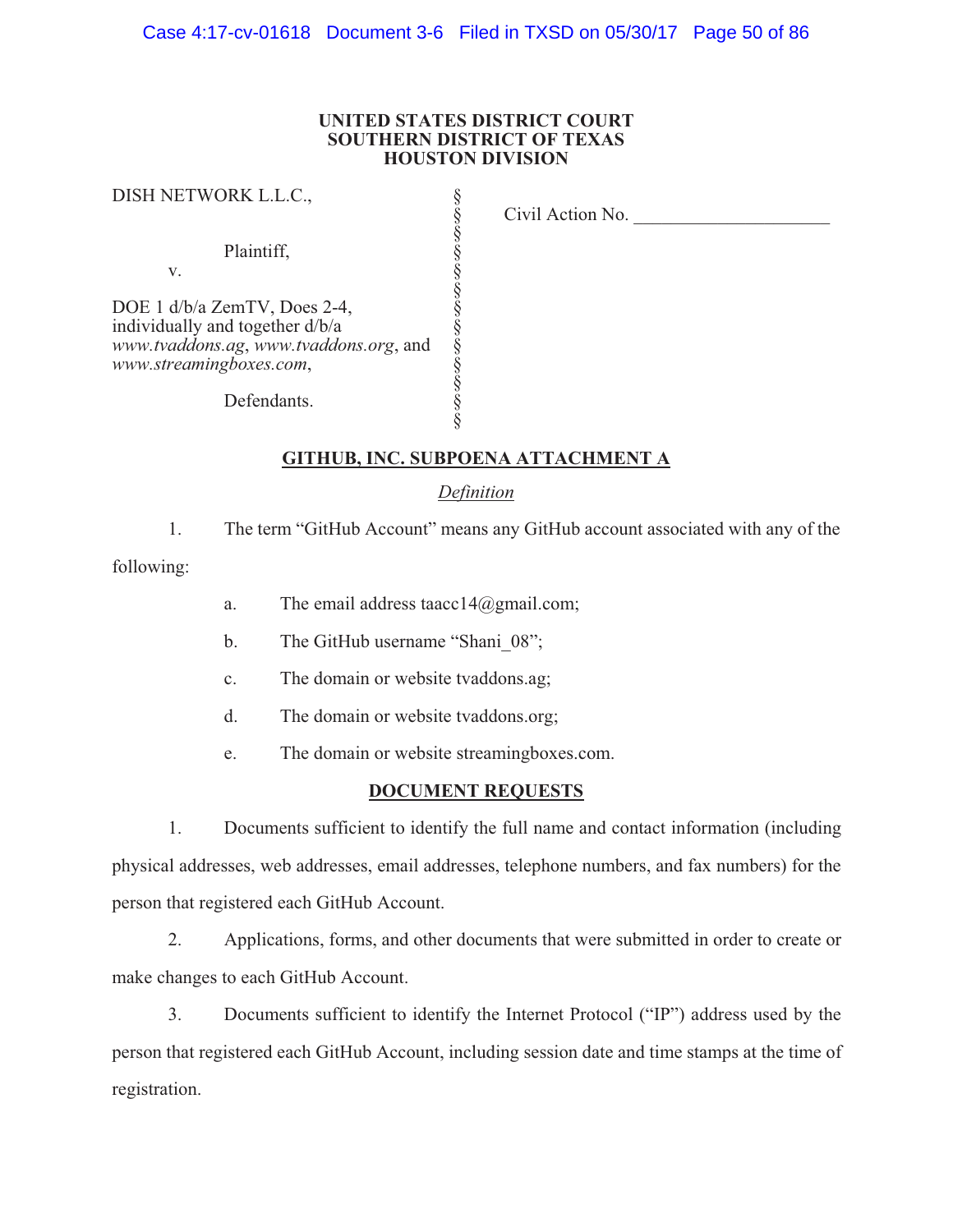# Case 4:17-cv-01618 Document 3-6 Filed in TXSD on 05/30/17 Page 51 of 86

 4. Documents sufficient to identify the IP addresses used by persons accessing each GitHub Account, including IP address logs with session date and time stamps of each access to each GitHub Account, from February 1, 2014 through present.

 5. All communications GitHub sent to or received from each GitHub Account during the time period of February 1, 2014 to present.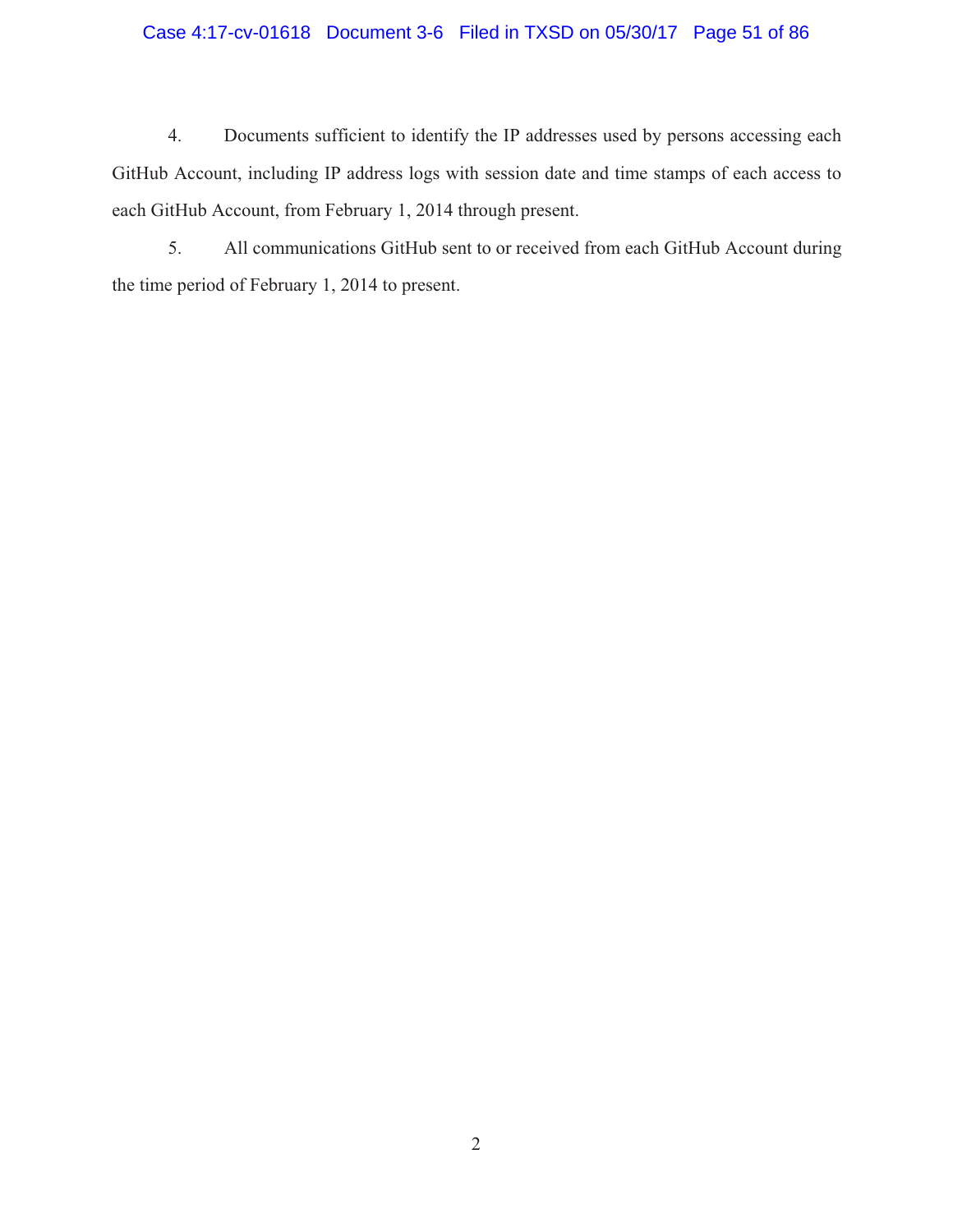# **EXHIBIT 9**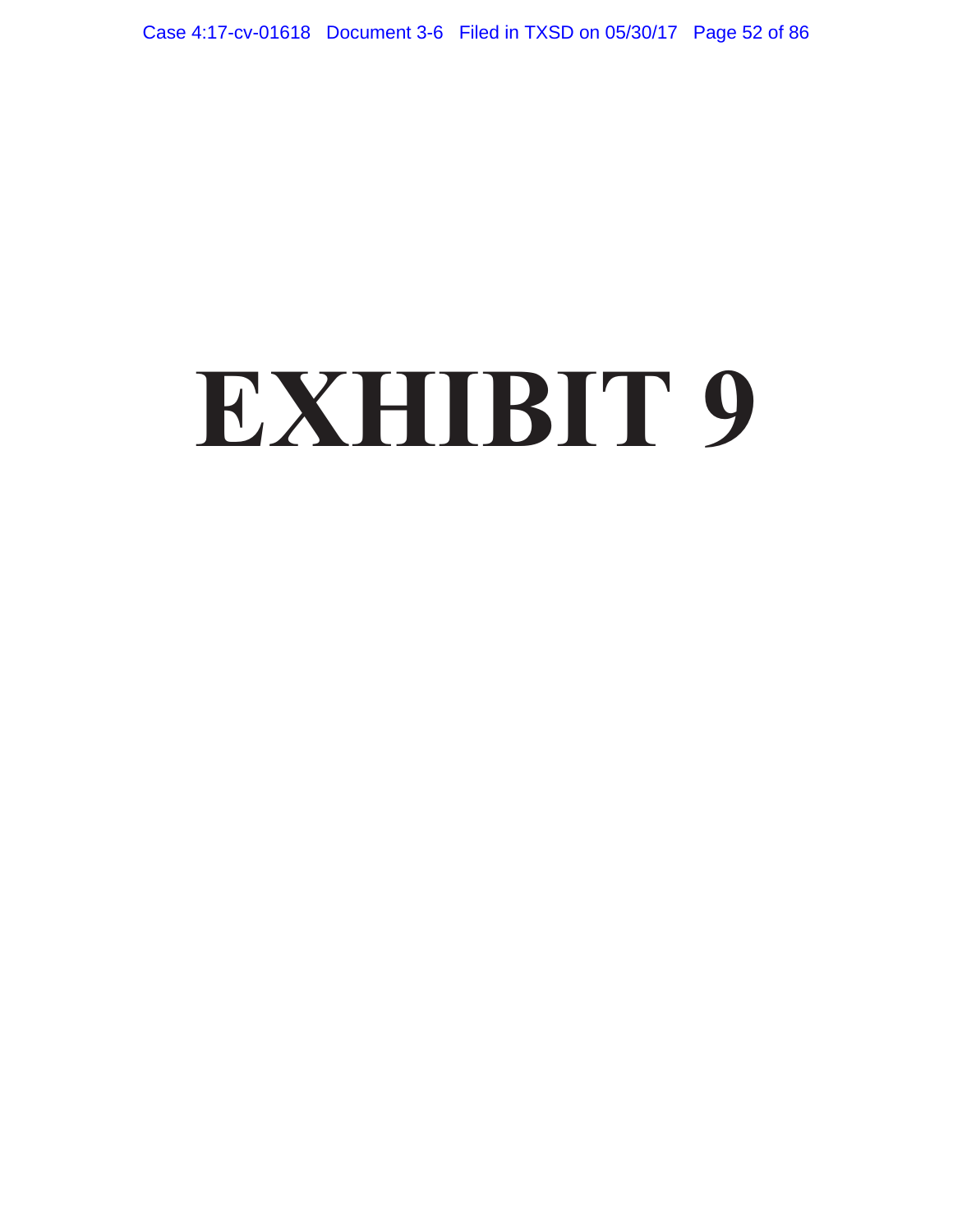Case 4:17-cv-01618 Document 3-6 Filed in TXSD on 05/30/17 Page 53 of 86

AO 88B (Rev. 02/14) Subpoena to Produce Documents, Information, or Objects or to Permit Inspection of Premises in a Civil Action

# UNITED STATES DISTRICT COURT

for the

) ) ) ) ) )

Southern District of Texas

DISH NETWORK L.L.C.

| Plaintiff       |  |
|-----------------|--|
| V.              |  |
| <b>DOES 1-4</b> |  |
|                 |  |

Civil Action No.

*Defendant*

# **SUBPOENA TO PRODUCE DOCUMENTS, INFORMATION, OR OBJECTS OR TO PERMIT INSPECTION OF PREMISES IN A CIVIL ACTION**

To:

Hosting Services, Inc., c/o Jeff Hunsaker, 517 West 100 North, Suite 225, Providence, UT 84332

*(Name of person to whom this subpoena is directed)*

★ *Production:* YOU ARE COMMANDED to produce at the time, date, and place set forth below the following documents, electronically stored information, or objects, and to permit inspection, copying, testing, or sampling of the material: See Attachment A.

| Place: By mail or email to the issuing counsel below, or in<br>person at a location to be determined by agreement of<br>the issuing party and Hosting Services, Inc. | Date and Time: |
|----------------------------------------------------------------------------------------------------------------------------------------------------------------------|----------------|
|----------------------------------------------------------------------------------------------------------------------------------------------------------------------|----------------|

- *Inspection of Premises:* **YOU ARE COMMANDED** to permit entry onto the designated premises, land, or other property possessed or controlled by you at the time, date, and location set forth below, so that the requesting party may inspect, measure, survey, photograph, test, or sample the property or any designated object or operation on it.

| Place: | Date and Time: |
|--------|----------------|
|        |                |
|        |                |

The following provisions of Fed. R. Civ. P. 45 are attached – Rule 45(c), relating to the place of compliance; Rule 45(d), relating to your protection as a person subject to a subpoena; and Rule 45(e) and (g), relating to your duty to respond to this subpoena and the potential consequences of not doing so.

Date:

DISH Network L.L.C.

*CLERK OF COURT*

OR

/s/ Stephen M. Ferguson

Signature of Clerk or Deputy Clerk Attorney's signature

The name, address, e-mail address, and telephone number of the attorney representing *(name of party)*

, who issues or requests this subpoena, are:

Stephen M. Ferguson, Hagan Noll & Boyle LLC; 820 Gessner, Ste. 940, Houston, TX 77024; stephen.ferguson@hnbllc.com; Phone: 713-343-0478 x102; Facsimile: 713-758-0146

**Notice to the person who issues or requests this subpoena**

If this subpoena commands the production of documents, electronically stored information, or tangible things or the inspection of premises before trial, a notice and a copy of the subpoena must be served on each party in this case before it is served on the person to whom it is directed. Fed. R. Civ. P. 45(a)(4).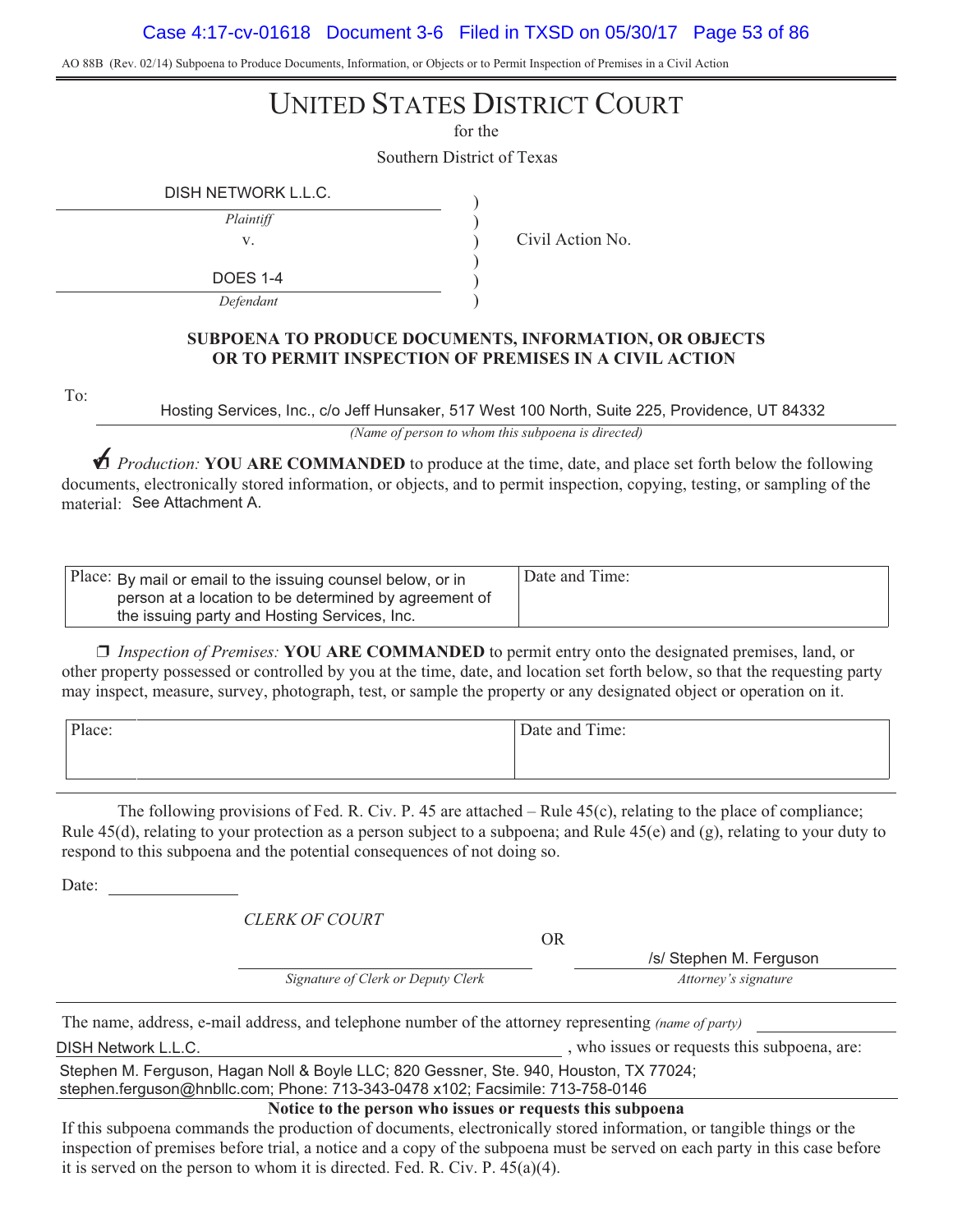# Case 4:17-cv-01618 Document 3-6 Filed in TXSD on 05/30/17 Page 54 of 86

AO 88B (Rev. 02/14) Subpoena to Produce Documents, Information, or Objects or to Permit Inspection of Premises in a Civil Action (Page 2)

Civil Action No.

# **PROOF OF SERVICE**

### *(This section should not be filed with the court unless required by Fed. R. Civ. P. 45.)*

I received this subpoena for *(name of individual and title, if any)*

on *(date)* .

□ I served the subpoena by delivering a copy to the named person as follows:

|                                                    | on <i>(date)</i> | : or |  |
|----------------------------------------------------|------------------|------|--|
| $\Box$ I returned the subpoena unexecuted because: |                  |      |  |

Unless the subpoena was issued on behalf of the United States, or one of its officers or agents, I have also tendered to the witness the fees for one day's attendance, and the mileage allowed by law, in the amount of

 $\frac{\text{S}}{\text{S}}$  .

| My fees are \$ | for travel and S | for services, for a total of \$ | 0.00 |  |
|----------------|------------------|---------------------------------|------|--|
|                |                  |                                 |      |  |

I declare under penalty of perjury that this information is true.

Date:

*Server's signature*

.

*Printed name and title*

*Server's address*

Additional information regarding attempted service, etc.: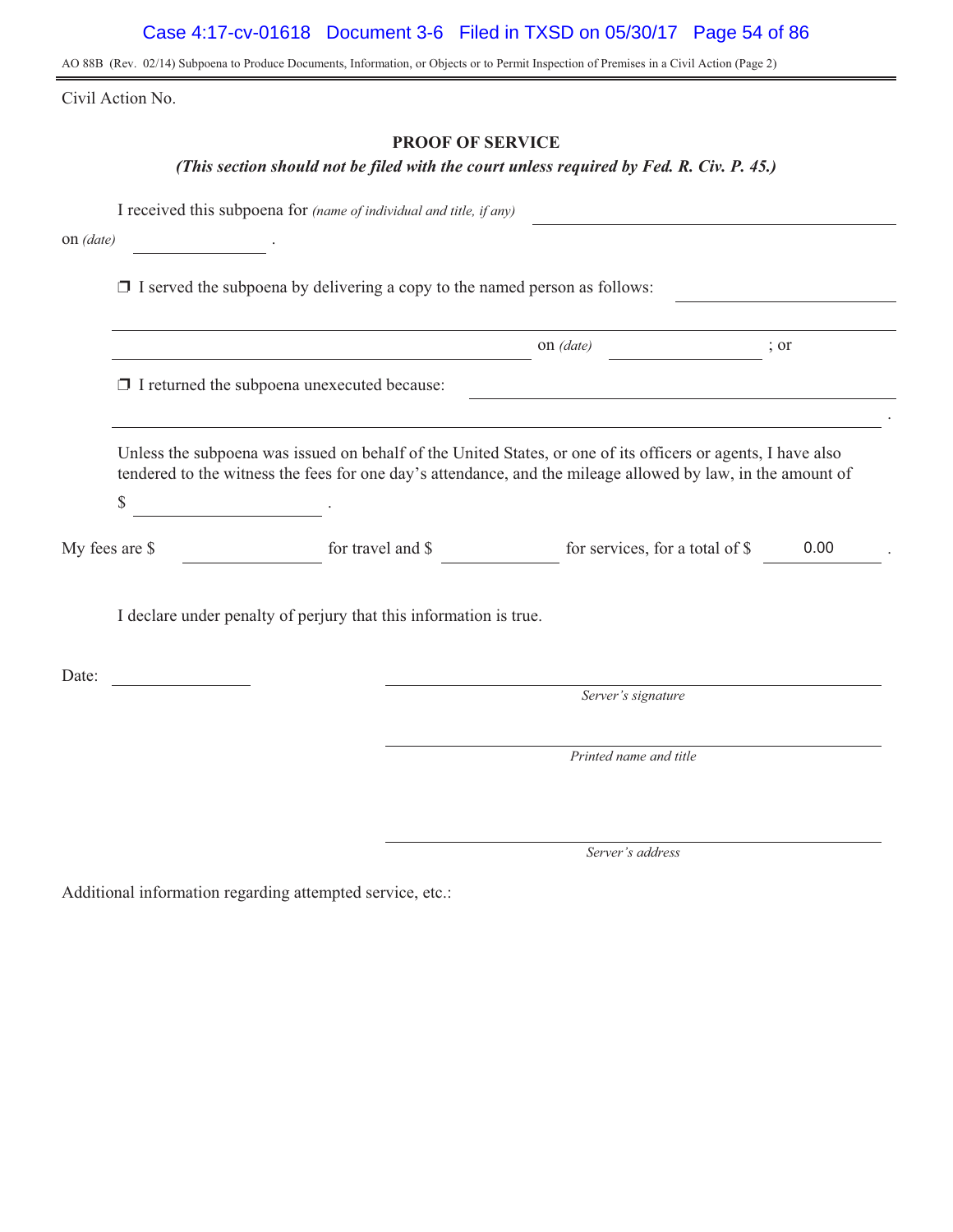AO 88B (Rev. 02/14) Subpoena to Produce Documents, Information, or Objects or to Permit Inspection of Premises in a Civil Action(Page 3)

### **Federal Rule of Civil Procedure 45 (c), (d), (e), and (g) (Effective 12/1/13)**

**(c) Place of Compliance.**

 **(1)** *For a Trial, Hearing, or Deposition.* A subpoena may command a person to attend a trial, hearing, or deposition only as follows:

 **(A)** within 100 miles of where the person resides, is employed, or regularly transacts business in person; or

 **(B)** within the state where the person resides, is employed, or regularly transacts business in person, if the person

 **(i)** is a party or a party's officer; or

 **(ii)** is commanded to attend a trial and would not incur substantial expense.

 **(2)** *For Other Discovery.* A subpoena may command:

 **(A)** production of documents, electronically stored information, or tangible things at a place within 100 miles of where the person resides, is employed, or regularly transacts business in person; and

 **(B)** inspection of premises at the premises to be inspected.

### **(d) Protecting a Person Subject to a Subpoena; Enforcement.**

 **(1)** *Avoiding Undue Burden or Expense; Sanctions.* A party or attorney responsible for issuing and serving a subpoena must take reasonable steps to avoid imposing undue burden or expense on a person subject to the subpoena. The court for the district where compliance is required must enforce this duty and impose an appropriate sanction—which may include lost earnings and reasonable attorney's fees—on a party or attorney who fails to comply.

### **(2)** *Command to Produce Materials or Permit Inspection.*

**(A)** *Appearance Not Required.* A person commanded to produce documents, electronically stored information, or tangible things, or to permit the inspection of premises, need not appear in person at the place of production or inspection unless also commanded to appear for a deposition, hearing, or trial.

**(B)** *Objections.* A person commanded to produce documents or tangible things or to permit inspection may serve on the party or attorney designated in the subpoena a written objection to inspecting, copying, testing, or sampling any or all of the materials or to inspecting the premises—or to producing electronically stored information in the form or forms requested. The objection must be served before the earlier of the time specified for compliance or 14 days after the subpoena is served. If an objection is made, the following rules apply:

**(i)** At any time, on notice to the commanded person, the serving party may move the court for the district where compliance is required for an order compelling production or inspection.

 **(ii)** These acts may be required only as directed in the order, and the order must protect a person who is neither a party nor a party's officer from significant expense resulting from compliance.

### **(3)** *Quashing or Modifying a Subpoena.*

**(A)** *When Required.* On timely motion, the court for the district where compliance is required must quash or modify a subpoena that:

 **(i)** fails to allow a reasonable time to comply;

**(ii)** requires a person to comply beyond the geographical limits specified in Rule  $45(c)$ ;

**(iii)** requires disclosure of privileged or other protected matter, if no exception or waiver applies; or

**(iv)** subjects a person to undue burden.

**(B)** *When Permitted.* To protect a person subject to or affected by a subpoena, the court for the district where compliance is required may, on motion, quash or modify the subpoena if it requires:

**(i)** disclosing a trade secret or other confidential research, development, or commercial information; or

**(ii)** disclosing an unretained expert's opinion or information that does not describe specific occurrences in dispute and results from the expert's study that was not requested by a party.

**(C)** *Specifying Conditions as an Alternative.* In the circumstances described in Rule 45(d)(3)(B), the court may, instead of quashing or modifying a subpoena, order appearance or production under specified conditions if the serving party:

**(i)** shows a substantial need for the testimony or material that cannot be otherwise met without undue hardship; and

**(ii)** ensures that the subpoenaed person will be reasonably compensated.

### **(e) Duties in Responding to a Subpoena.**

 **(1)** *Producing Documents or Electronically Stored Information.* These procedures apply to producing documents or electronically stored information:

**(A)** *Documents.* A person responding to a subpoena to produce documents must produce them as they are kept in the ordinary course of business or must organize and label them to correspond to the categories in the demand.

**(B)** *Form for Producing Electronically Stored Information Not Specified.* If a subpoena does not specify a form for producing electronically stored information, the person responding must produce it in a form or forms in which it is ordinarily maintained or in a reasonably usable form or forms.

**(C)** *Electronically Stored Information Produced in Only One Form.* The person responding need not produce the same electronically stored information in more than one form.

**(D)** *Inaccessible Electronically Stored Information.* The person responding need not provide discovery of electronically stored information from sources that the person identifies as not reasonably accessible because of undue burden or cost. On motion to compel discovery or for a protective order, the person responding must show that the information is not reasonably accessible because of undue burden or cost. If that showing is made, the court may nonetheless order discovery from such sources if the requesting party shows good cause, considering the limitations of Rule  $26(b)(2)(C)$ . The court may specify conditions for the discovery.

### **(2)** *Claiming Privilege or Protection.*

**(A)** *Information Withheld.* A person withholding subpoenaed information under a claim that it is privileged or subject to protection as trial-preparation material must:

**(i)** expressly make the claim; and

**(ii)** describe the nature of the withheld documents, communications, or tangible things in a manner that, without revealing information itself privileged or protected, will enable the parties to assess the claim.

**(B)** *Information Produced.* If information produced in response to a subpoena is subject to a claim of privilege or of protection as trial-preparation material, the person making the claim may notify any party that received the information of the claim and the basis for it. After being notified, a party must promptly return, sequester, or destroy the specified information and any copies it has; must not use or disclose the information until the claim is resolved; must take reasonable steps to retrieve the information if the party disclosed it before being notified; and may promptly present the information under seal to the court for the district where compliance is required for a determination of the claim. The person who produced the information must preserve the information until the claim is resolved.

### **(g) Contempt.**

The court for the district where compliance is required—and also, after a motion is transferred, the issuing court—may hold in contempt a person who, having been served, fails without adequate excuse to obey the subpoena or an order related to it.

For access to subpoena materials, see Fed. R. Civ. P. 45(a) Committee Note (2013).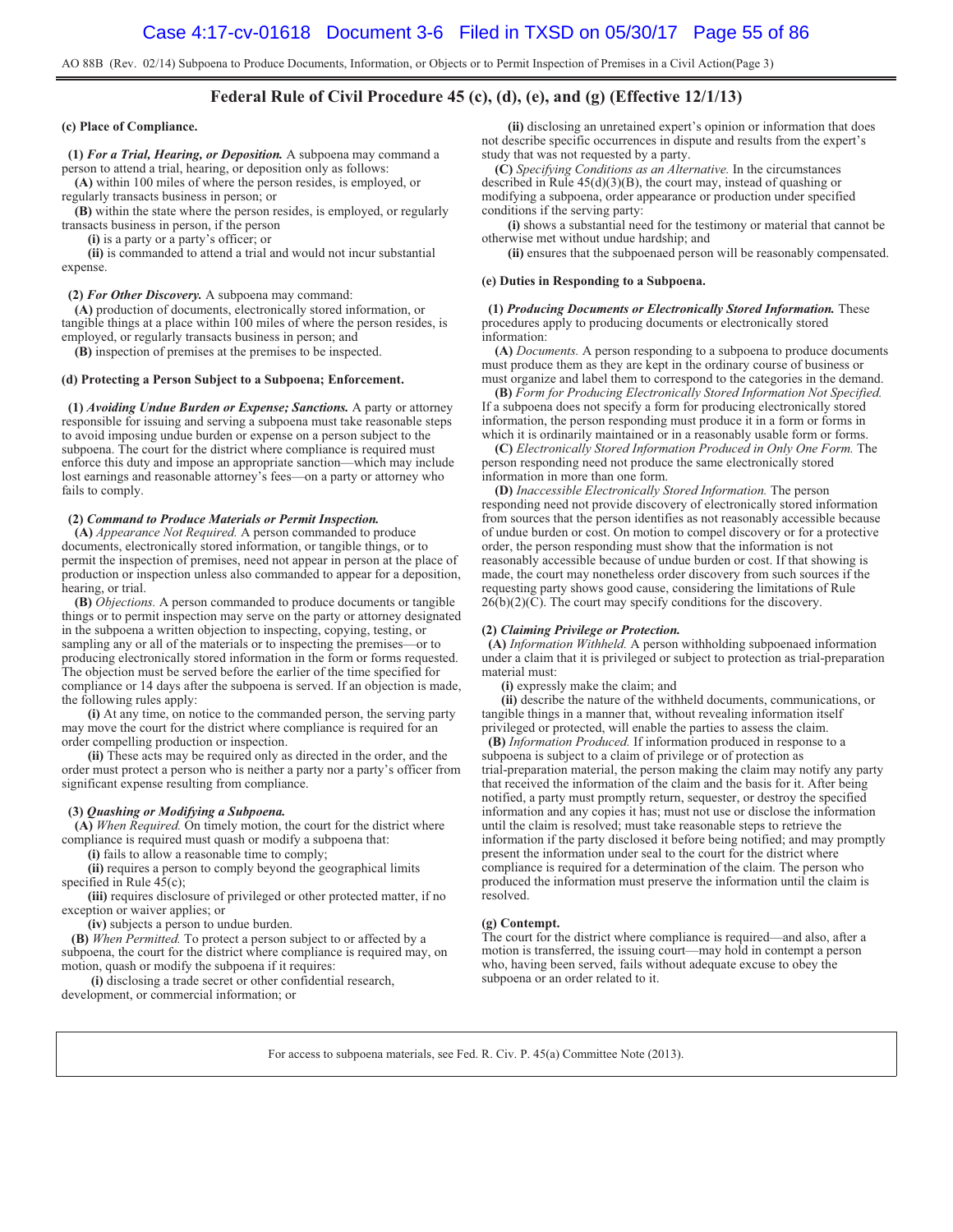# **UNITED STATES DISTRICT COURT SOUTHERN DISTRICT OF TEXAS HOUSTON DIVISION**

§ Civil Action No. \_\_\_\_\_\_\_\_\_\_\_\_\_\_\_\_\_\_\_\_\_

 § Plaintiff,

v.  $\S$ 

DISH NETWORK L.L.C.,<br>
§<br>
Plaintiff,<br>
v.<br>
DOE 1 d/b/a ZemTV, Does 2-4,<br>
individually and together d/b/a<br>
www.tvaddons.ag, www.tvaddons.org, and<br>
§<br>
www.streamingboxes.com,<br>
§<br>
Defendants.<br>
§<br>
§<br>
S § DOE 1 d/b/a ZemTV, Does 2-4, individually and together  $d/b/a$ *www.tvaddons.ag*, *www.tvaddons.org*, and § *www.streamingboxes.com*, § §

Defendants.

§

# **HOSTING SERVICES, INC. SUBPOENA ATTACHMENT A**

# *Definition*

 1. The term "HSI Customer" means each person or entity assigned or otherwise responsible for IP address **88.202.231.18** from December 21, 2016 through March 9, 2017.

# **DOCUMENT REQUESTS**

 1. Documents sufficient to identify the full name, contact information (including physical addresses, web addresses, email addresses, telephone numbers, and fax numbers), and IP addresses of each HSI Customer.

 2. Documents submitted to you in order to create or make changes to each account associated with each HSI Customer.

 3. Account statements for each account associated with each HSI Customer for the time period of February 1, 2014 to present.

 4. Payment records for each account associated with each HSI Customer for the time period of February 1, 2014 to present.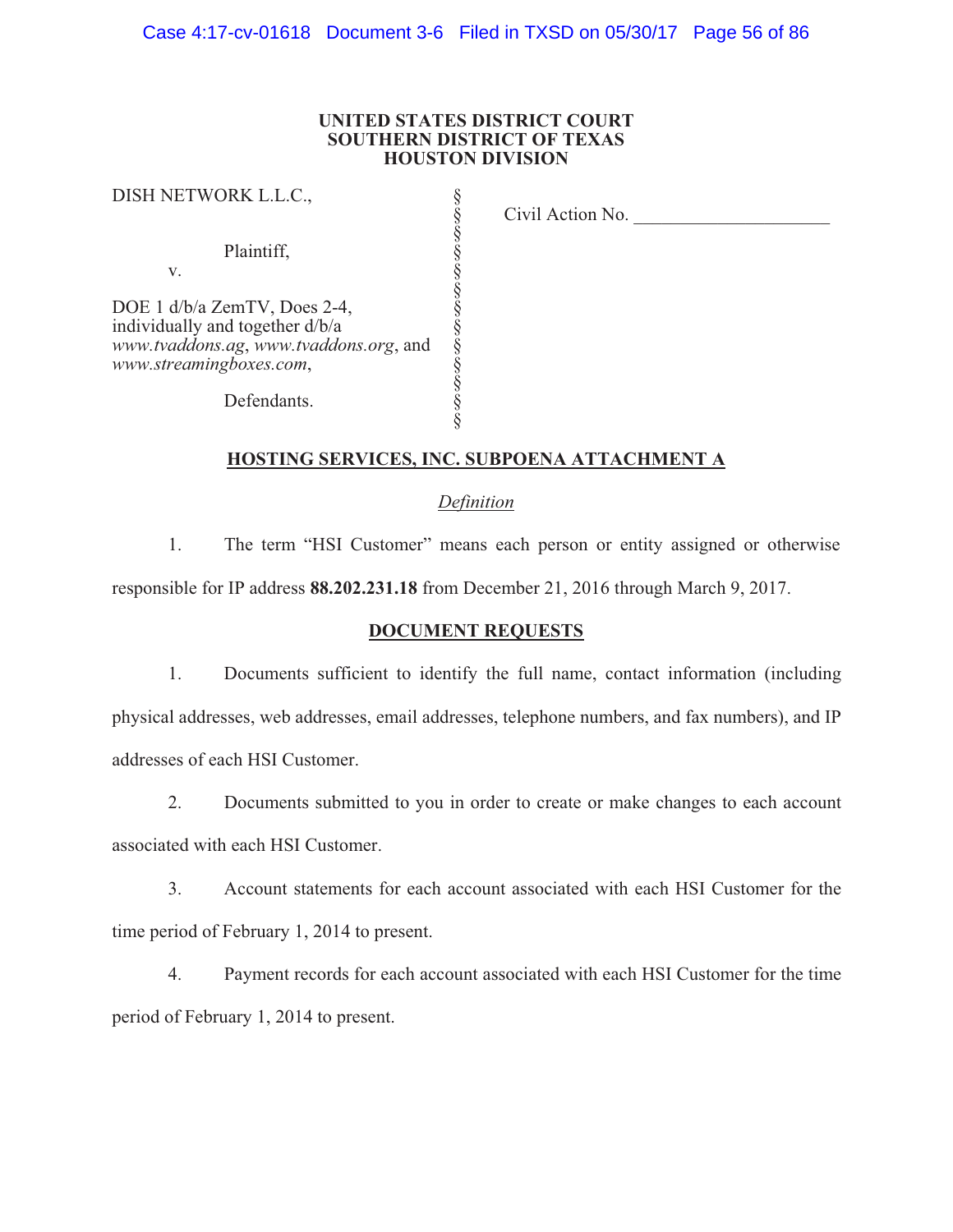# Case 4:17-cv-01618 Document 3-6 Filed in TXSD on 05/30/17 Page 57 of 86

 5. Communications sent to or received from each HSI Customer, including account set-up correspondence and support tickets, for the time period of February 1, 2014 to present.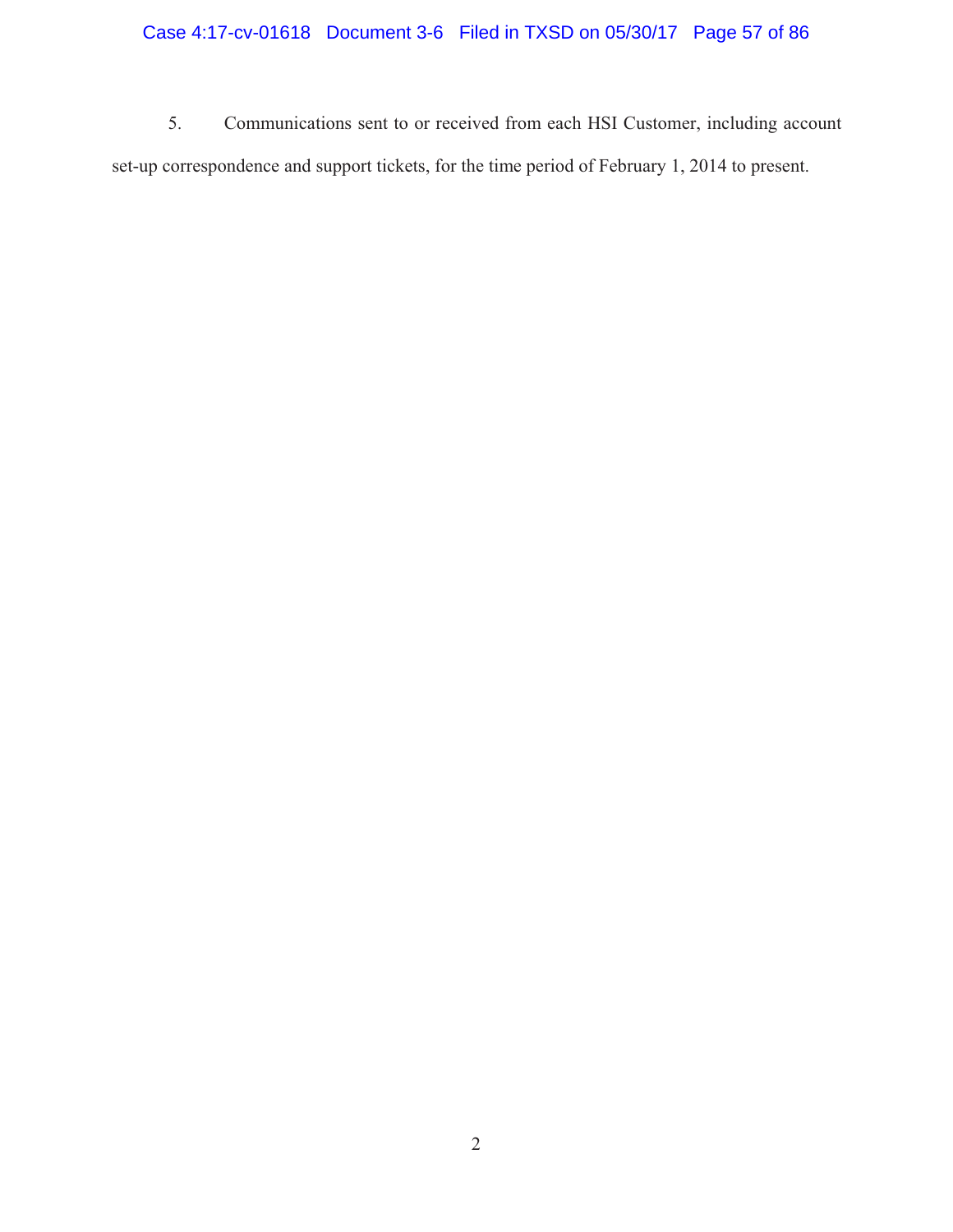# **EXHIBIT 10**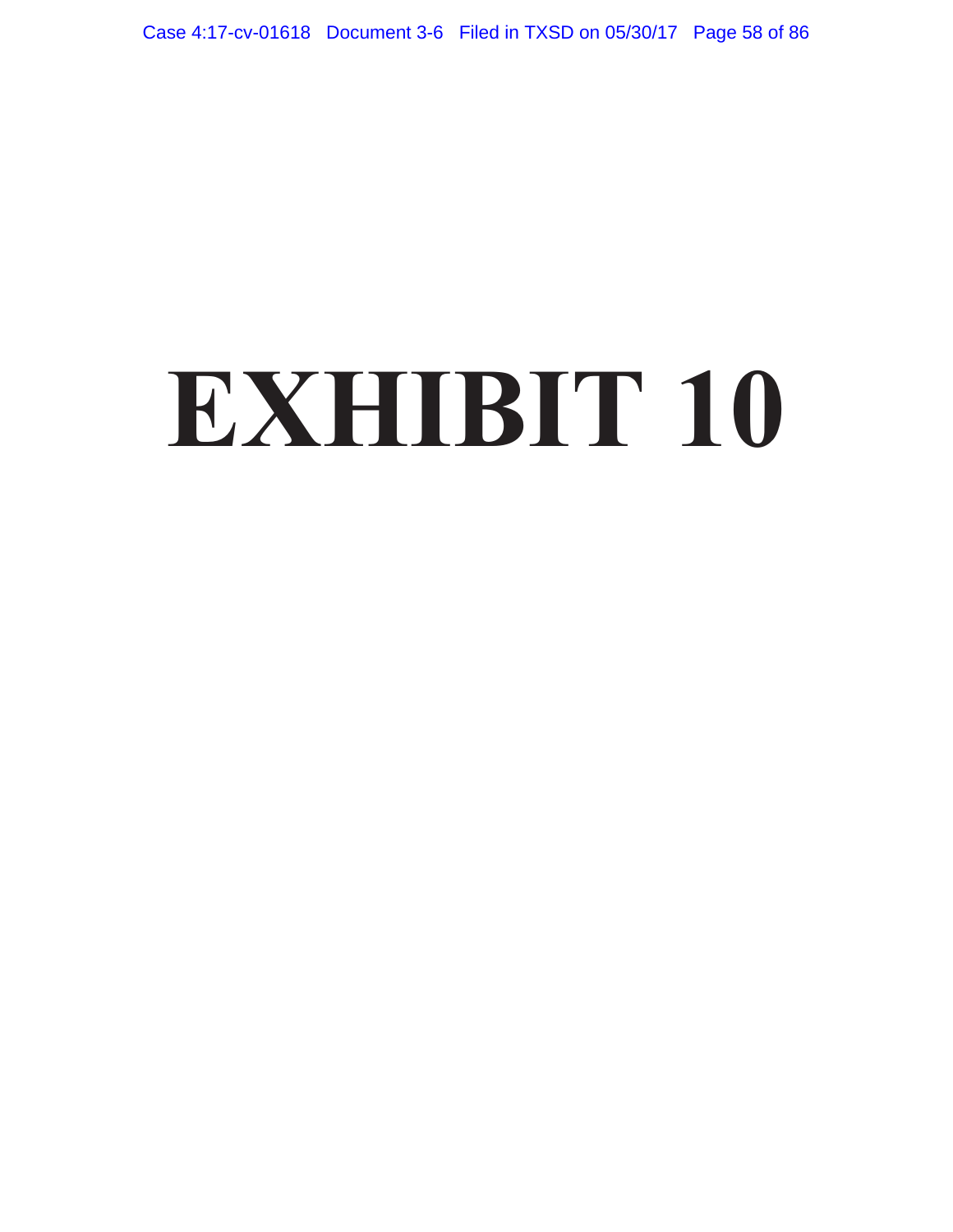Case 4:17-cv-01618 Document 3-6 Filed in TXSD on 05/30/17 Page 59 of 86

AO 88B (Rev. 02/14) Subpoena to Produce Documents, Information, or Objects or to Permit Inspection of Premises in a Civil Action

# UNITED STATES DISTRICT COURT

for the

) ) ) ) ) )

Southern District of Texas

| DISH NETWORK L.L.C. |  |
|---------------------|--|
| Plaintiff           |  |
| V.                  |  |
| <b>DOES 1-4</b>     |  |

Civil Action No.

# *Defendant*

### **SUBPOENA TO PRODUCE DOCUMENTS, INFORMATION, OR OBJECTS OR TO PERMIT INSPECTION OF PREMISES IN A CIVIL ACTION**

To:

Dynamic Network Services, Inc., 150 Dow St. Tower 2, Manchester, NH 03101

*(Name of person to whom this subpoena is directed)*

★ *Production:* YOU ARE COMMANDED to produce at the time, date, and place set forth below the following documents, electronically stored information, or objects, and to permit inspection, copying, testing, or sampling of the material: See Attachment A.

- *Inspection of Premises:* **YOU ARE COMMANDED** to permit entry onto the designated premises, land, or other property possessed or controlled by you at the time, date, and location set forth below, so that the requesting party may inspect, measure, survey, photograph, test, or sample the property or any designated object or operation on it.

| Place: | Date and Time: |
|--------|----------------|
|        |                |
|        |                |

The following provisions of Fed. R. Civ. P. 45 are attached – Rule 45(c), relating to the place of compliance; Rule 45(d), relating to your protection as a person subject to a subpoena; and Rule 45(e) and (g), relating to your duty to respond to this subpoena and the potential consequences of not doing so.

Date:

DISH Network L.L.C.

*CLERK OF COURT*

OR

Signature of Clerk or Deputy Clerk Attorney's signature

/s/ Stephen M. Ferguson

The name, address, e-mail address, and telephone number of the attorney representing *(name of party)*

, who issues or requests this subpoena, are:

Stephen M. Ferguson, Hagan Noll & Boyle LLC; 820 Gessner, Ste. 940, Houston, TX 77024; stephen.ferguson@hnbllc.com; Phone: 713-343-0478 x102; Facsimile: 713-758-0146

**Notice to the person who issues or requests this subpoena**

If this subpoena commands the production of documents, electronically stored information, or tangible things or the inspection of premises before trial, a notice and a copy of the subpoena must be served on each party in this case before it is served on the person to whom it is directed. Fed. R. Civ. P. 45(a)(4).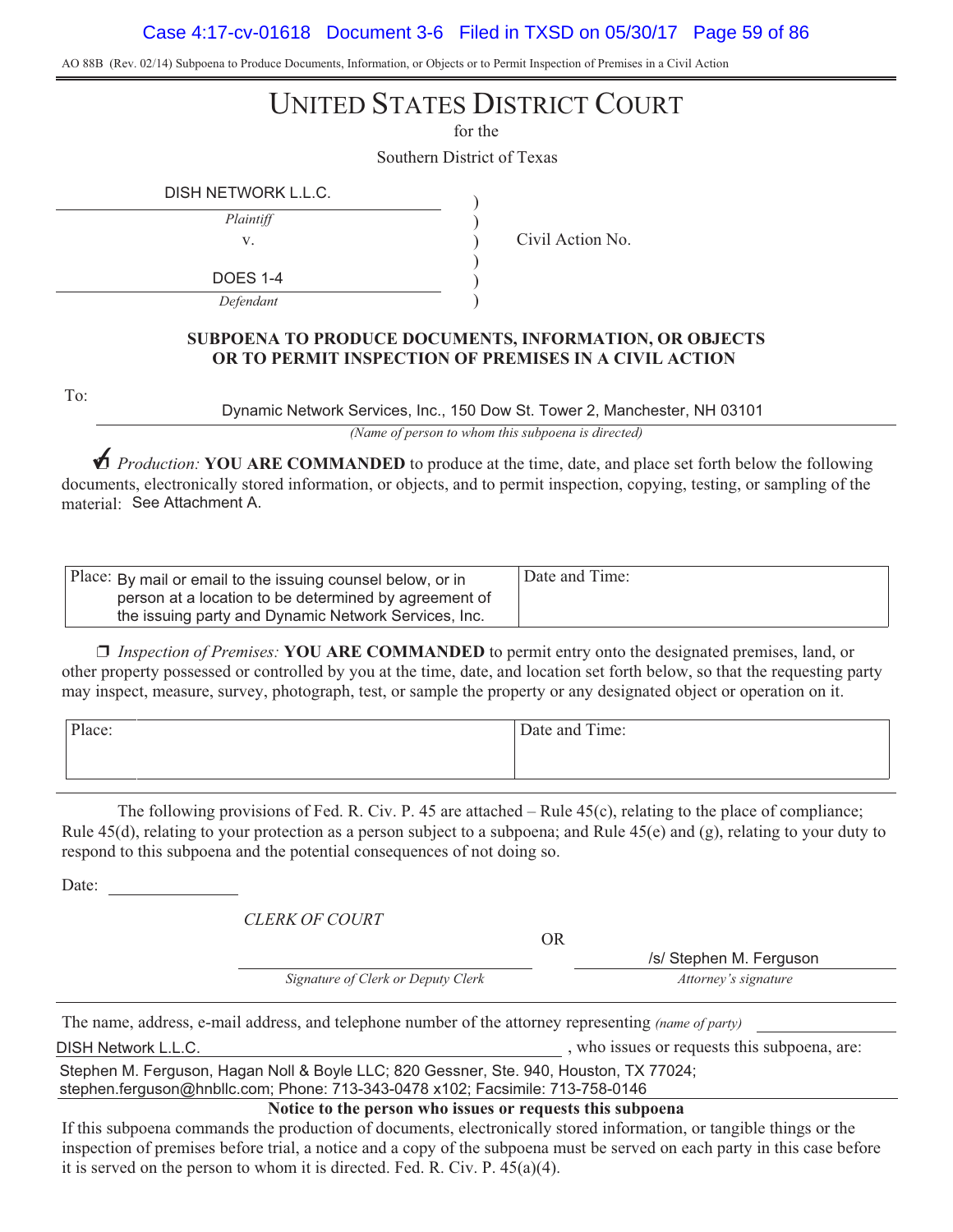# Case 4:17-cv-01618 Document 3-6 Filed in TXSD on 05/30/17 Page 60 of 86

AO 88B (Rev. 02/14) Subpoena to Produce Documents, Information, or Objects or to Permit Inspection of Premises in a Civil Action (Page 2)

Civil Action No.

# **PROOF OF SERVICE**

### *(This section should not be filed with the court unless required by Fed. R. Civ. P. 45.)*

I received this subpoena for *(name of individual and title, if any)*

on *(date)* .

□ I served the subpoena by delivering a copy to the named person as follows:

|                                                    | on <i>(date)</i> | : or |  |
|----------------------------------------------------|------------------|------|--|
| $\Box$ I returned the subpoena unexecuted because: |                  |      |  |

Unless the subpoena was issued on behalf of the United States, or one of its officers or agents, I have also tendered to the witness the fees for one day's attendance, and the mileage allowed by law, in the amount of

 $\frac{\text{S}}{\text{S}}$  .

| My fees are \$ | for travel and S | for services, for a total of \$ | 0.00 |  |
|----------------|------------------|---------------------------------|------|--|
|                |                  |                                 |      |  |

I declare under penalty of perjury that this information is true.

Date:

*Server's signature*

.

*Printed name and title*

*Server's address*

Additional information regarding attempted service, etc.: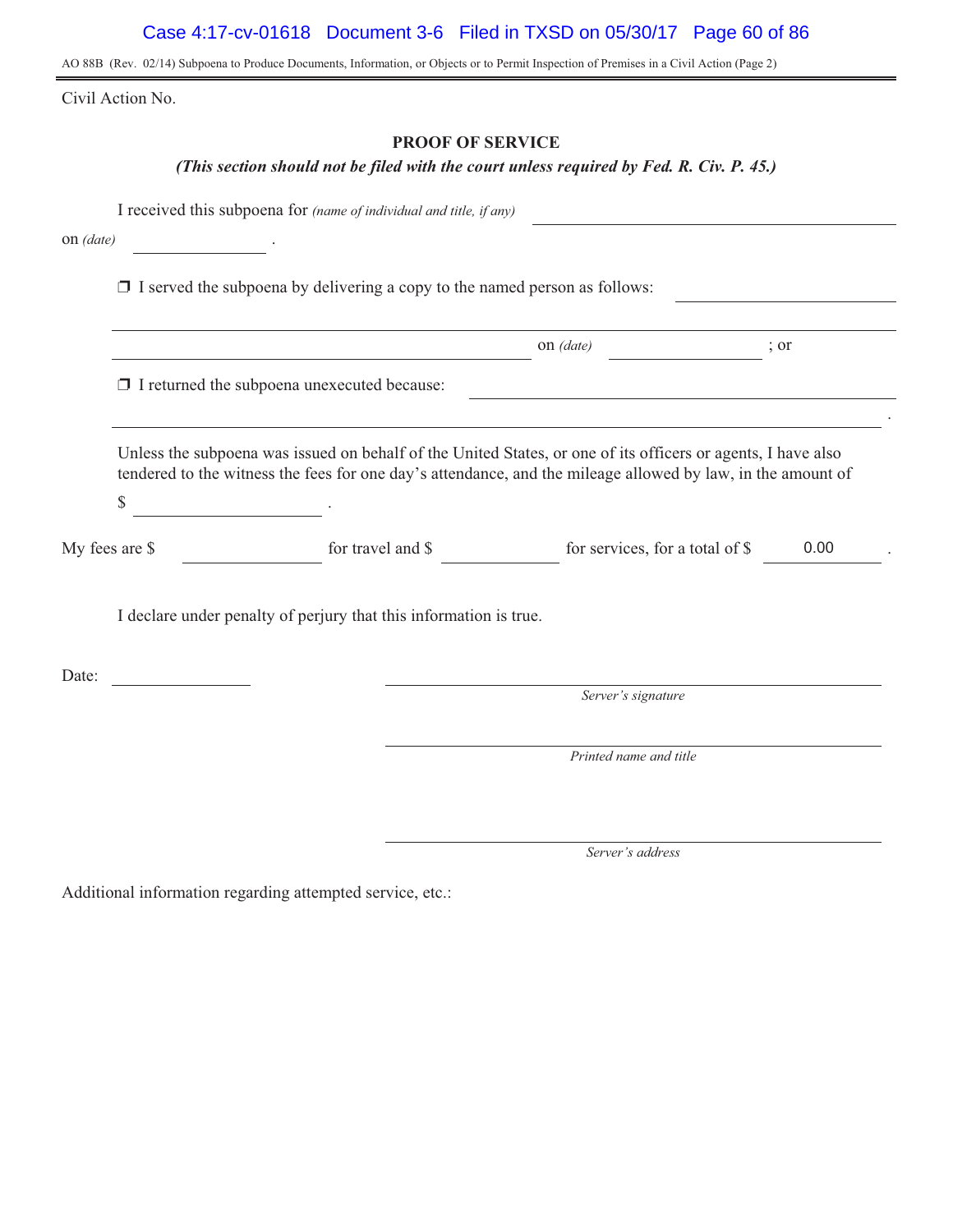AO 88B (Rev. 02/14) Subpoena to Produce Documents, Information, or Objects or to Permit Inspection of Premises in a Civil Action(Page 3)

### **Federal Rule of Civil Procedure 45 (c), (d), (e), and (g) (Effective 12/1/13)**

**(c) Place of Compliance.**

 **(1)** *For a Trial, Hearing, or Deposition.* A subpoena may command a person to attend a trial, hearing, or deposition only as follows:

 **(A)** within 100 miles of where the person resides, is employed, or regularly transacts business in person; or

 **(B)** within the state where the person resides, is employed, or regularly transacts business in person, if the person

 **(i)** is a party or a party's officer; or

 **(ii)** is commanded to attend a trial and would not incur substantial expense.

 **(2)** *For Other Discovery.* A subpoena may command:

 **(A)** production of documents, electronically stored information, or tangible things at a place within 100 miles of where the person resides, is employed, or regularly transacts business in person; and

 **(B)** inspection of premises at the premises to be inspected.

### **(d) Protecting a Person Subject to a Subpoena; Enforcement.**

 **(1)** *Avoiding Undue Burden or Expense; Sanctions.* A party or attorney responsible for issuing and serving a subpoena must take reasonable steps to avoid imposing undue burden or expense on a person subject to the subpoena. The court for the district where compliance is required must enforce this duty and impose an appropriate sanction—which may include lost earnings and reasonable attorney's fees—on a party or attorney who fails to comply.

### **(2)** *Command to Produce Materials or Permit Inspection.*

**(A)** *Appearance Not Required.* A person commanded to produce documents, electronically stored information, or tangible things, or to permit the inspection of premises, need not appear in person at the place of production or inspection unless also commanded to appear for a deposition, hearing, or trial.

**(B)** *Objections.* A person commanded to produce documents or tangible things or to permit inspection may serve on the party or attorney designated in the subpoena a written objection to inspecting, copying, testing, or sampling any or all of the materials or to inspecting the premises—or to producing electronically stored information in the form or forms requested. The objection must be served before the earlier of the time specified for compliance or 14 days after the subpoena is served. If an objection is made, the following rules apply:

**(i)** At any time, on notice to the commanded person, the serving party may move the court for the district where compliance is required for an order compelling production or inspection.

 **(ii)** These acts may be required only as directed in the order, and the order must protect a person who is neither a party nor a party's officer from significant expense resulting from compliance.

### **(3)** *Quashing or Modifying a Subpoena.*

**(A)** *When Required.* On timely motion, the court for the district where compliance is required must quash or modify a subpoena that:

 **(i)** fails to allow a reasonable time to comply;

**(ii)** requires a person to comply beyond the geographical limits specified in Rule  $45(c)$ ;

**(iii)** requires disclosure of privileged or other protected matter, if no exception or waiver applies; or

**(iv)** subjects a person to undue burden.

**(B)** *When Permitted.* To protect a person subject to or affected by a subpoena, the court for the district where compliance is required may, on motion, quash or modify the subpoena if it requires:

**(i)** disclosing a trade secret or other confidential research, development, or commercial information; or

**(ii)** disclosing an unretained expert's opinion or information that does not describe specific occurrences in dispute and results from the expert's study that was not requested by a party.

**(C)** *Specifying Conditions as an Alternative.* In the circumstances described in Rule 45(d)(3)(B), the court may, instead of quashing or modifying a subpoena, order appearance or production under specified conditions if the serving party:

**(i)** shows a substantial need for the testimony or material that cannot be otherwise met without undue hardship; and

**(ii)** ensures that the subpoenaed person will be reasonably compensated.

### **(e) Duties in Responding to a Subpoena.**

 **(1)** *Producing Documents or Electronically Stored Information.* These procedures apply to producing documents or electronically stored information:

**(A)** *Documents.* A person responding to a subpoena to produce documents must produce them as they are kept in the ordinary course of business or must organize and label them to correspond to the categories in the demand.

**(B)** *Form for Producing Electronically Stored Information Not Specified.* If a subpoena does not specify a form for producing electronically stored information, the person responding must produce it in a form or forms in which it is ordinarily maintained or in a reasonably usable form or forms.

**(C)** *Electronically Stored Information Produced in Only One Form.* The person responding need not produce the same electronically stored information in more than one form.

**(D)** *Inaccessible Electronically Stored Information.* The person responding need not provide discovery of electronically stored information from sources that the person identifies as not reasonably accessible because of undue burden or cost. On motion to compel discovery or for a protective order, the person responding must show that the information is not reasonably accessible because of undue burden or cost. If that showing is made, the court may nonetheless order discovery from such sources if the requesting party shows good cause, considering the limitations of Rule  $26(b)(2)(C)$ . The court may specify conditions for the discovery.

### **(2)** *Claiming Privilege or Protection.*

**(A)** *Information Withheld.* A person withholding subpoenaed information under a claim that it is privileged or subject to protection as trial-preparation material must:

**(i)** expressly make the claim; and

**(ii)** describe the nature of the withheld documents, communications, or tangible things in a manner that, without revealing information itself privileged or protected, will enable the parties to assess the claim.

**(B)** *Information Produced.* If information produced in response to a subpoena is subject to a claim of privilege or of protection as trial-preparation material, the person making the claim may notify any party that received the information of the claim and the basis for it. After being notified, a party must promptly return, sequester, or destroy the specified information and any copies it has; must not use or disclose the information until the claim is resolved; must take reasonable steps to retrieve the information if the party disclosed it before being notified; and may promptly present the information under seal to the court for the district where compliance is required for a determination of the claim. The person who produced the information must preserve the information until the claim is resolved.

### **(g) Contempt.**

The court for the district where compliance is required—and also, after a motion is transferred, the issuing court—may hold in contempt a person who, having been served, fails without adequate excuse to obey the subpoena or an order related to it.

For access to subpoena materials, see Fed. R. Civ. P. 45(a) Committee Note (2013).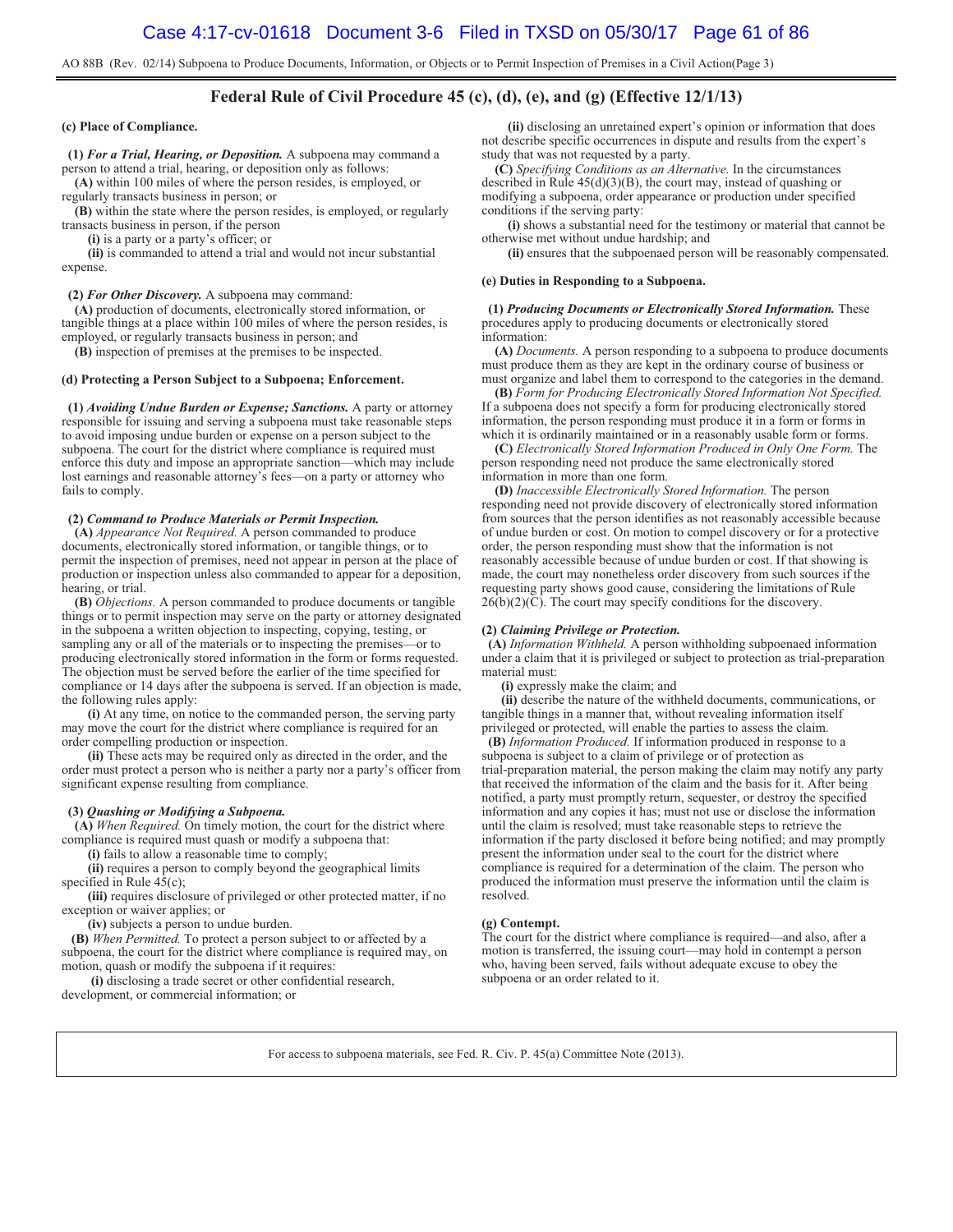# **UNITED STATES DISTRICT COURT SOUTHERN DISTRICT OF TEXAS HOUSTON DIVISION**

| DISH NETWORK L.L.C.,                                                      |  |
|---------------------------------------------------------------------------|--|
|                                                                           |  |
| Plaintiff,<br>V.                                                          |  |
| DOE 1 d/b/a ZemTV, Does 2-4,                                              |  |
| individually and together d/b/a<br>www.tvaddons.ag, www.tvaddons.org, and |  |
| www.streamingboxes.com,                                                   |  |

Defendants.

§

§ Civil Action No. \_\_\_\_\_\_\_\_\_\_\_\_\_\_\_\_\_\_\_\_\_

# **DYNAMIC NETWORK SERVICES, INC. SUBPOENA ATTACHMENT A**

# *Definition*

- 1. "Account" means each account relating to the following URLs:
	- $\bullet$ http://so.dyndns.tv:8081/geoloc/aajtak/playlist.m3u8
	- $\bullet$ http://so.dyndns.tv:8081/geoloc/AasthaBhajan/playlist.m3u8
	- $\bullet$ http://so.dyndns.tv:8081/PAK/ARYDIGITAL/playlist.m3u8
	- $\bullet$ http://so.dyndns.tv:8081/PAK/ARYMUSIC/playlist.m3u8
	- $\bullet$ http://so.dyndns.tv:8081/PAK/ARYNEWS/playlist.m3u8
	- $\bullet$ http://so.dyndns.tv:8081/PAK/DUNYANEWS/playlist.m3u8
	- $\bullet$ http://so.dyndns.tv:8081/PAK/EXPRESSENT/playlist.m3u8
	- $\bullet$ http://so.dyndns.tv:8081/PAK/GEONEWS/playlist.m3u8
	- $\bullet$ http://so.dyndns.tv:8081/PAK/HUMMASALA/playlist.m3u8
	- $\bullet$ http://so.dyndns.tv:8081/PAK/HUMTV/playlist.m3u8
	- $\bullet$ http://so.dyndns.tv:8081/geoloc/HDLIFEOK/playlist.m3u8

from January 3, 2017 through January 5, 2017;

- $\bullet$ http://live1.dyndns.tv:8081/meadows/arydigital/playlist.m3u8
- $\bullet$ http://live1.dyndns.tv:8081/meadows/arymusic/playlist.m3u8
- $\bullet$ http://live1.dyndns.tv:8081/meadows/arynews/playlist.m3u8
- $\bullet$ http://live1.dyndns.tv:8081/meadows/aryzauq/playlist.m3u8
- $\bullet$ http://live1.dyndns.tv:8081/meadows/dunya/playlist.m3u8
- $\bullet$ http://live1.dyndns.tv:8081/meadows/expressnews/playlist.m3u8
- $\bullet$ http://live1.dyndns.tv:8081/meadows/EXPRESSENT/playlist.m3u8
- $\bullet$ http://live1.dyndns.tv:8081/meadows/geonews/playlist.m3u8
- http://live1.dyndns.tv:8081/meadows/Hummasala/playlist.m3u8